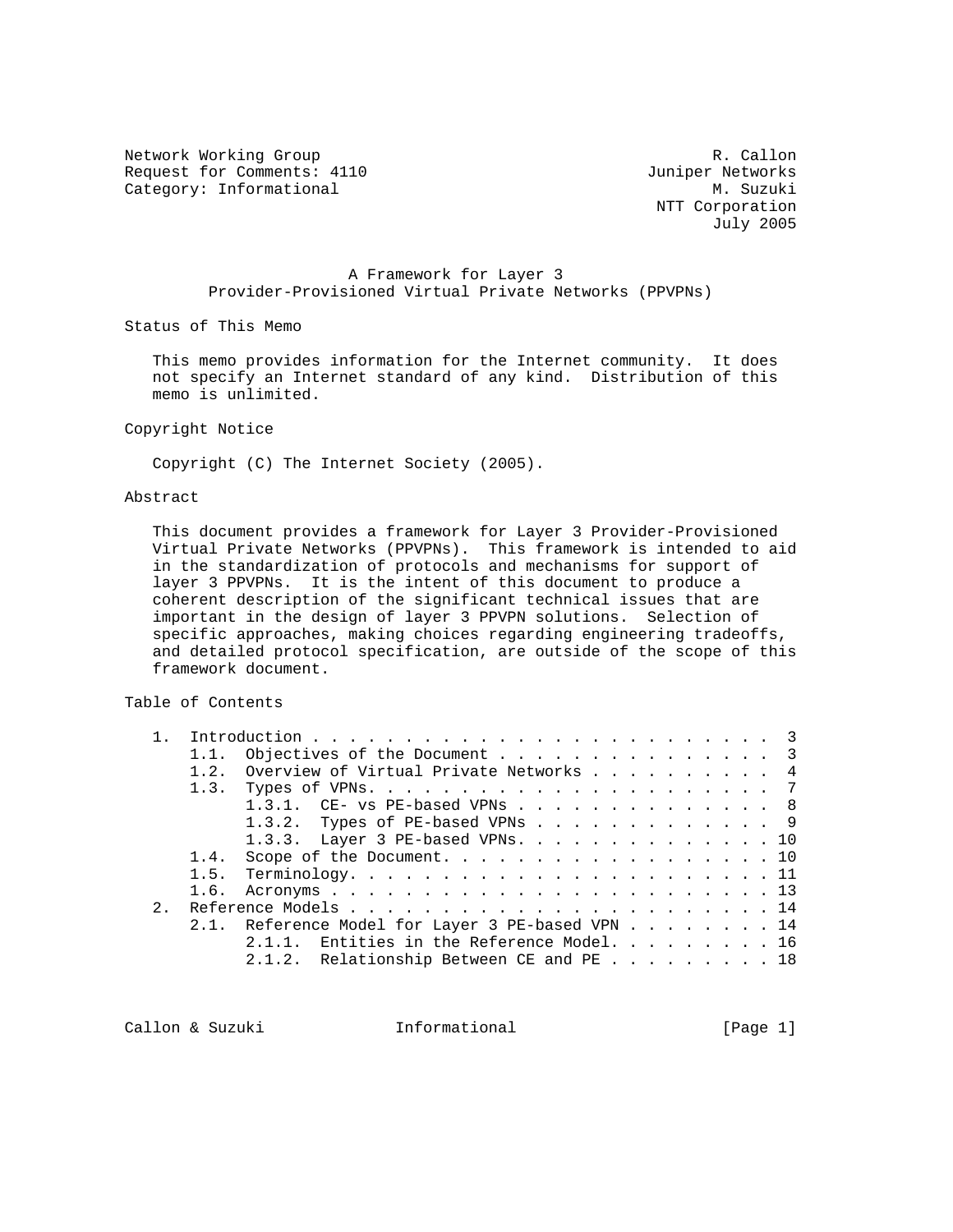|    |      |        | 2.1.3. Interworking Model 19                                      |
|----|------|--------|-------------------------------------------------------------------|
|    | 2.2. |        | Reference Model for Layer 3 Provider-Provisioned                  |
|    |      |        |                                                                   |
|    |      | 2.2.1. | Entities in the Reference Model. 22                               |
| 3. |      |        |                                                                   |
|    |      |        | 3.1. VPN Establishment at the Customer Interface. 23              |
|    |      | 3.1.1. | Layer 3 PE-based VPN 23                                           |
|    |      |        | Static Binding 24<br>3.1.1.1.                                     |
|    |      |        | Dynamic Binding. 24<br>3.1.1.2.                                   |
|    |      | 3.1.2. | Layer 3 Provider-Provisioned CE-based VPN. 25                     |
|    | 3.2. |        | Data Exchange at the Customer Interface. 25                       |
|    |      | 3.2.1. | Layer 3 PE-based VPN 25                                           |
|    |      | 3.2.2. | Layer 3 Provider-Provisioned CE-based VPN. 26                     |
|    |      |        |                                                                   |
|    |      |        | 3.3. Customer Visible Routing 26                                  |
|    |      |        | 3.3.1. Customer View of Routing for Layer 3 PE-based              |
|    |      |        |                                                                   |
|    |      |        | 3.3.1.1. Routing for Intranets 27                                 |
|    |      |        | 3.3.1.2. Routing for Extranets 28                                 |
|    |      |        | 3.3.1.3. CE and PE Devices for Layer 3                            |
|    |      |        | PE-based VPNs. 29                                                 |
|    |      | 3.3.2. | Customer View of Routing for Layer 3 Provider-                    |
|    |      |        | Provisioned CE-based VPNs. 29                                     |
|    |      | 3.3.3. | Options for Customer Visible Routing 30                           |
| 4. |      |        | Network Interface and SP Support of VPNs 32                       |
|    |      |        | 4.1. Functional Components of a VPN 32                            |
|    |      |        | 4.2. VPN Establishment and Maintenance. 34                        |
|    |      |        | 4.2.1. VPN Discovery 35                                           |
|    |      |        | Network Management for Membership<br>4.2.1.1.                     |
|    |      |        | Information. 35                                                   |
|    |      |        | 4.2.1.2. Directory Servers. 36                                    |
|    |      |        | Augmented Routing for Membership<br>4.2.1.3.                      |
|    |      |        | Information. 36                                                   |
|    |      |        | VPN Discovery for Inter-SP VPNs. 37<br>4.2.1.4.                   |
|    |      | 4.2.2. | Constraining Distribution of VPN Routing                          |
|    |      |        | Information $\ldots \ldots \ldots \ldots \ldots \ldots \ldots 38$ |
|    |      | 4.2.3. | Controlling VPN Topology 38                                       |
|    | 4.3. |        |                                                                   |
|    |      | 4.3.1. | Tunnel Encapsulations. 40                                         |
|    |      |        |                                                                   |
|    |      | 4.3.2. | Tunnel Multiplexing. 41                                           |
|    |      | 4.3.3. | Tunnel Establishment 42                                           |
|    |      | 4.3.4. | Scaling and Hierarchical Tunnels 43                               |
|    |      | 4.3.5. | Tunnel Maintenance 45                                             |
|    |      | 4.3.6. | Survey of Tunneling Techniques<br>46                              |
|    |      |        | 4.3.6.1.<br>. 46<br>GRE                                           |
|    |      |        | IP-in-IP Encapsulation<br>4.3.6.2.<br>47                          |
|    |      |        | IPsec. 48<br>4.3.6.3.                                             |
|    |      |        | 4.3.6.4.<br>MPLS 49                                               |
|    | 4.4. |        | PE-PE Distribution of VPN Routing Information. 51                 |

Callon & Suzuki **Informational** [Page 2]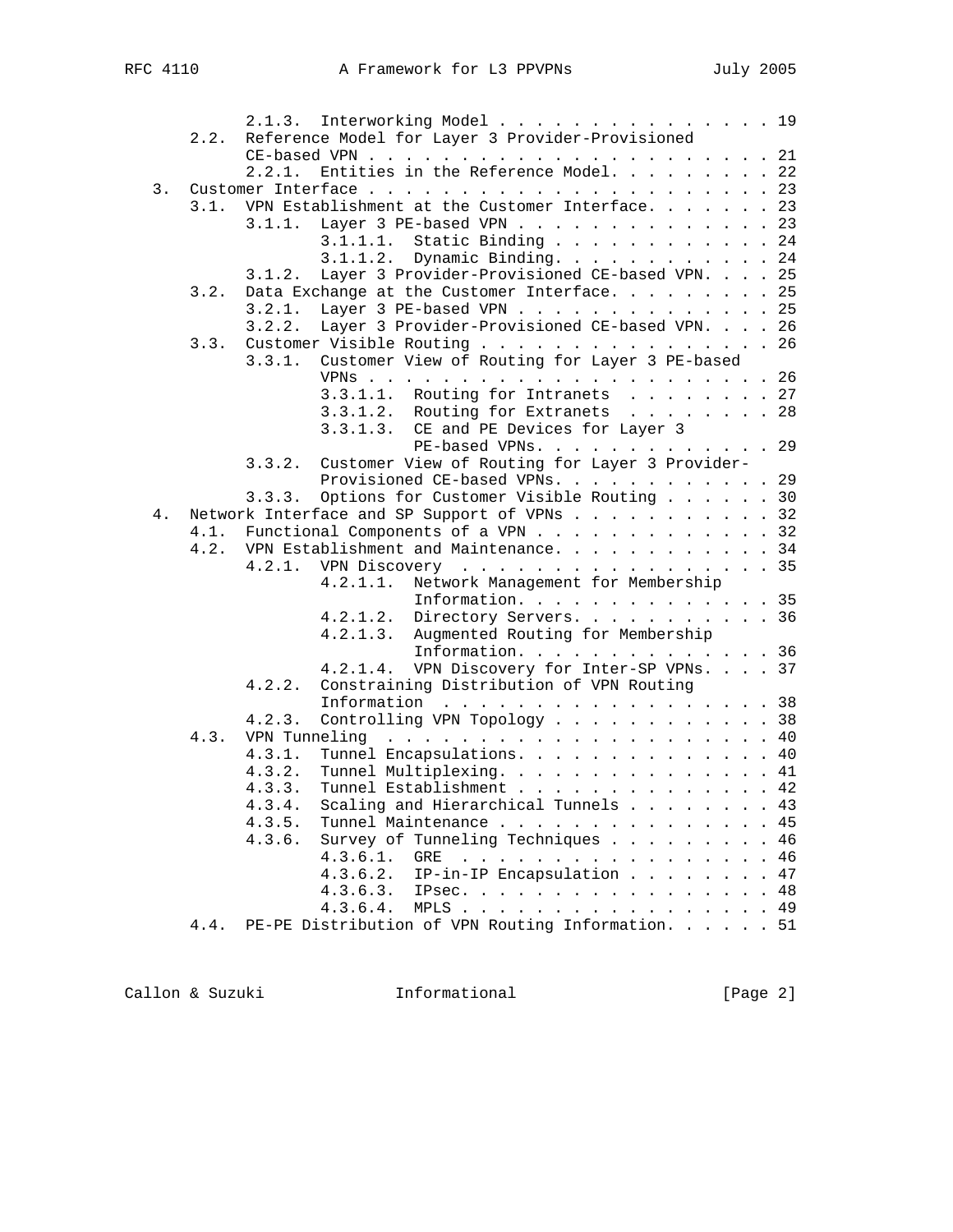|         | 4.4.1. | Options for VPN Routing in the SP. $\ldots$ 52              |  |  |
|---------|--------|-------------------------------------------------------------|--|--|
|         | 4.4.2. | VPN Forwarding Instances 52                                 |  |  |
|         | 4.4.3. | Per-VPN Routing 53                                          |  |  |
|         | 4.4.4. | Aggregated Routing Model 54                                 |  |  |
|         |        | 4.4.4.1. Aggregated Routing with OSPF or IS-IS. 55          |  |  |
|         |        | 4.4.4.2. Aggregated Routing with BGP. 56                    |  |  |
|         | 4.4.5. | Scalability and Stability of Routing with Layer             |  |  |
|         |        | 3 PE-based VPNs. 59                                         |  |  |
| 4.5.    |        | Quality of Service, SLAs, and IP Differentiated Services 61 |  |  |
|         |        | 4.5.1. IntServ/RSVP 61                                      |  |  |
|         | 4.5.2. |                                                             |  |  |
| 4.6.    |        | Concurrent Access to VPNs and the Internet 62               |  |  |
| 4.7.    |        | Network and Customer Management of VPNs. 63                 |  |  |
|         | 4.7.1. | Network and Customer Management. 63                         |  |  |
|         | 4.7.2. | Segregated Access of VPN Information 64                     |  |  |
| 5.      |        |                                                             |  |  |
| 5.1.    |        | Interworking Function. 66                                   |  |  |
| 5.2.    |        | Interworking Interface 66                                   |  |  |
|         | 5.2.1. | Tunnels at the Interworking Interface. 67                   |  |  |
| 5.3.    |        | Support of Additional Services 68                           |  |  |
| 5.4.    |        | Scalability Discussion 69                                   |  |  |
| б.      |        |                                                             |  |  |
| 6.1.    |        |                                                             |  |  |
| 6.2.    |        |                                                             |  |  |
| 6.3.    |        | Endpoint Authentication 70                                  |  |  |
| 6.4.    |        |                                                             |  |  |
| 6.5.    |        |                                                             |  |  |
| 6.6.    |        | User Data and Control Data 72                               |  |  |
| 6.7.    |        | Security Considerations for Inter-SP VPNs 72                |  |  |
|         |        | Appendix A: Optimizations for Tunnel Forwarding. 73         |  |  |
| $A.1$ . |        | Header Lookups in the VFIs 73                               |  |  |
|         |        | A.2. Penultimate Hop Popping for MPLS 73                    |  |  |
| A.3.    |        | Demultiplexing to Eliminate the Tunnel Egress VFI Lookup 74 |  |  |
|         |        |                                                             |  |  |
|         |        |                                                             |  |  |
|         |        |                                                             |  |  |
|         |        |                                                             |  |  |

# 1. Introduction

1.1. Objectives of the Document

 This document provides a framework for Layer 3 Provider-Provisioned Virtual Private Networks (PPVPNs). This framework is intended to aid in standardizing protocols and mechanisms to support interoperable layer 3 PPVPNs.

Callon & Suzuki **Informational** [Page 3]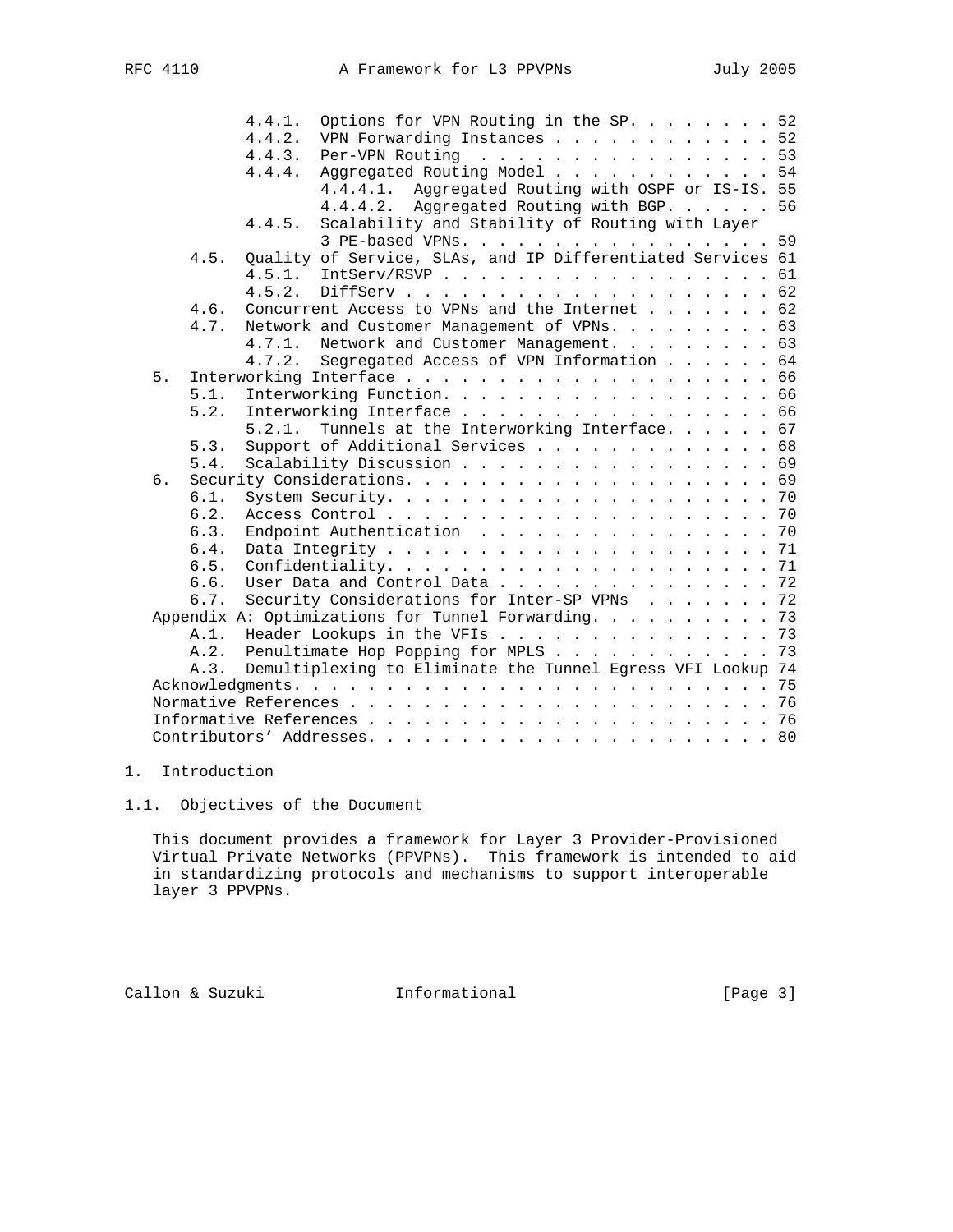The term "provider-provisioned VPNs" refers to Virtual Private Networks (VPNs) for which the Service Provider (SP) participates in management and provisioning of the VPN, as defined in section 1.3. There are multiple ways in which a provider can participate in managing and provisioning a VPN; therefore, there are multiple different types of PPVPNs. The framework document discusses layer 3 VPNs (as defined in section 1.3).

 First, this document provides a reference model for layer 3 PPVPNs. Then technical aspects of layer 3 PPVPN operation are discussed, first from the customer's point of view, then from the providers point of view. Specifically, this includes discussion of the technical issues which are important in the design of standards and mechanisms for the operation and support of layer 3 PPVPNs. Furthermore, technical aspects of layer 3 PPVPN interworking are clarified. Finally, security issues as they apply to layer 3 PPVPNs are addressed.

 This document takes a "horizontal description" approach. For each technical issue, it describes multiple approaches. To specify a particular PPVPN strategy, one must choose a particular way of solving each problem, but this document does not make choices, and does not select any particular approach to support VPNs.

 The "vertical description" approach is taken in other documents, viz., in the documents that describe particular PPVPN solutions. Note that any specific solution will need to make choices based on SP requirements, customer needs, implementation cost, and engineering tradeoffs. Solutions will need to chose between flexibility (supporting multiple options) and conciseness (selection of specific options in order to simplify implementation and deployment). While a framework document can discuss issues and criteria which are used as input to these choices, the specific selection of a solution is outside of the scope of a framework document.

# 1.2. Overview of Virtual Private Networks

 The term "Virtual Private Network" (VPN) refers to a set of communicating sites, where (a) communication between sites outside the set and sites inside the set is restricted, but (b) communication between sites in the VPN takes place over a network infrastructure that is also used by sites which are not in the VPN. The fact that the network infrastructure is shared by multiple VPNs (and possibly also by non-VPN traffic) is what distinguishes a VPN from a private network. We will refer to this shared network infrastructure as the "VPN Backbone".

Callon & Suzuki **Informational** [Page 4]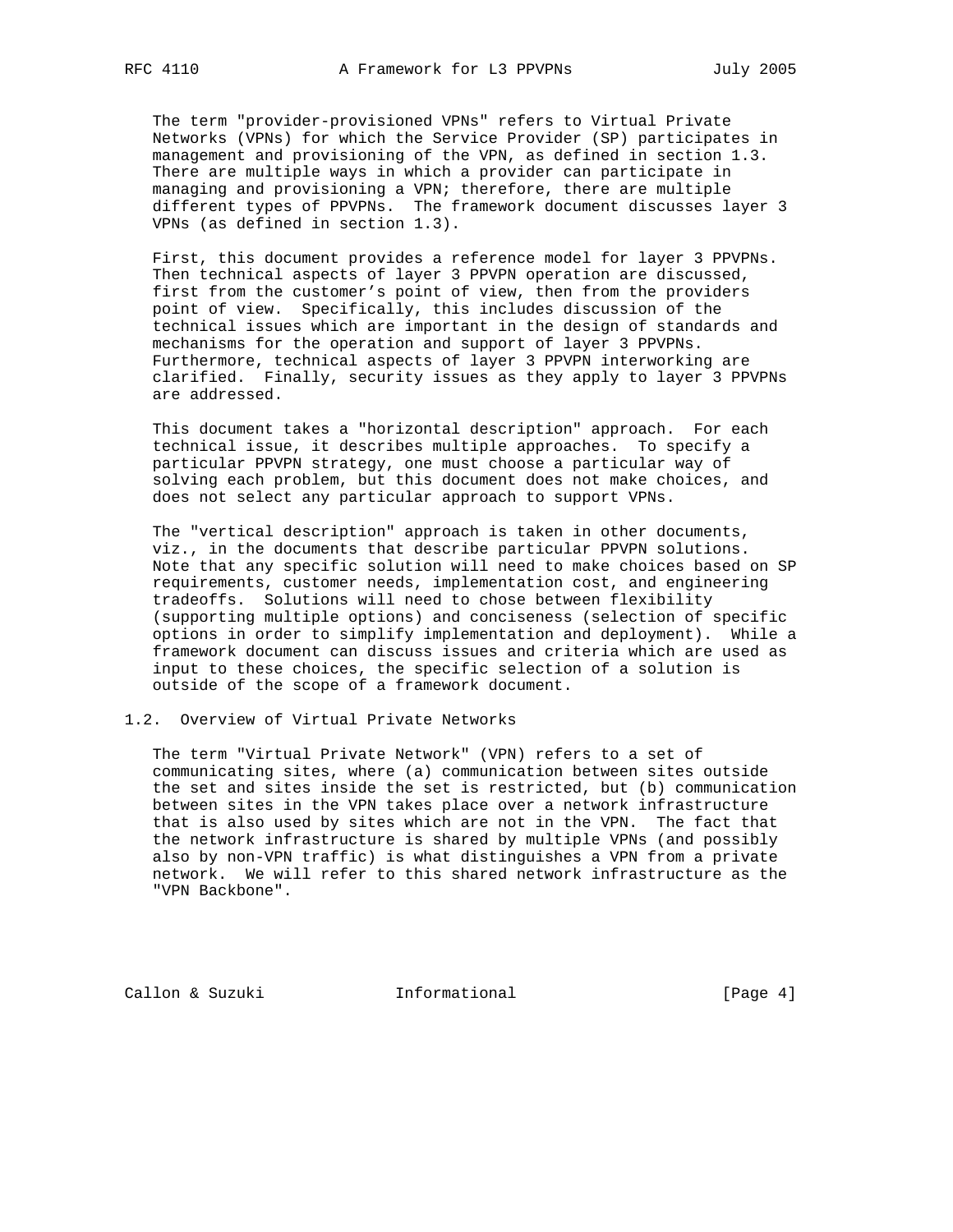The logical structure of the VPN, such as addressing, topology, connectivity, reachability, and access control, is equivalent to part of or all of a conventional private network using private facilities [RFC2764] [VPN-2547BIS].

 In this document, we are concerned only with the case where the shared network infrastructure (VPN backbone) is an IP and/or MPLS network. Further, we are concerned only with the case where the Service Provider's edge devices, whether at the provider edge (PE) or at the Customer Edge (CE), determine how to route VPN traffic by looking at the IP and/or MPLS headers of the packets they receive from the customer's edge devices; this is the distinguishing feature of Layer 3 VPNs.

 In some cases, one SP may offer VPN services to another SP. The former SP is known as a carrier of carriers, and the service it offers is known as "carrier of carriers" service. In this document, in cases where the customer could be either an enterprise or SP network, we will make use of the term "customer" to refer to the user of the VPN services. Similarly we will use the term "customer network" to refer to the user's network.

 VPNs may be intranets, in which the multiple sites are under the control of a single customer administration, such as multiple sites of a single company. Alternatively, VPNs may be extranets, in which the multiple sites are controlled by administrations of different customers, such as sites corresponding to a company, its suppliers, and its customers.

 Figure 1.1. illustrates an example network, which will be used in the discussions below. PE1 and PE2 are Provider Edge devices within an SP network. CE1, CE2, and CE3 are Customer Edge devices within a customer network. Routers r3, r4, r5, and r6 are IP routers internal to the customer sites.

Callon & Suzuki **Informational** [Page 5]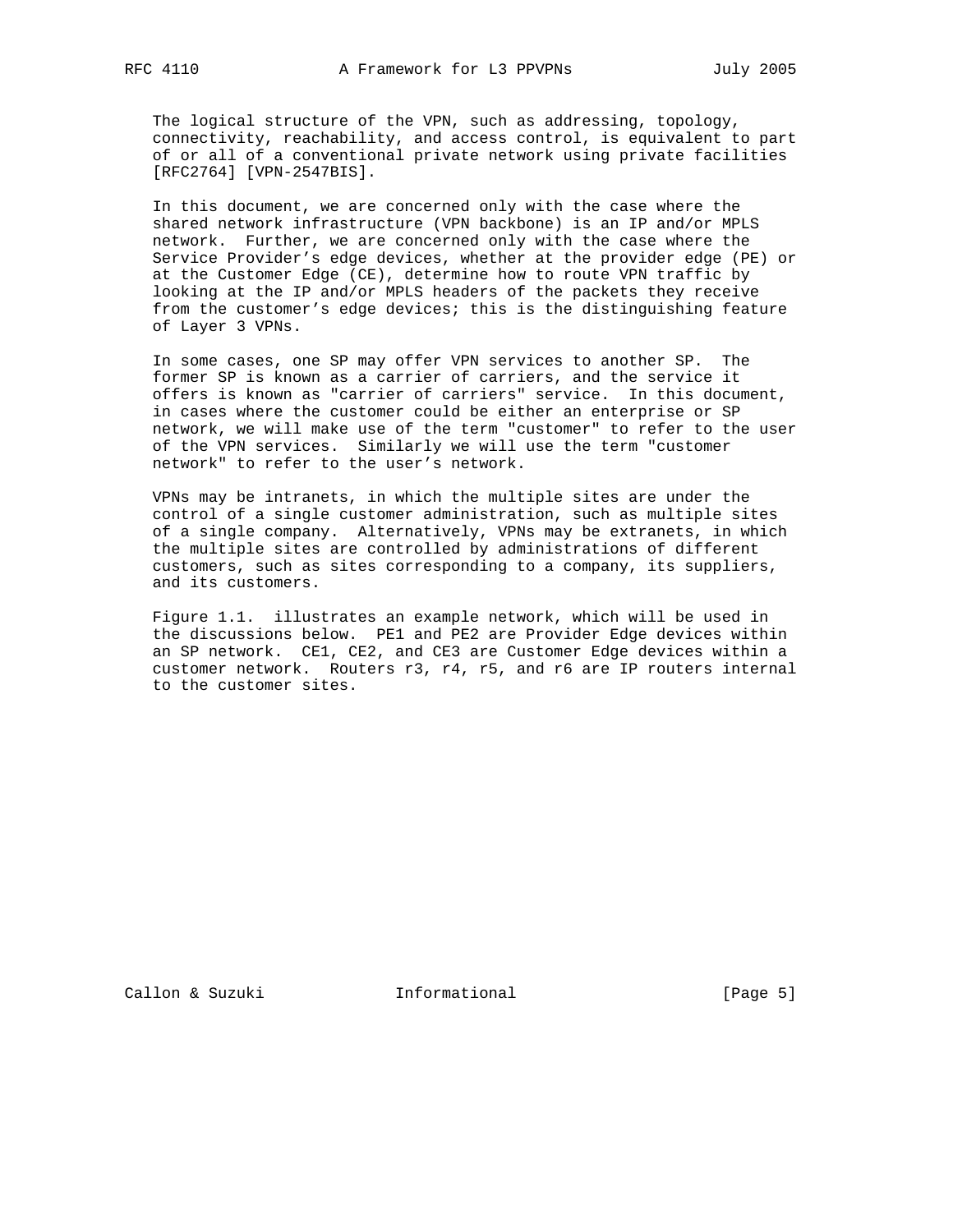

Figure 1.1.: VPN interconnecting two sites.

 In many cases, Provider Edge (PE) and Customer Edge (CE) devices may be either routers or LSRs.

 In this document, the Service Providers' network is an IP or MPLS network. It is desired to interconnect the customer network sites via the Service Providers' network. Some VPN solutions require that the VPN service be provided either over a single SP network, or over a small set of closely cooperating SP networks. Other VPN solutions are intended to allow VPN service to be provided over an arbitrary set of minimally cooperating SP networks (i.e., over the public Internet).

 In many cases, customer networks will make use of private IP addresses [RFC1918] or other non-unique IP address (i.e., unregistered addresses); there is no guarantee that the IP addresses used in the customer network are globally unique. The addresses used in one customer's network may overlap the addresses used in others. However, a single PE device can be used to provide VPN service to multiple customer networks, even if those customer networks have overlapping addresses. In PE-based layer 3 VPNs, the PE devices may route the VPN traffic based on the customer addresses found in the IP headers; this implies that the PE devices need to maintain a level of isolation between the packets from different customer networks. In CE-based layer 3 VPNs, the PEs do not make routing decisions based on the customer's private addresses, so this issue does not arise. For either PE or CE-based VPNs, the fact that the VPNs do not necessarily use globally unique address spaces also implies that IP packets from a customer network cannot be transmitted over the SP network in their native form. Instead, some form of encapsulation/tunneling must be used.

Callon & Suzuki **Informational** [Page 6]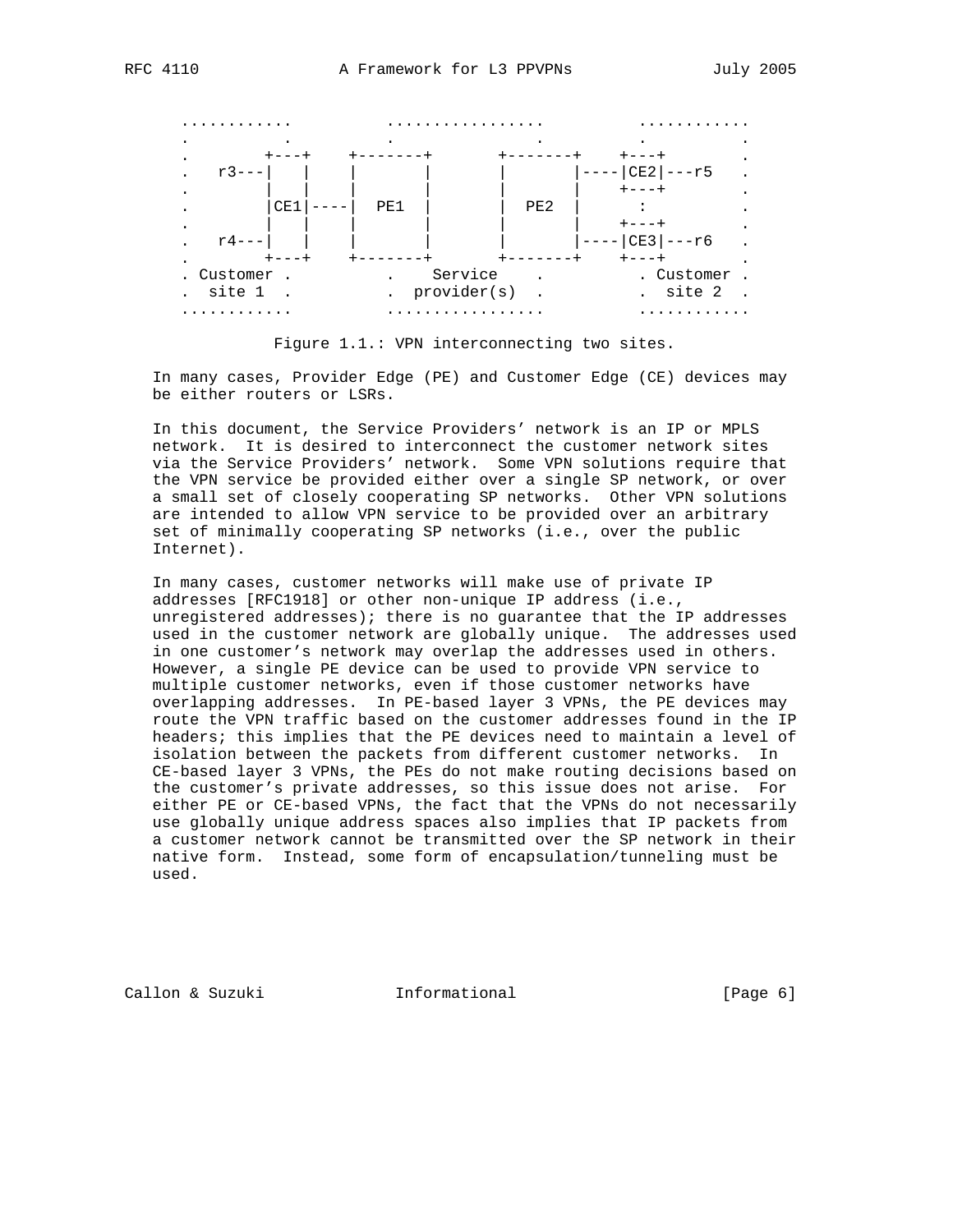Tunneling is also important for other reasons, such as providing isolation between different customer networks, allowing a wide range of protocols to be carried over an SP network, etc. Different QoS and security characteristics may be associated with different tunnels.

# 1.3. Types of VPNs

 This section describes multiple types of VPNs, and some of the engineering tradeoffs between different types. It is not up to this document to decide between different types of VPNs. Different types of VPNs may be appropriate in different situations.

 There is a wide spectrum of types of possible VPNs, and it is difficult to split the types of VPNs into clearly distinguished categories.

 As an example, consider a company making use of a private network, with several sites interconnected via leased lines. All routing is done via routers which are internal to the private network.

 At some point, the administrator of the private network might decide to replace the leased lines by ATM links (using an ATM service from an SP). Here again all IP-level routing is done between customer premises routers, and managed by the private network administrator.

 In order to reduce the network management burden on the private network, the company may decide to make use of a provider-provisioned CE devices [VPN-CE]. Here the operation of the network might be unchanged, except that the CE devices would be provided by and managed by an SP.

 The SP might decide that it is too difficult to manually configure each CE-CE link. This might lead the SP to replace the ATM links with a layer 2 VPN service between CE devices [VPN-L2]. Auto discovery might be used to simplify configuration of links between CE devices, and an MPLS service might be used between CE devices instead of an ATM service (for example, to take advantage of the provider's high speed IP or MPLS backbone).

 After a while the SP might decide that it is too much trouble to be managing a large number of devices at the customers' premises, and might instead physically move these routers to be on the provider premises. Each edge router at the provider premises might nonetheless be dedicated to a single VPN. The operation might remain unchanged (except that links from the edge routers to other routers in the private network become MAN links instead of LAN links, and the link from the edge routers to provider core routers become LAN links

Callon & Suzuki **Informational** [Page 7]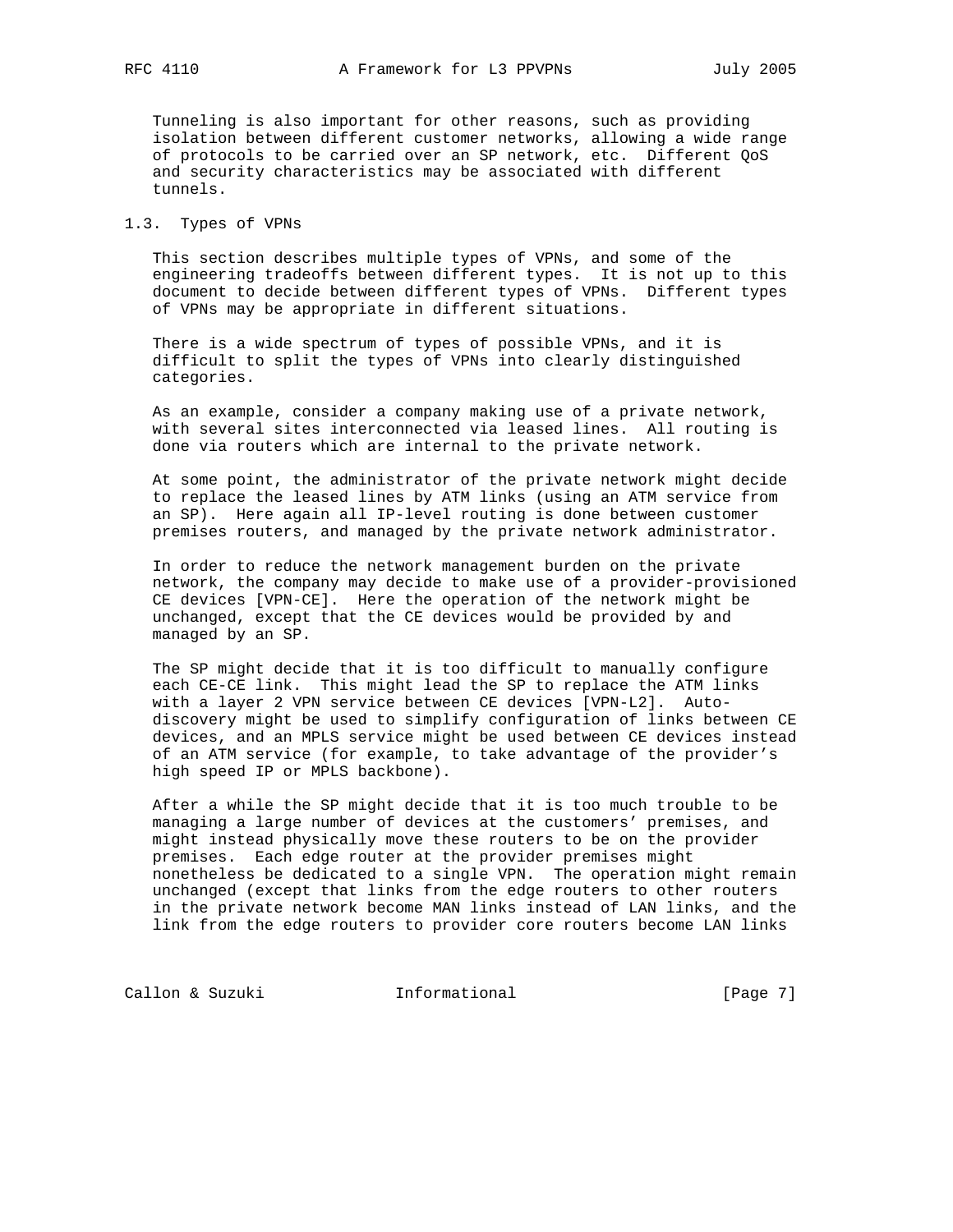instead of MAN links). The routers in question can now be considered to be provider edge routers, and the service provided by the SP has now become essentially a layer 3 VPN service.

 In order to minimize the cost of equipment, the provider might decide to replace several dedicated PE devices with a single physical router with the capability of running virtual routers (VR) [VPN-VR]. Protocol operation may remain unchanged. In this case the provider is offering a layer 3 VPN service making use of a VR capability. Note that autodiscovery might be used in a manner which is very similar to how it had been done in the layer 2 VPN case described above (for example, BGP might be used between VRs for discovery of other VRs supporting the same VPN).

 Finally, in order to simplify operation of routing protocols for the private network over the SP network, the provider might decide to aggregate multiple instances of routing into a single instance of BGP [VPN-2547BIS].

 In practice it is highly unlikely that any one network would actually evolve through all of these approaches at different points in time. However, this example illustrates that there is a continuum of possible approaches, and each approach is relatively similar to at least some of the other possible approaches for supporting VPN services. Some techniques (such as auto-discovery of VPN sites) may be common between multiple approaches.

1.3.1. CE- vs PE-based VPNs

 The term "CE-based VPN" (or Customer Edge-based Virtual Private Network) refers to an approach in which the PE devices do not know anything about the routing or the addressing of the customer networks. The PE devices offer a simple IP service, and expect to receive IP packets whose headers contain only globally unique IP addresses. What makes a CE-based VPN into a Provider-Provisioned VPN is that the SP takes on the task of managing and provisioning the CE devices [VPN-CE].

 In CE-based VPNs, the backbone of the customer network is a set of tunnels whose endpoints are the CE devices. Various kinds of tunnels may be used (e.g., GRE, IP-in-IP, IPsec, L2TP, MPLS), the only overall requirement being that sending a packet through the tunnel requires encapsulating it with a new IP header whose addresses are globally unique.

 For customer provisioned CE-based VPNs, provisioning and management of the tunnels is the responsibility of the customer network administration. Typically, this makes use of manual configuration of

Callon & Suzuki **Informational** [Page 8]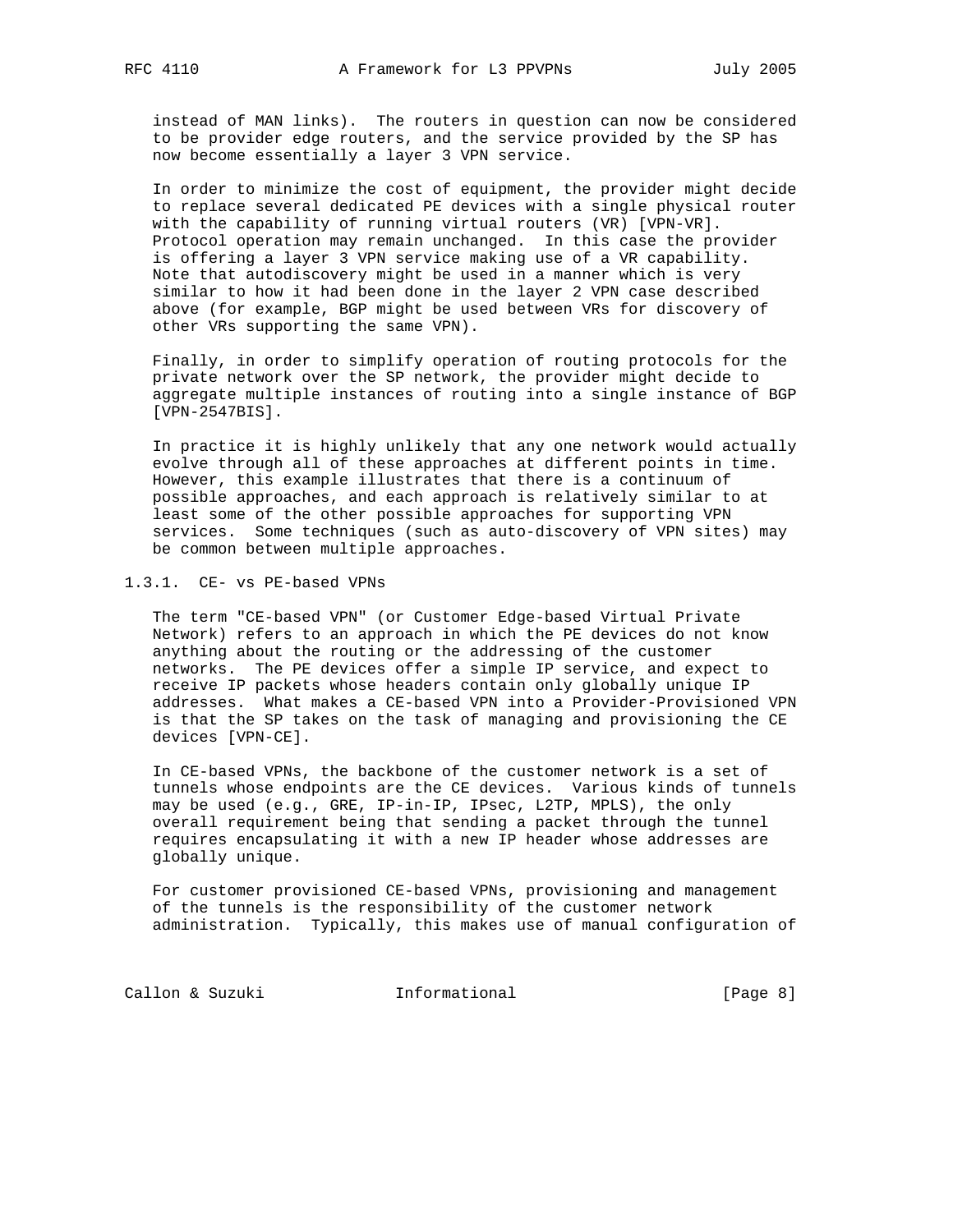the tunnels. In this case the customer is also responsible for operation of the routing protocol between CE devices. (Note that discussion of customer provisioned CE-based VPNs is out of scope of the document).

 For provider-provisioned CE-based VPNs, provisioning and management of the tunnels is the responsibility of the SP. In this case the provider may also configure routing protocols on the CE devices. This implies that routing in the private network is partially under the control of the customer, and partially under the control of the SP.

 For CE-based VPNs (whether customer or provider-provisioned) routing in the customer network treats the tunnels as layer 2 links.

 In a PE-based VPN (or Provider Edge-based Virtual Private Network), customer packets are carried through the SP networks in tunnels, just as they are in CE-based VPNs. However, in a PE-based VPN, the tunnel endpoints are the PE devices, and the PE devices must know how to route the customer packets, based on the IP addresses that they carry. In this case, the CE devices themselves do not have to have any special VPN capabilities, and do not even have to know that they are part of a VPN.

 In this document we will use the generic term "VPN Edge Device" to refer to the device, attached to both the customer network and the VPN backbone, that performs the VPN-specific functions. In the case of CE-based VPNs, the VPN Edge Device is a CE device. In the case of PE-based VPNs, the VPN Edge Device is a PE device.

1.3.2. Types of PE-based VPNs

 Different types of PE-based VPNs may be distinguished by the service offered.

o Layer 3 service

 When a PE receives a packet from a CE, it determines how to forward the packet by considering both the packet's incoming link, and the layer 3 information in the packet's header.

o Layer 2 service

 When a PE receives a frame from a CE, it determines how to forward the packet by considering both the packet's incoming link, and the layer 2 information in the frame header (such as FR, ATM, or MAC header). (Note that discussion of layer 2 service is out of scope of the document).

Callon & Suzuki **Informational** [Page 9]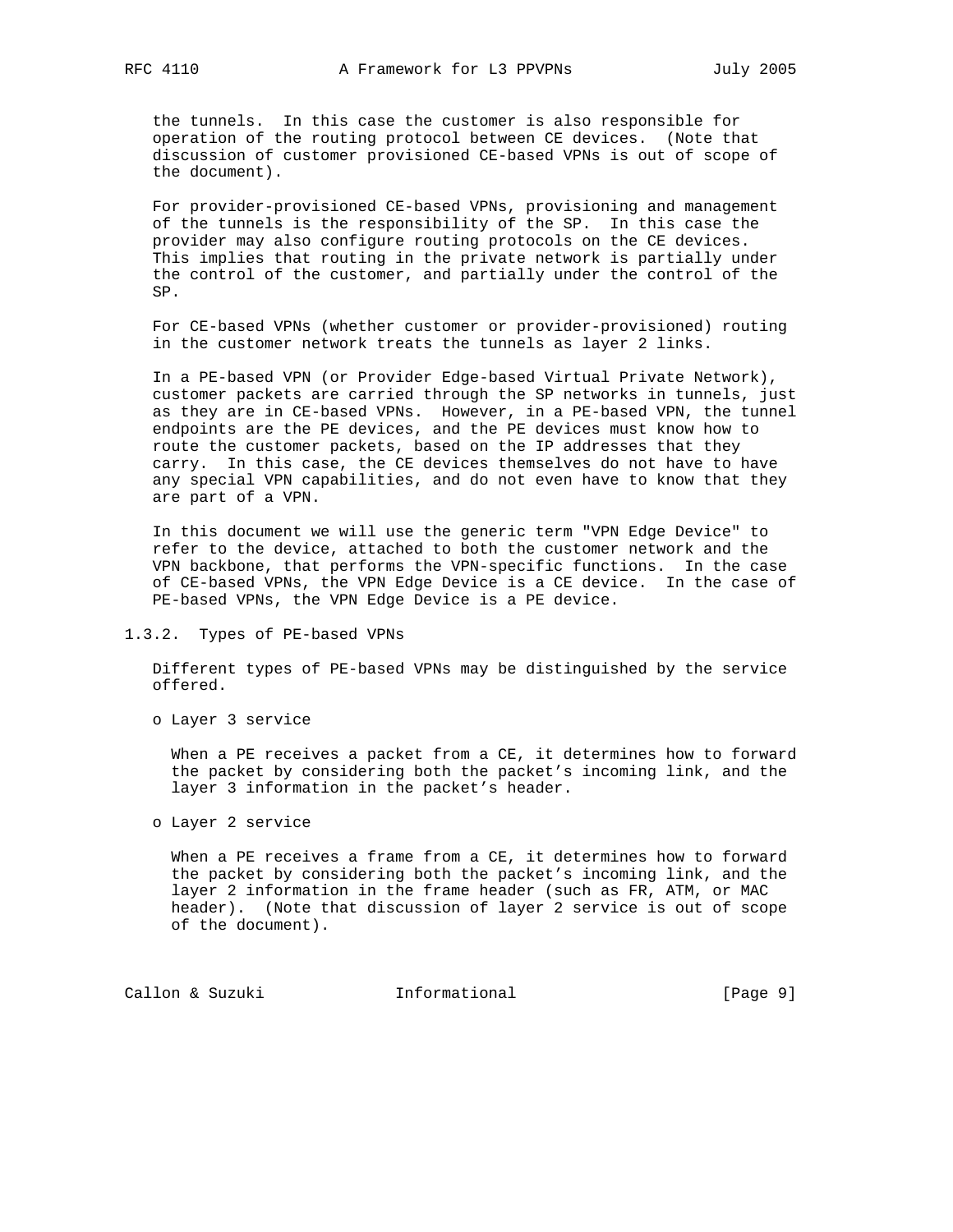## 1.3.3. Layer 3 PE-based VPNs

 A layer 3 PE-based VPN is one in which the SP takes part in IP level forwarding based on the customer network's IP address space. In general, the customer network is likely to make use of private and/or non-unique IP addresses. This implies that at least some devices in the provider network needs to understand the IP address space as used in the customer network. Typically this knowledge is limited to the PE devices which are directly attached to the customer.

 In a layer 3 PE-based VPN, the provider will need to participate in some aspects of management and provisioning of the VPNs, such as ensuring that the PE devices are configured to support the correct VPNs. This implies that layer 3 PE-based VPNs are by definition provider-provisioned VPNs.

 Layer 3 PE-based VPNs have the advantage that they offload some aspects of VPN management from the customer network. From the perspective of the customer network, it looks as if there is just a normal network; specific VPN functionality is hidden from the customer network. Scaling of the customer network's routing might also be improved, since some layer 3 PE-based VPN approaches avoid the need for the customer's routing algorithm to see "N squared" (actually  $N^*(N-1)/2$ ) point to point duplex links between N customer sites.

 However, these advantages come along with other consequences. Specifically, the PE devices must have some knowledge of the routing, addressing, and layer 3 protocols of the customer networks to which they attach. One consequence is that the set of layer 3 protocols which can be supported by the VPN is limited to those supported by the PE (which in practice means, limited to IP). Another consequence is that the PE devices have more to do, and the SP has more per-customer management to do.

 An SP may offer a range of layer 3 PE-based VPN services. At one end of the range is a service limited to simply providing connectivity (optionally including QoS support) between specific customer network sites. This is referred to as "Network Connectivity Service". There is a spectrum of other possible services, such as firewalls, user or site of origin authentication, and address assignment (e.g., using Radius or DHCP).

1.4. Scope of the Document

 This framework document will discuss methods for providing layer 3 PE-based VPNs and layer 3 provider-provisioned CE-based VPNs. This may include mechanisms which will can be used to constrain

Callon & Suzuki **Informational** [Page 10]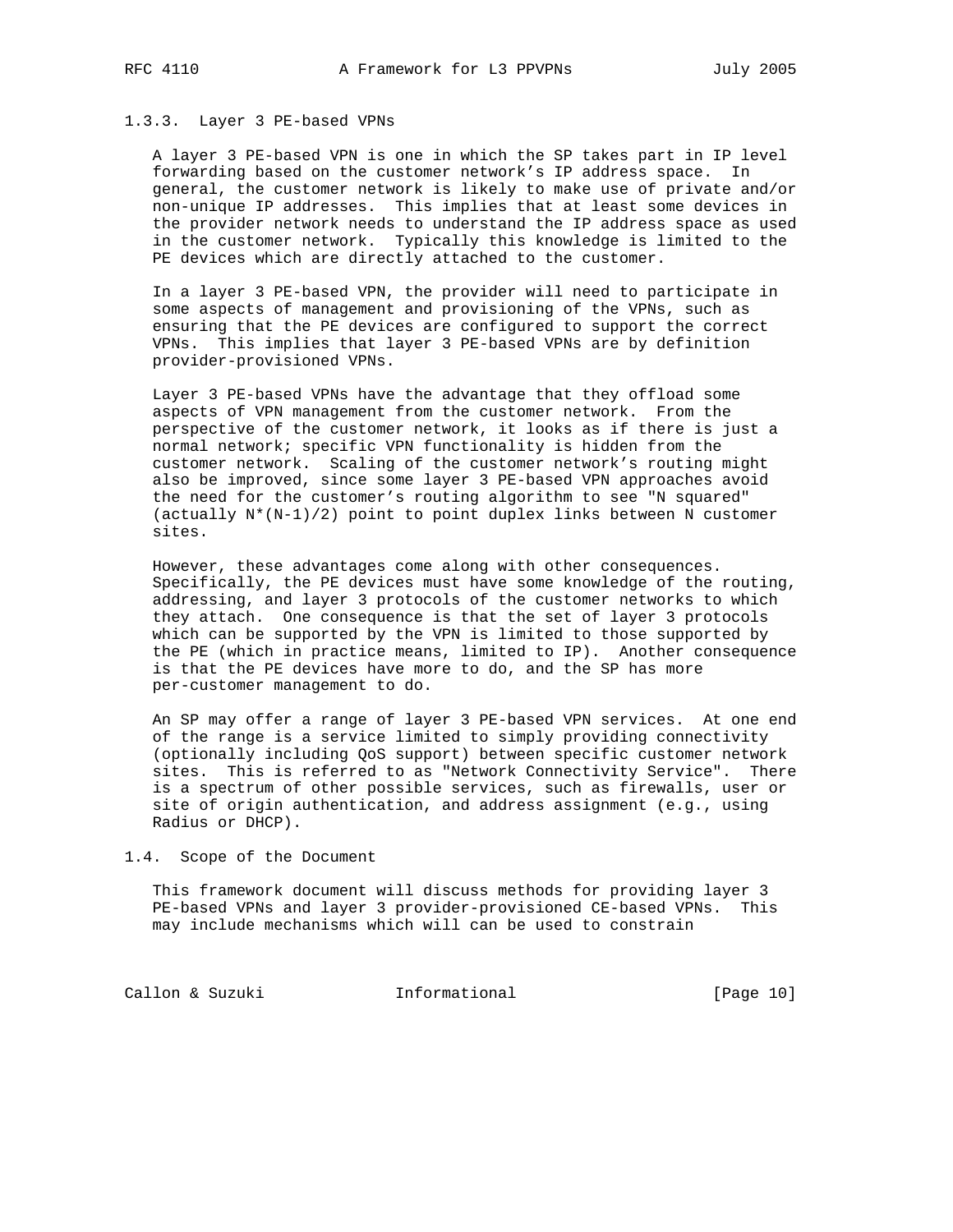connectivity between sites, including the use and placement of firewalls, based on administrative requirements [PPVPN-REQ] [L3VPN-REQ]. Similarly the use and placement of NAT functionality is discussed. However, this framework document will not discuss methods for additional services such as firewall administration and address assignment. A discussion of specific firewall mechanisms and policies, and detailed discussion of NAT functionality, are outside of the scope of this document.

 This document does not discuss those forms of VPNs that are outside of the scope of the IETF Provider-Provisioned VPN working group. Specifically, this document excludes discussion of PPVPNs using VPN native (non-IP, non-MPLS) protocols as the base technology used to provide the VPN service (e.g., native ATM service provided using ATM switches with ATM signaling). However, this does not mean to exclude multiprotocol access to the PPVPN by customers.

# 1.5. Terminology

 Backdoor Links: Links between CE devices that are provided by the end customer rather than the SP; may be used to interconnect CE devices in multiple-homing arrangements.

 CE-based VPN: An approach in which all the VPN-specific procedures are performed in the CE devices, and the PE devices are not aware in any way that some of the traffic they are processing is VPN traffic.

 Customer: A single organization, corporation, or enterprise that administratively controls a set of sites belonging to a VPN.

 Customer Edge (CE) Device: The equipment on the customer side of the SP-customer boundary (the customer interface).

 IP Router: A device which forwards IP packets, and runs associated IP routing protocols (such as OSPF, IS-IS, RIP, BGP, or similar protocols). An IP router might optionally also be an LSR. The term "IP router" is often abbreviated as "router".

 Label Switching Router: A device which forwards MPLS packets and runs associated IP routing and signaling protocols (such as LDP, RSVP-TE, CR-LDP, OSPF, IS-IS, or similar protocols). A label switching router is also an IP router.

 PE-Based VPNs: The PE devices know that certain traffic is VPN traffic. They forward the traffic (through tunnels) based on the destination IP address of the packet, and optionally on based on other information in the IP header of the packet. The PE devices are

Callon & Suzuki **Informational** [Page 11]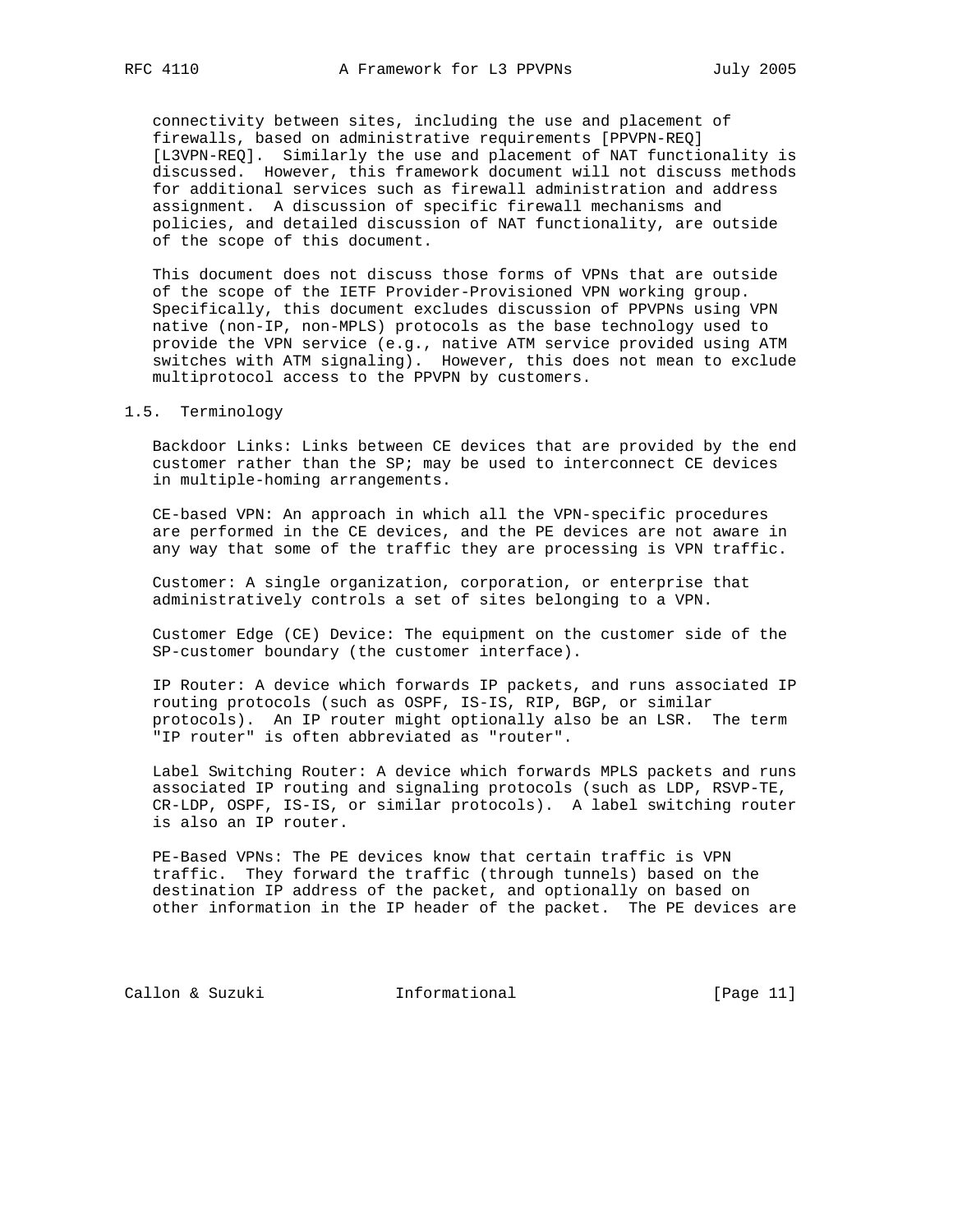themselves the tunnel endpoints. The tunnels may make use of various encapsulations to send traffic over the SP network (such as, but not restricted to, GRE, IP-in-IP, IPsec, or MPLS tunnels).

 Private Network: A network which allows communication between a restricted set of sites, over an IP backbone that is used only to carry traffic to and from those sites.

 Provider Edge (PE) Device: The equipment on the SP side of the SP-customer boundary (the customer interface).

 Provider-Provisioned VPNs (PPVPNs): VPNs, whether CE-based or PE-based, that are actively managed by the SP rather than by the end customer.

 Route Reflectors: An SP-owned network element that is used to distribute BGP routes to the SP's BGP-enabled routers.

 Virtual Private Network (VPN): Restricted communication between a set of sites, making use of an IP backbone which is shared by traffic that is not going to or coming from those sites.

 Virtual Router (VR): An instance of one of a number of logical routers located within a single physical router. Each logical router emulates a physical router using existing mechanisms and tools for configuration, operation, accounting, and maintenance.

 VPN Forwarding Instance (VFI): A logical entity that resides in a PE that includes the router information base and forwarding information base for a VPN.

 VPN Backbone: IP and/or MPLS network which is used to carry VPN traffic between the customer sites of a particular VPN.

 VPN Edge Device: Device, attached to both the VPN backbone and the customer network, which performs VPN-specific functions. For PE-based VPNs, this is the PE device; for CE-based VPNs, this is the CE device.

VPN Routing: Routing that is specific to a particular VPN.

 VPN Tunnel: A logical link between two PE or two CE entities, used to carry VPN traffic, and implemented by encapsulating packets that are transmitted between those two entities.

Callon & Suzuki **Informational** [Page 12]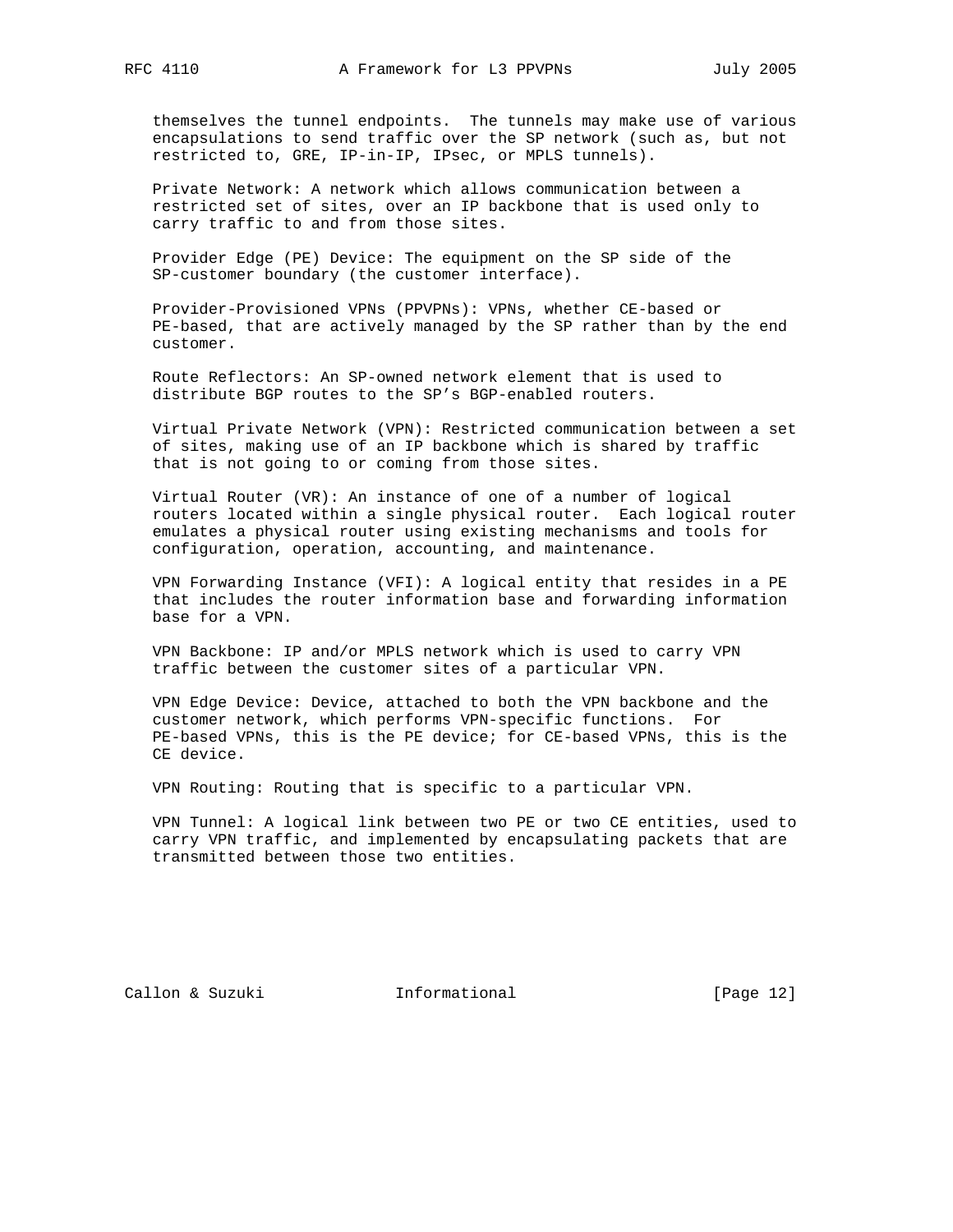# 1.6. Acronyms

| ATM        | Asynchronous Transfer Mode                           |
|------------|------------------------------------------------------|
| BGP        | Border Gateway Protocol                              |
| СE         | Customer Edge                                        |
| <b>CLI</b> | Command Line Interface                               |
| $CR-LDP$   | Constraint-based Routing Label Distribution Protocol |
| EBGP       | External Border Gateway Protocol                     |
| FR.        | Frame Relay                                          |
| <b>GRE</b> | Generic Routing Encapsulation                        |
| IBGP       | Internal Border Gateway Protocol                     |
| IKE        | Internet Key Exchange                                |
| IGP        | Interior Gateway Protocol                            |
|            | (e.g., RIP, IS-IS and OSPF are all IGPs)             |
| ΙP         | Internet Protocol (same as IPv4)                     |
| IPsec      | Internet Protocol Security protocol                  |
| IPv4       | Internet Protocol version 4 (same as IP)             |
| IPv6       | Internet Protocol version 6                          |
| $IS-IS$    | Intermediate System to Intermediate System routing   |
|            | protocol                                             |
| L2TP       | Layer 2 Tunneling Protocol                           |
| LAN        | Local Area Network                                   |
| LDAP       | Lightweight Directory Access Protocol                |
| LDP        | Label Distribution Protocol                          |
| LSP        | Label Switched Path                                  |
| LSR        | Label Switching Router                               |
| MIB        | Management Information Base                          |
| MPLS       | Multi Protocol Label Switching                       |
| NBMA       | Non-Broadcast Multi-Access                           |
| NMS        | Network Management System                            |
| OSPF       | Open Shortest Path First routing protocol            |
| Ρ          | Provider equipment                                   |
| PE         | Provider Edge                                        |
| PPVPN      | Provider-Provisioned VPN                             |
| QoS        | Quality of Service                                   |
| <b>RFC</b> | Request For Comments                                 |
| RIP        | Routing Information Protocol                         |
| RSVP       | Resource Reservation Protocol                        |
| RSVP-TE    | Resource Reservation Protocol with Traffic           |
|            | Engineering Extensions                               |
| SNMP       | Simple Network Management Protocol                   |
| SP         | Service Provider                                     |
| VFI        | VPN Forwarding Instance                              |
| VPN        | Virtual Private Network                              |
| VR.        | Virtual Router                                       |
|            |                                                      |

Callon & Suzuki **Informational** [Page 13]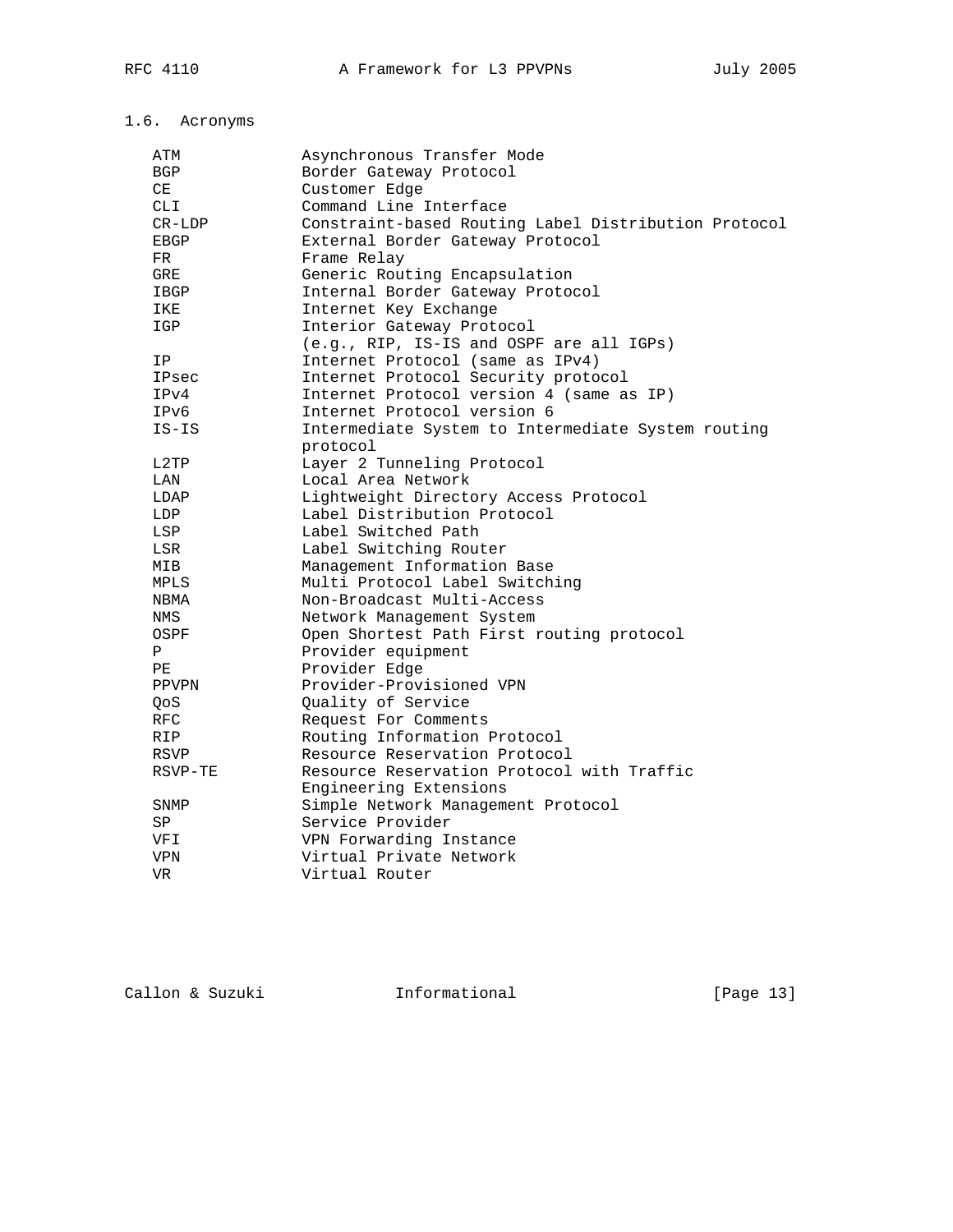# 2. Reference Models

 This section describes PPVPN reference models. The purpose of discussing reference models is to clarify the common components and pieces that are needed to build and deploy a PPVPN. Two types of VPNs, layer 3 PE-based VPN and layer 3 provider-provisioned CE-based VPN are covered in separated sections below.

# 2.1. Reference Model for Layer 3 PE-based VPN

 This subsection describes functional components and their relationship for implementing layer 3 PE-based VPN.

 Figure 2.1 shows the reference model for layer 3 PE-based VPNs and Figures 2.2 and 2.3 show relationship between entities in the reference model.

 As shown in Figure 2.1, the customer interface is defined as the interface which exists between CE and PE devices, and the network interface is defined as the interface which exists between a pair of PE devices.

 Figure 2.2 illustrates a single logical tunnel between each pair of VFIs supporting the same VPN. Other options are possible. For example, a single tunnel might occur between two PEs, with multiple per-VFI tunnels multiplexed over the PE to PE tunnel. Similarly, there may be multiple tunnels between two VFIs, for example to optimize forwarding within the VFI. Other possibilities will be discussed later in this framework document.

Callon & Suzuki Informational [Page 14]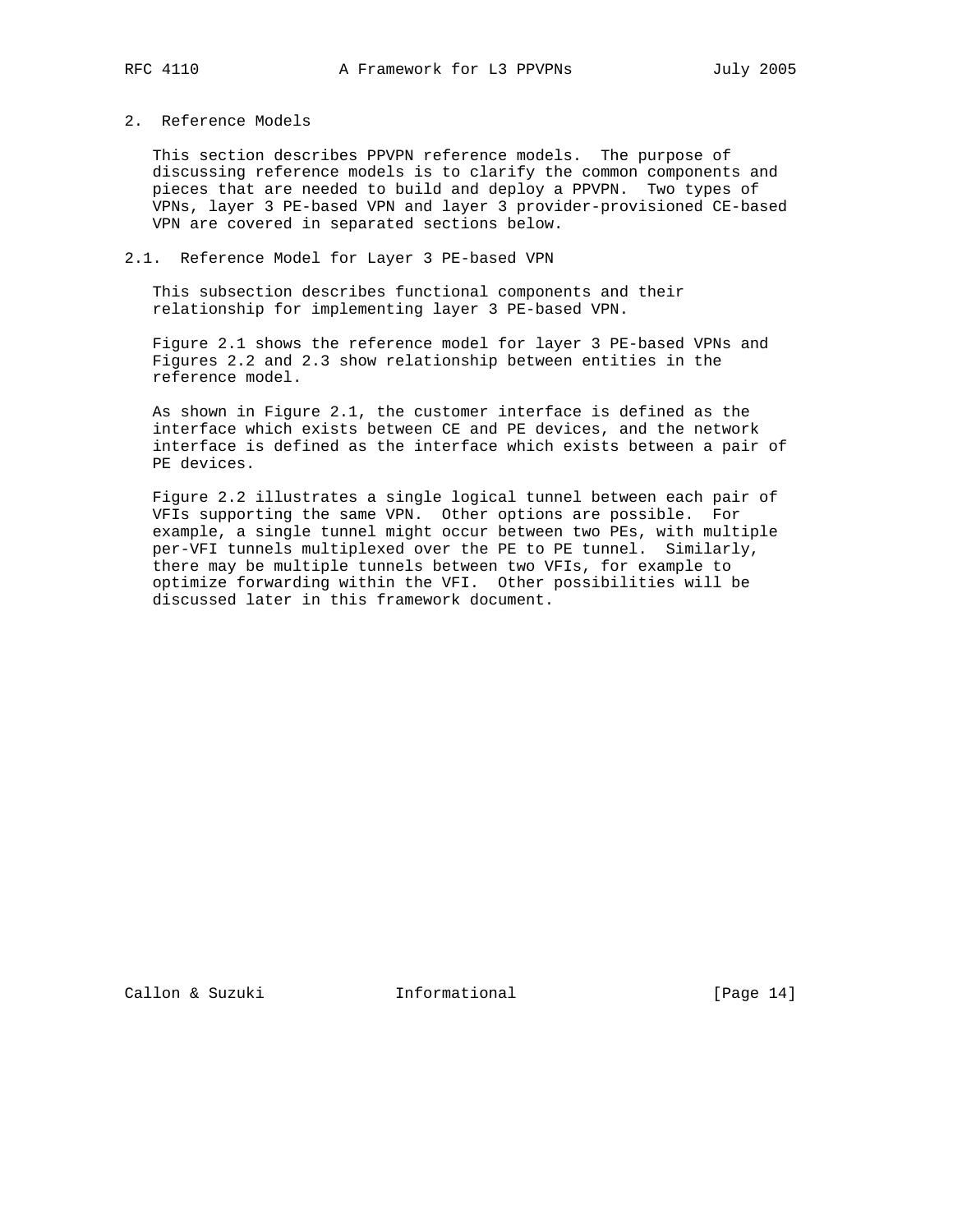

Figure 2.1: Reference model for layer 3 PE-based VPN.

|           |          | $- - - - - -$   |            | -------   |        |           |
|-----------|----------|-----------------|------------|-----------|--------|-----------|
|           |          | PE device       |            | PE device |        |           |
| CE<br>dev | Access   |                 |            | ----+     | Access | CE<br>dev |
| оf        | conn.    | VFI of          | VPN tunnel | VFI of    | conn.  | оf        |
| VPN A     |          | VPN<br>A        |            | VPN<br>A  |        | VPN<br>A  |
|           |          | -----           |            | ------    |        |           |
|           | + Access |                 |            |           | Access |           |
| CE        | conn.    | VFI of          | VPN tunnel | VFI of    | conn.  | СE        |
| dev       |          | <b>VPN</b><br>B |            | VPN<br>B  |        | dev       |
| оf        |          | $- - - - -$     |            | ----      |        | оf        |
| VPN B     |          |                 |            |           |        | VPN<br>B  |
|           |          |                 |            |           |        |           |

Figure 2.2: Relationship between entities in reference model (1).

Callon & Suzuki **Informational** [Page 15]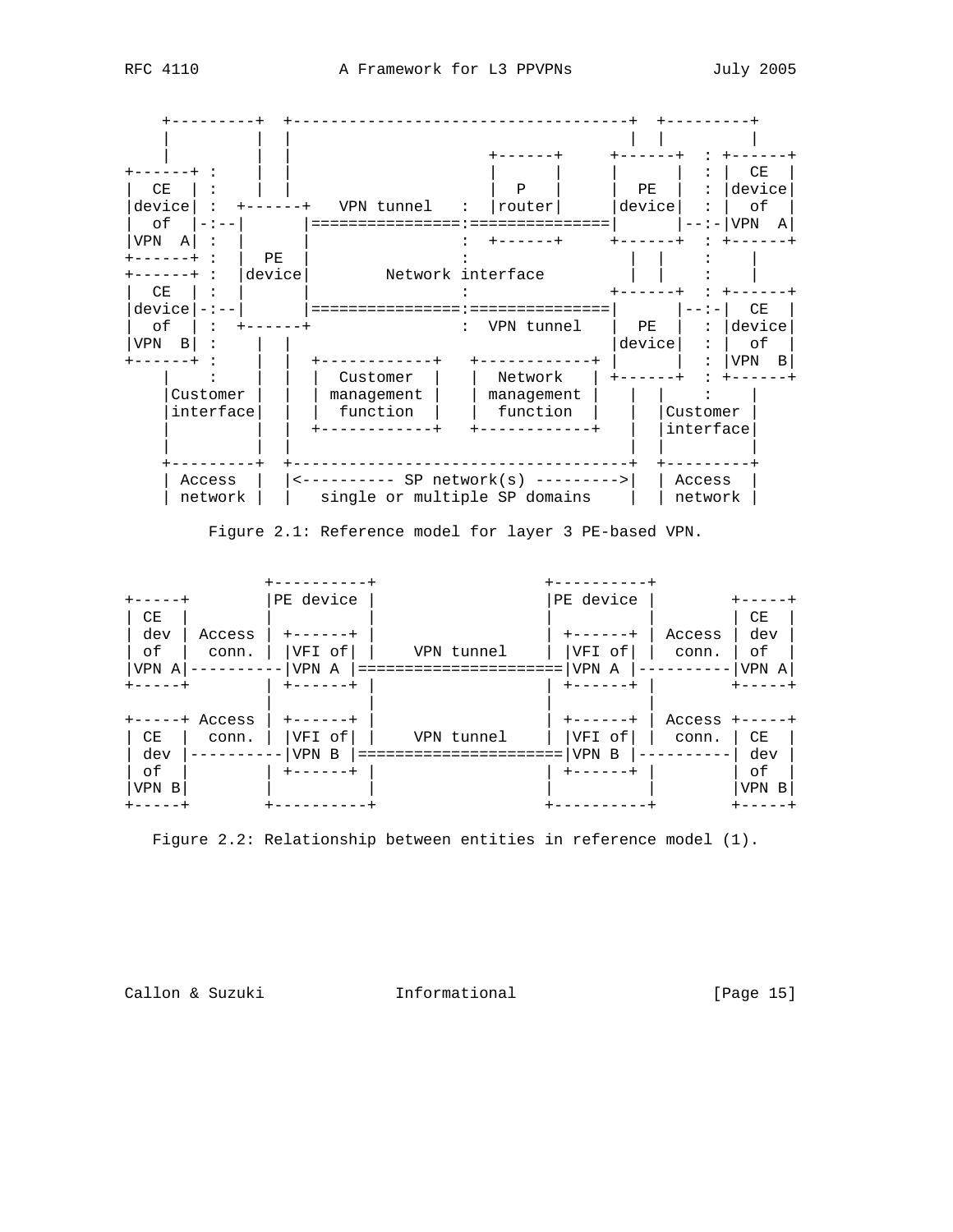

Figure 2.3: Relationship between entities in reference model (2).

#### 2.1.1. Entities in the Reference Model

The entities in the reference model are described below.

o Customer edge (CE) device

 In the context of layer 3 provider-provisioned PE-based VPNs, a CE device may be a router, LSR, or host that has no VPN-specific functionality. It is attached via an access connection to a PE device.

o P router

 A router within a provider network which is used to interconnect PE devices, but which does not have any VPN state and does not have any direct attachment to CE devices.

o Provider edge (PE) device

 In the context of layer 3 provider-provisioned PE-based VPNs, a PE device implements one or more VFIs and maintains per-VPN state for the support of one or more VPNs. It may be a router, LSR, or other device that includes VFIs and provider edge VPN functionality such as provisioning, management, and traffic classification and separation. (Note that access connections are terminated by VFIs from the functional point of view). A PE device is attached via an access connection to one or more CE devices.

Callon & Suzuki **Informational** [Page 16]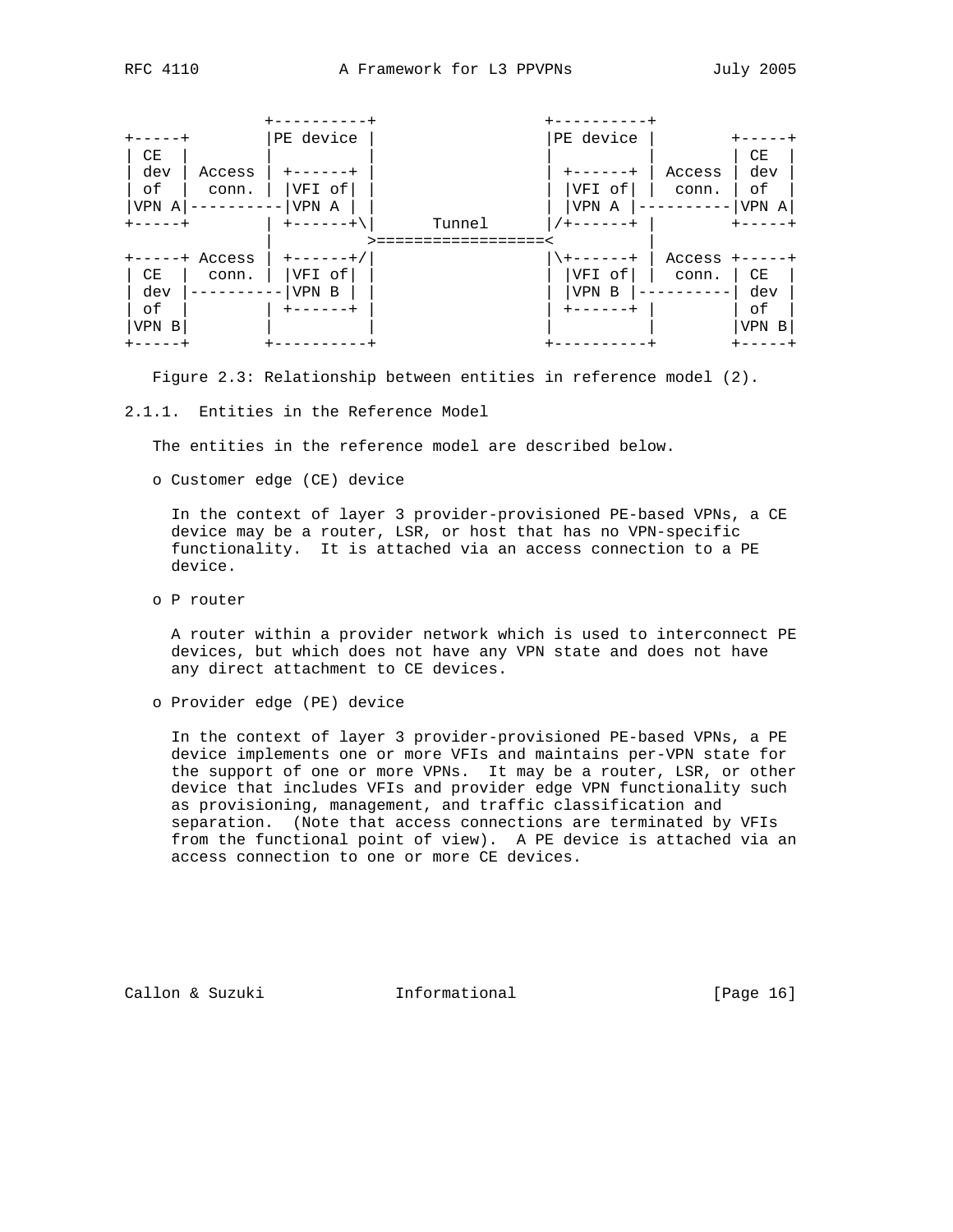o Customer site

 A customer site is a set of users that have mutual IP reachability without use of a VPN backbone that goes beyond the site.

o SP networks

 An SP network is an IP or MPLS network administered by a single service provider.

o Access connection

 An access connection represents an isolated layer 2 connectivity between a CE device and a PE device. Access connections can be, e.g., dedicated physical circuits, logical circuits (such as FR, ATM, and MAC), or IP tunnels (e.g., using IPsec, L2TP, or MPLS).

o Access network

 An access network provides access connections between CE and PE devices. It may be a TDM network, layer 2 network (e.g., FR, ATM, and Ethernet), or IP network over which access is tunneled (e.g., using L2TP [RFC2661] or MPLS).

o VPN tunnel

 A VPN tunnel is a logical link between two VPN edge devices. A VPN packet is carried on a tunnel by encapsulating it before transmitting it over the VPN backbone.

 Multiple VPN tunnels at one level may be hierarchically multiplexed into a single tunnel at another level. For example, multiple per- VPN tunnels may be multiplexed into a single PE to PE tunnel (e.g., GRE, IP-in-IP, IPsec, or MPLS tunnel). This is illustrated in Figure 2.3. See section 4.3 for details.

o VPN forwarding instance (VFI)

 A single PE device is likely to be connected to a number of CE devices. The CE devices are unlikely to all be in the same VPN. The PE device must therefore maintain a separate forwarding instances for each VPN to which it is connected. A VFI is a logical entity, residing in a PE, that contains the router information base and forwarding information base for a VPN. The interaction between routing and VFIs is discussed in section 4.4.2.

Callon & Suzuki Informational [Page 17]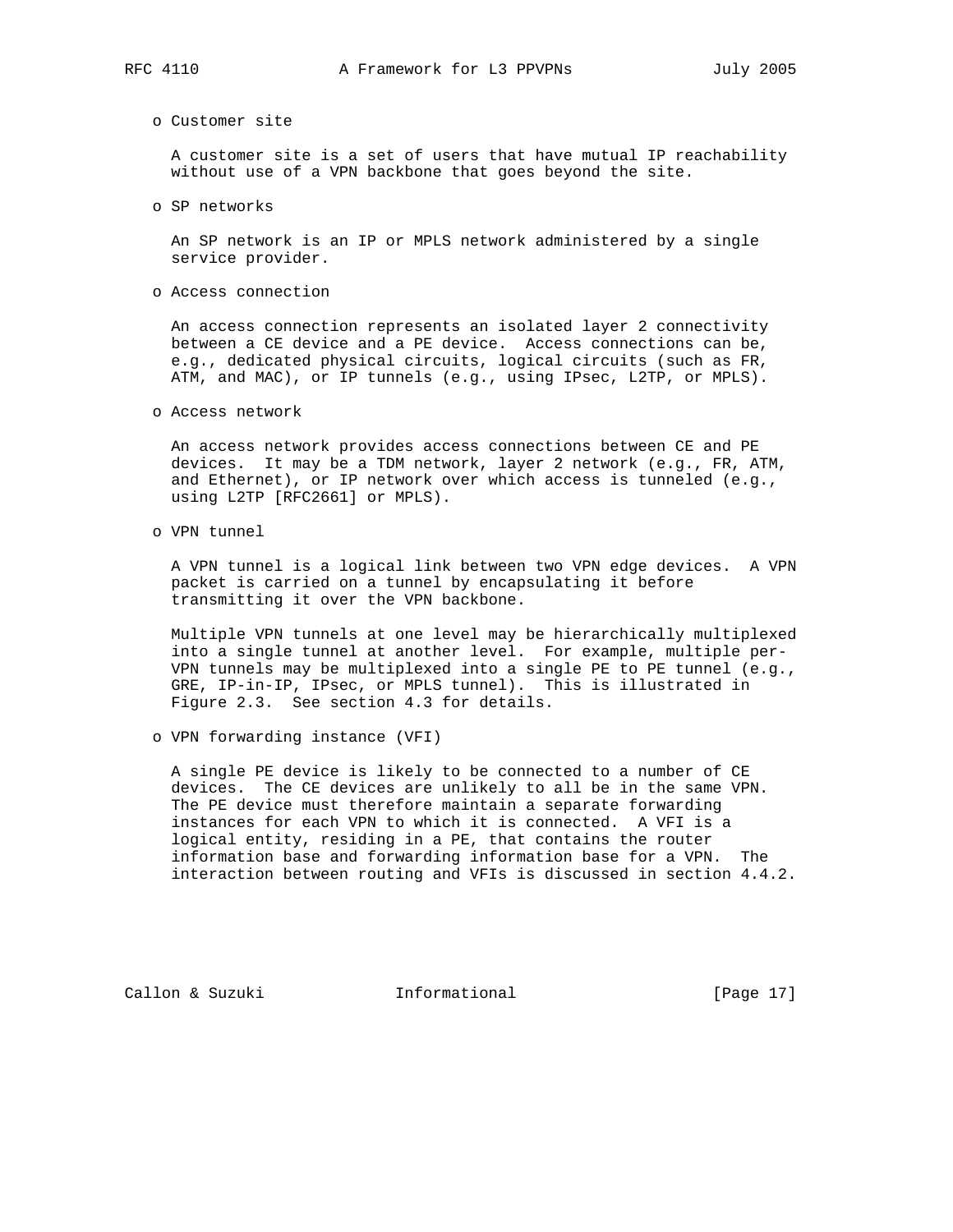o Customer management function

 The customer management function supports the provisioning of customer specific attributes, such as customer ID, personal information (e.g., name, address, phone number, credit card number, and etc.), subscription services and parameters, access control policy information, billing and statistical information, and etc.

 The customer management function may use a combination of SNMP manager, directory service (e.g., LDAP [RFC3377]), or proprietary network management system.

o Network management function

 The network management function supports the provisioning and monitoring of PE or CE device attributes and their relationships.

 The network management function may use a combination of SNMP manager, directory service (e.g., LDAP [RFC3377]), or proprietary network management system.

2.1.2. Relationship Between CE and PE

 For robustness, a CE device may be connected to more than one PE device, resulting in a multi-homing arrangement. Four distinct types of multi-homing arrangements, shown in Figure 2.4, may be supported.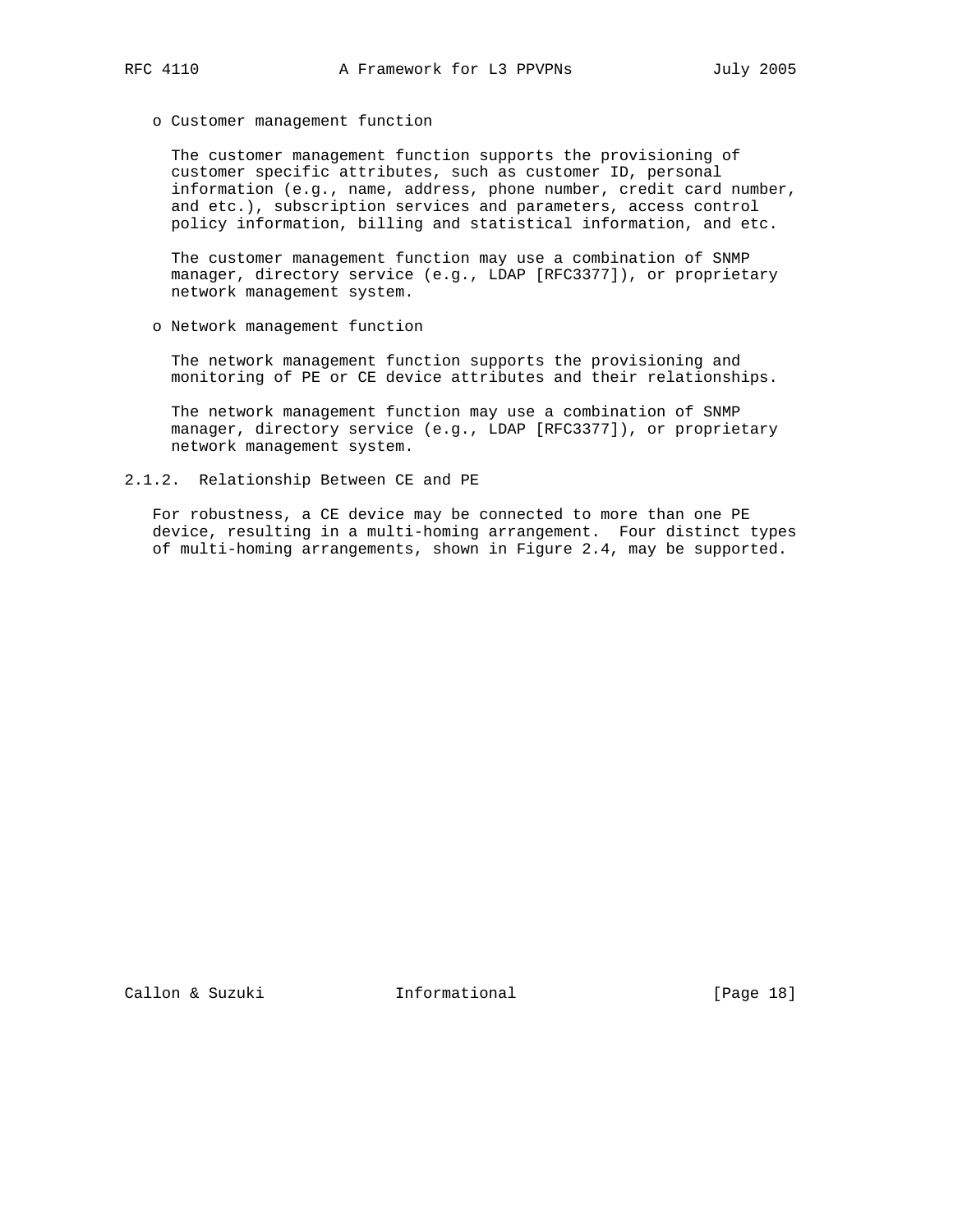



# 2.1.3. Interworking Model

 It is quite natural to assume that multiple different layer 3 VPN approaches may be implemented, particularly if the VPN backbone includes more than one SP network. For example, (1) each SP chooses one or more layer 3 PE-based VPN approaches out of multiple vendor's implementations, implying that different SPs may choose different

Callon & Suzuki **Informational** [Page 19]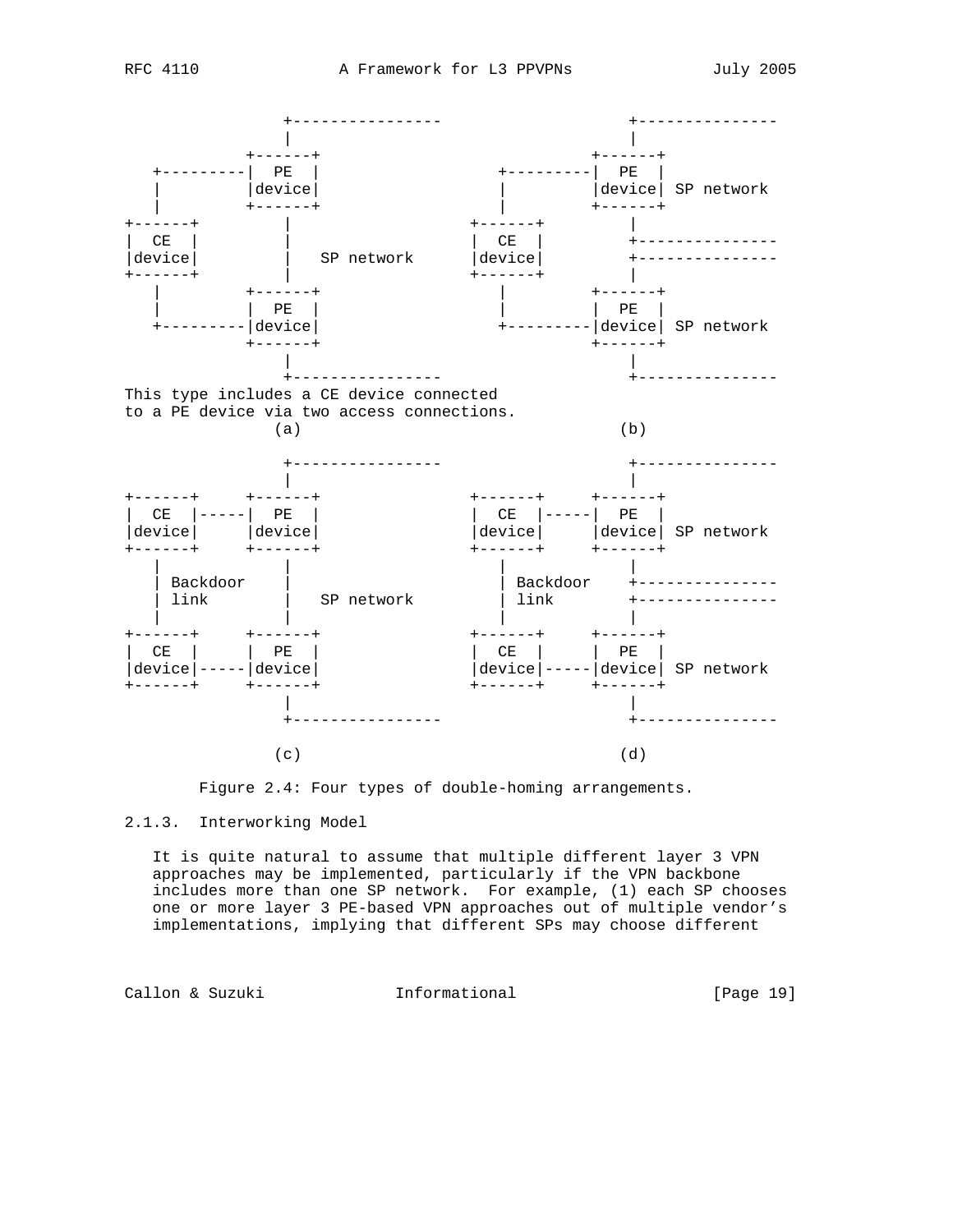approaches; and (2) an SP may deploy multiple networks of layer 3 PE-based VPNs (e.g., an old network and a new network). Thus it is important to allow interworking of layer 3 PE-based VPNs making use of multiple different layer 3 VPN approaches.

 There are three scenarios that enable layer 3 PE-based VPN interworking among different approaches.

o Interworking function

 This scenario enables interworking using a PE that is located at one or more points which are logically located between VPNs based on different layer 3 VPN approaches. For example, this PE may be located on the boundary between SP networks which make use of different layer 3 VPN approaches [VPN-DISC]. A PE at one of these points is called an interworking function (IWF), and an example configuration is shown in Figure 2.5.



Figure 2.5: Interworking function.

#### o Interworking interface

 This scenario enables interworking using tunnels between PEs supporting by different layer 3 VPN approaches. As shown in Figure 2.6, interworking interface is defined as the interface which exists between a pair of PEs and connects two SP networks implemented with different approaches. This interface is similar to the customer interface located between PE and CE, but the interface is supported by tunnels to identify VPNs, while the customer interface is supported by access connections.

Callon & Suzuki Informational [Page 20]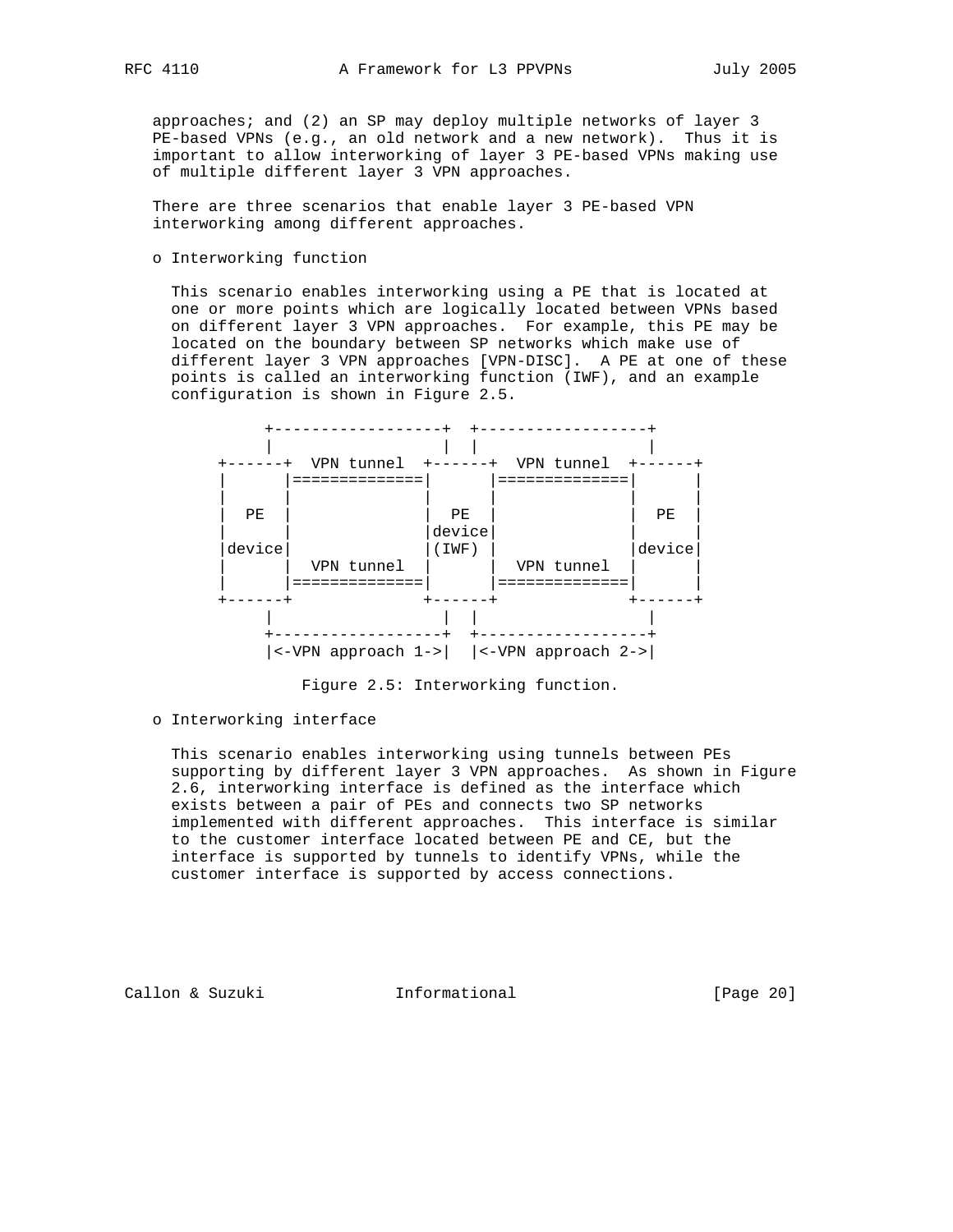

Figure 2.6: Interworking interface.

o Customer-based interworking

 If some customer site has a CE attached to one kind of VPN, and a CE attached to another kind, communication between the two kinds of VPN occurs automatically.

2.2. Reference Model for Layer 3 Provider-Provisioned CE-based VPN

 This subsection describes functional components and their relationship for implementing layer 3 provider-provisioned CE-based VPN.

 Figure 2.7 shows the reference model for layer 3 provider-provisioned CE-based VPN. As shown in Figure 2.7, the customer interface is defined as the interface which exists between CE and PE devices.

 In this model, a CE device maintains one or more VPN tunnel endpoints, and a PE device has no VPN-specific functionality. As a result, the interworking issues of section 2.1.3 do not arise.

Callon & Suzuki **Informational** [Page 21]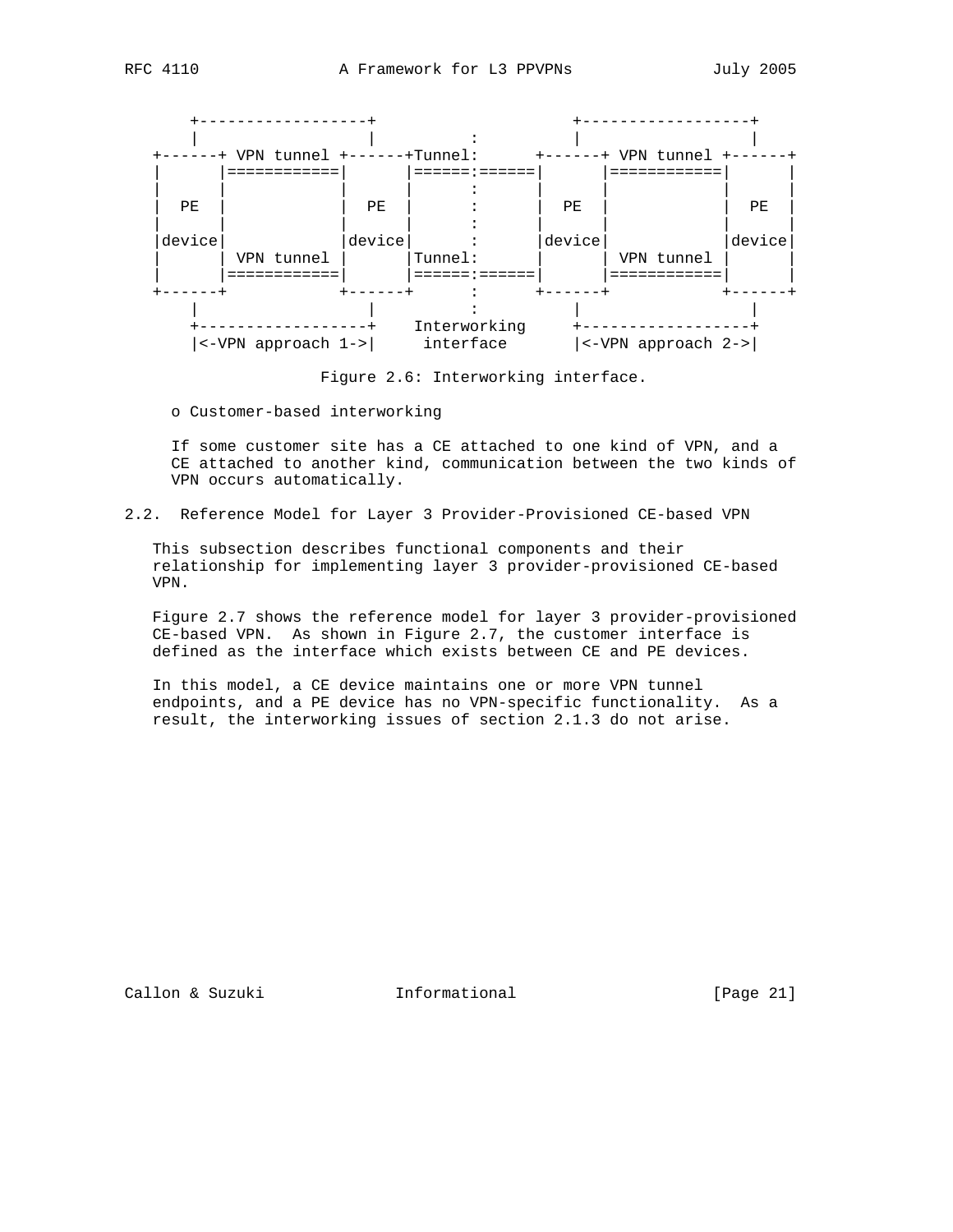

 Figure 2.7: Reference model for layer 3 provider-provisioned CE-based VPN.

# 2.2.1. Entities in the Reference Model

The entities in the reference model are described below.

o Customer edge (CE) device

 In the context of layer 3 provider-provisioned CE-based VPNs, a CE device provides layer 3 connectivity to the customer site. It may be a router, LSR, or host that maintains one or more VPN tunnel endpoints. A CE device is attached via an access connection to a PE device and usually located at the edge of a customer site or co-located on an SP premises.

- o P router (see section 2.1.1)
- o Provider edge (PE) device

 In the context of layer 3 provider-provisioned CE-based VPNs, a PE device may be a router, LSR, or other device that has no VPN-specific functionality. It is attached via an access connection to one or more CE devices.

Callon & Suzuki **Informational** [Page 22]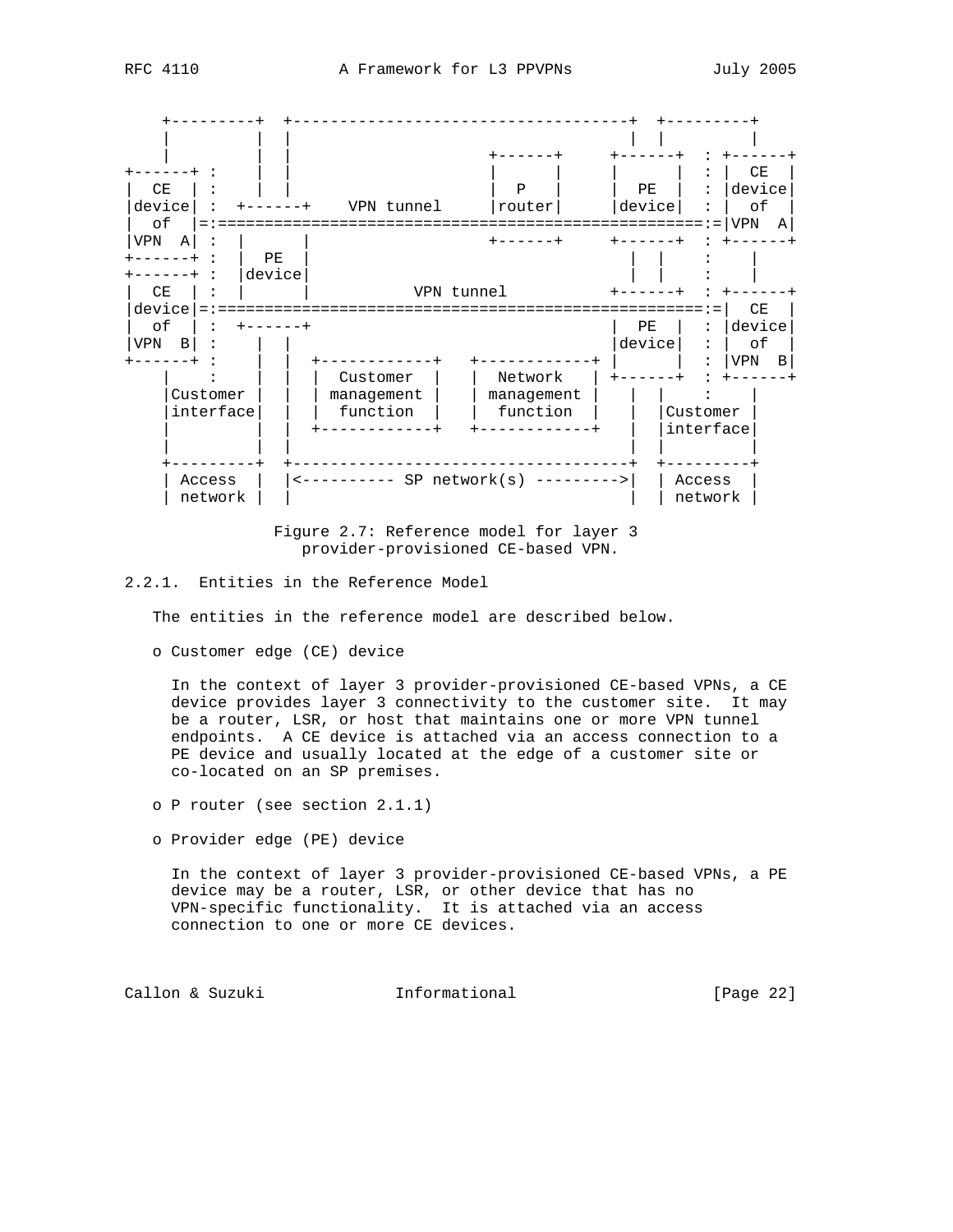- o Customer Site (see section 2.1.1)
- o SP networks

 An SP network is a network administrated by a single service provider. It is an IP or MPLS network. In the context of layer 3 provider-provisioned CE-based VPNs, the SP network consists of the SP's network and the SP's management functions that manage both its own network and the customer's VPN functions on the CE device.

- o Access connection (see section 2.1.1)
- o Access network (see section 2.1.1)
- o VPN tunnel

 A VPN tunnel is a logical link between two entities which is created by encapsulating packets within an encapsulating header for purpose of transmission between those two entities for support of VPNs. In the context of layer 3 provider-provisioned CE-based VPNs, a VPN tunnel is an IP tunnel (e.g., using GRE, IP-in-IP, IPsec, or L2TP) or an MPLS tunnel between two CE devices over the SP's network.

- o Customer management function (see section 2.1.1)
- o Network management function

 The network management function supports the provisioning and monitoring of PE or CE device attributes and their relationships, covering PE and CE devices that define the VPN connectivity of the customer VPNs.

 The network management function may use a combination of SNMP manager, directory service (e.g., LDAP [RFC3377]), or proprietary network management system.

- 3. Customer Interface
- 3.1. VPN Establishment at the Customer Interface
- 3.1.1. Layer 3 PE-based VPN

 It is necessary for each PE device to know which CEs it is attached to, and what VPNs each CE is associated with.

 VPN membership refers to the association of VPNs, CEs, and PEs. A given CE belongs to one or more VPNs. Each PE is therefore

Callon & Suzuki **Informational** [Page 23]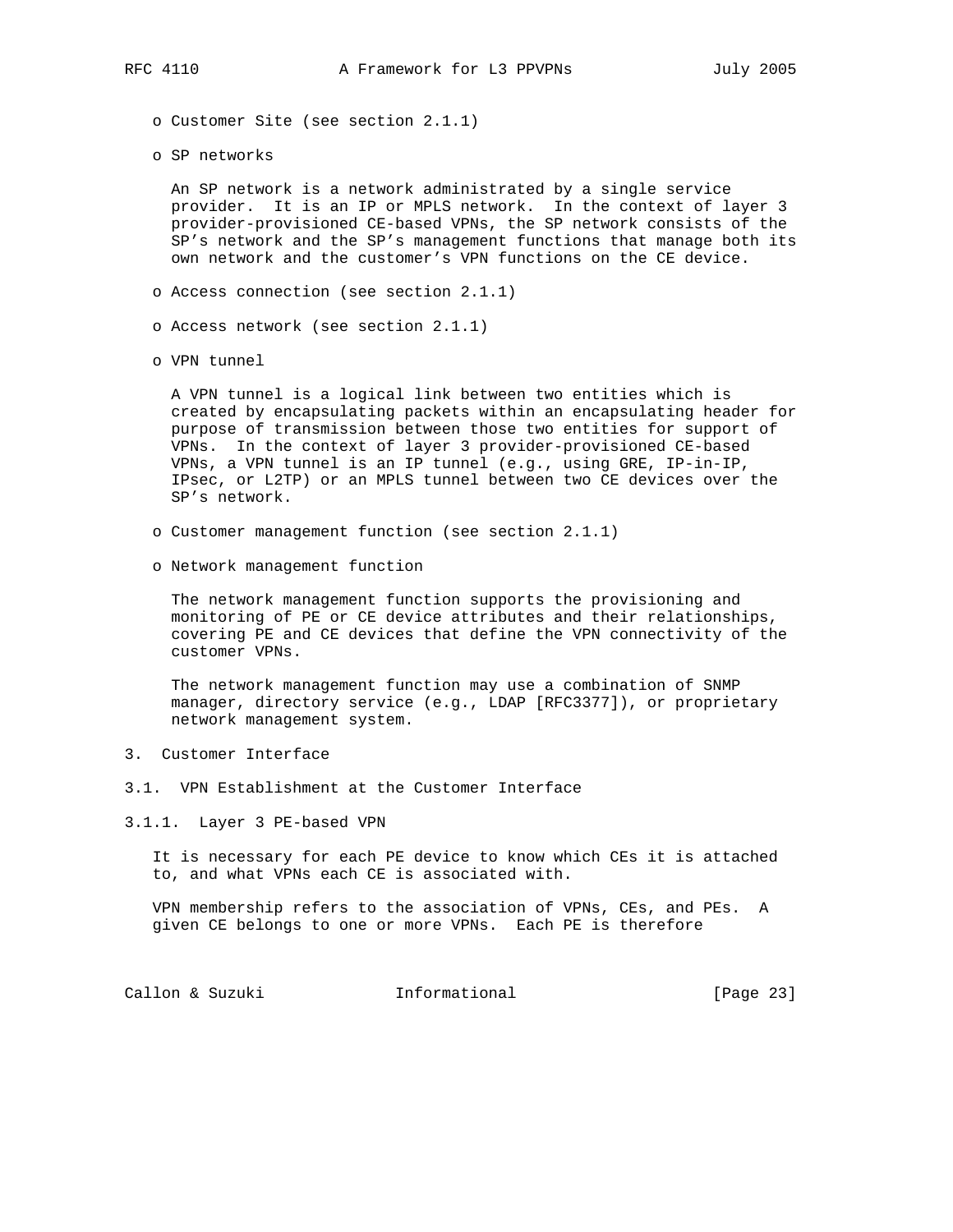associated with a set of VPNs, and a given VPN has a set of associated PEs which are supporting that VPN. If a PE has at least one attached CE belonging to a given VPN, then state information for that VPN (e.g., the VPN routes) must exist on that PE. The set of VPNs that exist on a PE may change over time as customer sites are added to or removed from the VPNs.

 In some layer 3 PE-based PPVPN schemes, VPN membership information (i.e., information about which PEs are attached to which VPNs) is explicitly distributed. In others, the membership information is inferred from other information that is distributed. Different schemes use the membership information in different ways, e.g., some to determine what set of tunnels to set up, some to constrain the distribution of VPN routing information.

 A VPN site may be added or deleted as a result of a provisioning operation carried out by the network administrator, or may be dynamically added or deleted as a result of a subscriber initiated operation; thus VPN membership information may be either static or dynamic, as discussed below.

# 3.1.1.1. Static Binding

 Static binding occurs when a provisioning action binds a particular PE-CE access link to a particular VPN. For example, a network administrator may set up a dedicated link layer connection, such as an ATM VCC or a FR DLCI, between a PE device and a CE device. In this case the binding between a PE-CE access connection and a particular VPN to fixed at provisioning time, and remains the same until another provisioning action changes the binding.

#### 3.1.1.2. Dynamic Binding

 Dynamic binding occurs when some real-time protocol interaction causes a particular PE-CE access link to be temporarily bound to a particular VPN. For example, a mobile user may dial up the provider network and carry out user authentication and VPN selection procedures. Then the PE to which the user is attached is not one permanently associated with the user, but rather one that is typically geographically close to where the mobile user happens to be. Another example of dynamic binding is that of a permanent access connection between a PE and a CE at a public facility such as a hotel or conference center, where the link may be accessed by multiple users in turn, each of which may wish to connect to a different VPN.

 To support dynamically connected users, PPP and RADIUS are commonly used, as these protocols provide for user identification, authentication and VPN selection. Other mechanisms are also

Callon & Suzuki **Informational** [Page 24]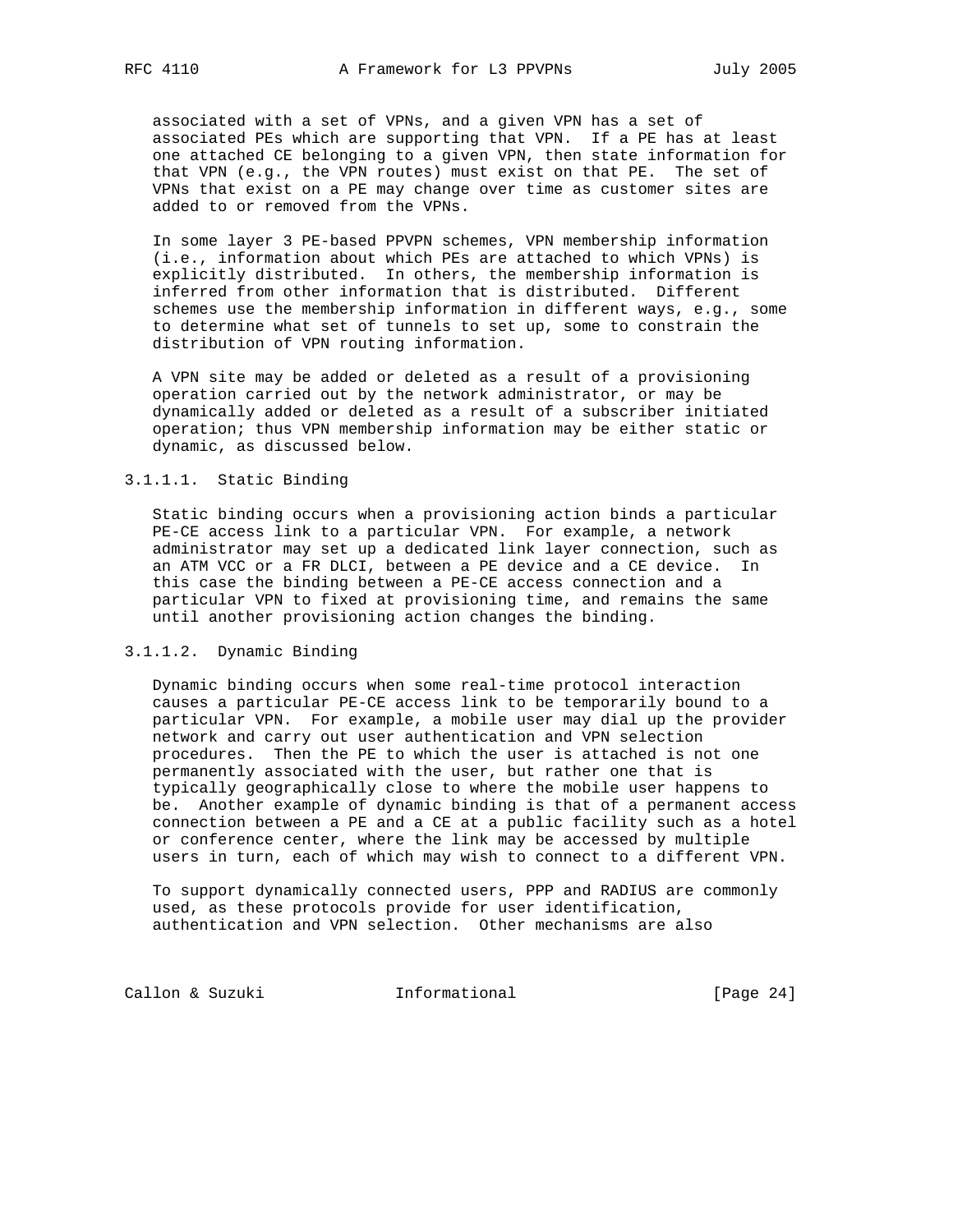possible. For example a user's HTTP traffic may be initially intercepted by a PE and diverted to a provider hosted web server. After a dialogue that includes user authentication and VPN selection, the user can then be connected to the required VPN. This is sometimes referred to as a "captive portal".

 Independent of the particular mechanisms used for user authentication and VPN selection, an implication of dynamic binding is that a user for a given VPN may appear at any PE at any time. Thus VPN membership may change at any time as a result of user initiated actions, rather than as a result of network provisioning actions. This suggests that there needs to be a way to distribute membership information rapidly and reliably when these user-initiated actions take place.

3.1.2. Layer 3 Provider-Provisioned CE-based VPN

 In layer 3 provider-provisioned CE-based VPNs, the PE devices have no knowledge of the VPNs. A PE device attached to a particular VPN has no knowledge of the addressing or routing information of that specific VPN.

 CE devices have IP or MPLS connectivity via a connection to a PE device, which just provides ordinary connectivity to the global IP address space or to an address space which is unique in a particular SPs network. The IP connectivity may be via a static binding, or via some kind of dynamic binding.

 The establishment of the VPNs is done at each CE device, making use of the IP or MPLS connectivity to the others. Therefore, it is necessary for a given CE device to know which other CE devices belong to the same VPN. In this context, VPN membership refers to the association of VPNs and CE devices.

- 3.2. Data Exchange at the Customer Interface
- 3.2.1. Layer 3 PE-based VPN

 For layer 3 PE-based VPNs, the exchange is normal IP packets, transmitted in the same form which is available for interconnecting routers in general. For example, IP packets may be exchanged over Ethernet, SONET, T1, T3, dial-up lines, and any other link layer available to the router. It is important to note that those link layers are strictly local to the interface for the purpose of carrying IP packets, and are terminated at each end of the customer interface. The IP packets may contain addresses which, while unique within the VPN, are not unique on the VPN backbone. Optionally, the data exchange may use MPLS to carry the IP packets.

Callon & Suzuki **Informational** [Page 25]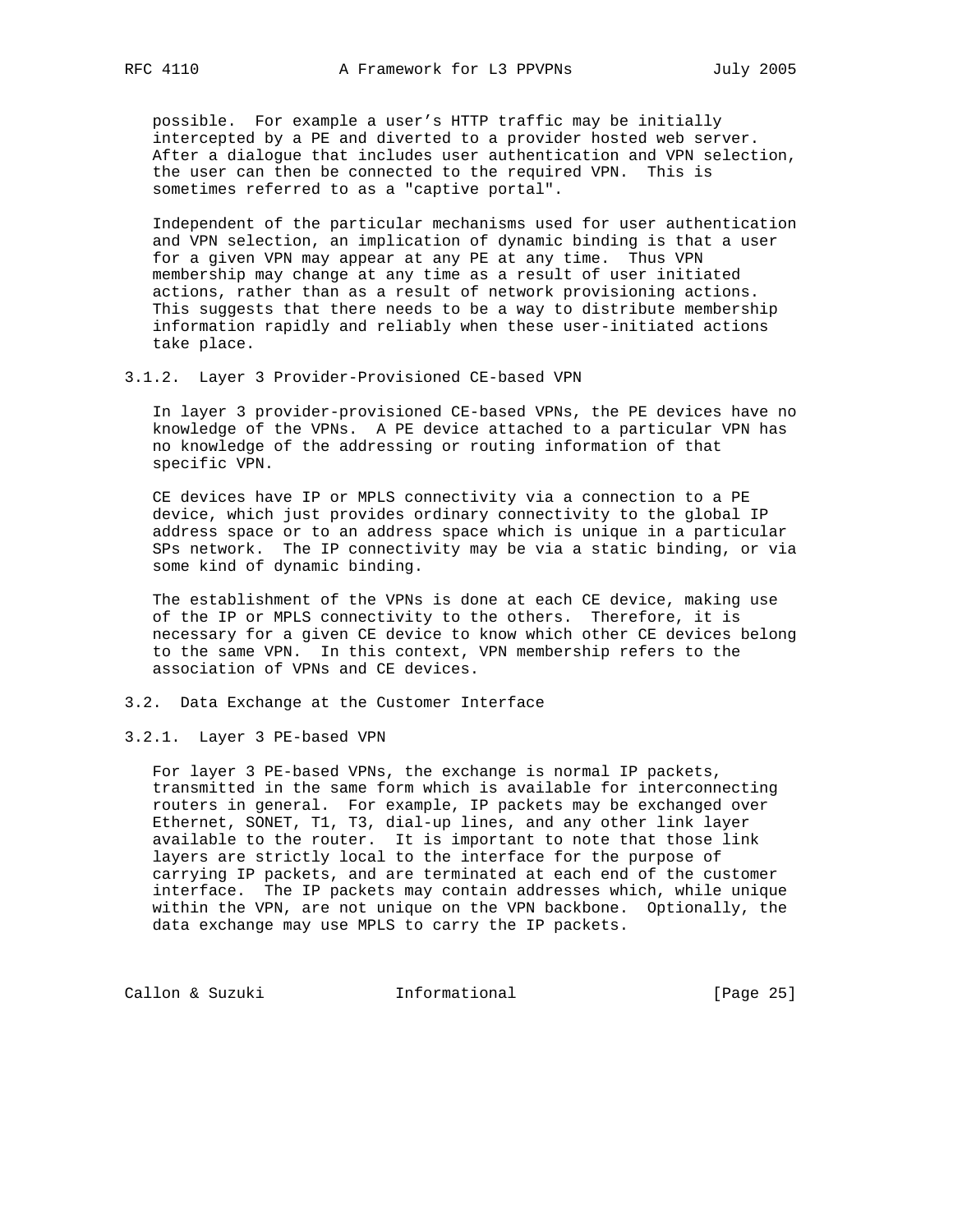# 3.2.2. Layer 3 Provider-Provisioned CE-based VPN

 The data exchanged at the customer interface are always normal IP packets that are routable on the VPN backbone, and whose addresses are unique on the VPN backbone. Optionally, MPLS frames can be used, if the appropriate label-switched paths exist across the VPN backbone. The PE device does not know whether these packets are VPN packets or not. At the current time, MPLS is not commonly offered as a customer-visible service, so that CE-based VPNs most commonly make use of IP services.

#### 3.3. Customer Visible Routing

 Once VPN tunnels are set up between pairs of VPN edge devices, it is necessary to set up mechanisms which ensure that packets from the customer network get sent through the proper tunnels. This routing function must be performed by the VPN edge device.

## 3.3.1. Customer View of Routing for Layer 3 PE-based VPNs

 There is a PE-CE routing interaction which enables a PE to obtain those addresses, from the customer network, that are reachable via the CE. The PE-CE routing interaction also enables a CE device to obtain those addresses, from the customer network, which are reachable via the PE; these will generally be addresses that are at other sites in the customer network.

 The PE-CE routing interaction can make use of static routing, an IGP (such as RIP, OSPF, IS-IS, etc.), or BGP.

 If the PE-CE interaction is done via an IGP, the PE will generally maintain at least several independent IGP instances; one for the backbone routing, and one for each VPN. Thus the PE participates in the IGP of the customer VPNs, but the CE does not participate in the backbone's IGP.

 If the PE-CE interaction is done via BGP, the PE MAY support one instance of BGP for each VPN, as well as an additional instance of BGP for the public Internet routes. Alternatively, the PE might support a single instance of BGP, using, e.g., different BGP Address Families to distinguish the public Internet routes from the VPN routes.

 Routing information which a PE learns from a CE in a particular VPN must be forwarded to the other PEs that are attached to the same VPN. Those other PEs must then forward the information in turn to the other CEs of that VPN.

Callon & Suzuki **Informational** [Page 26]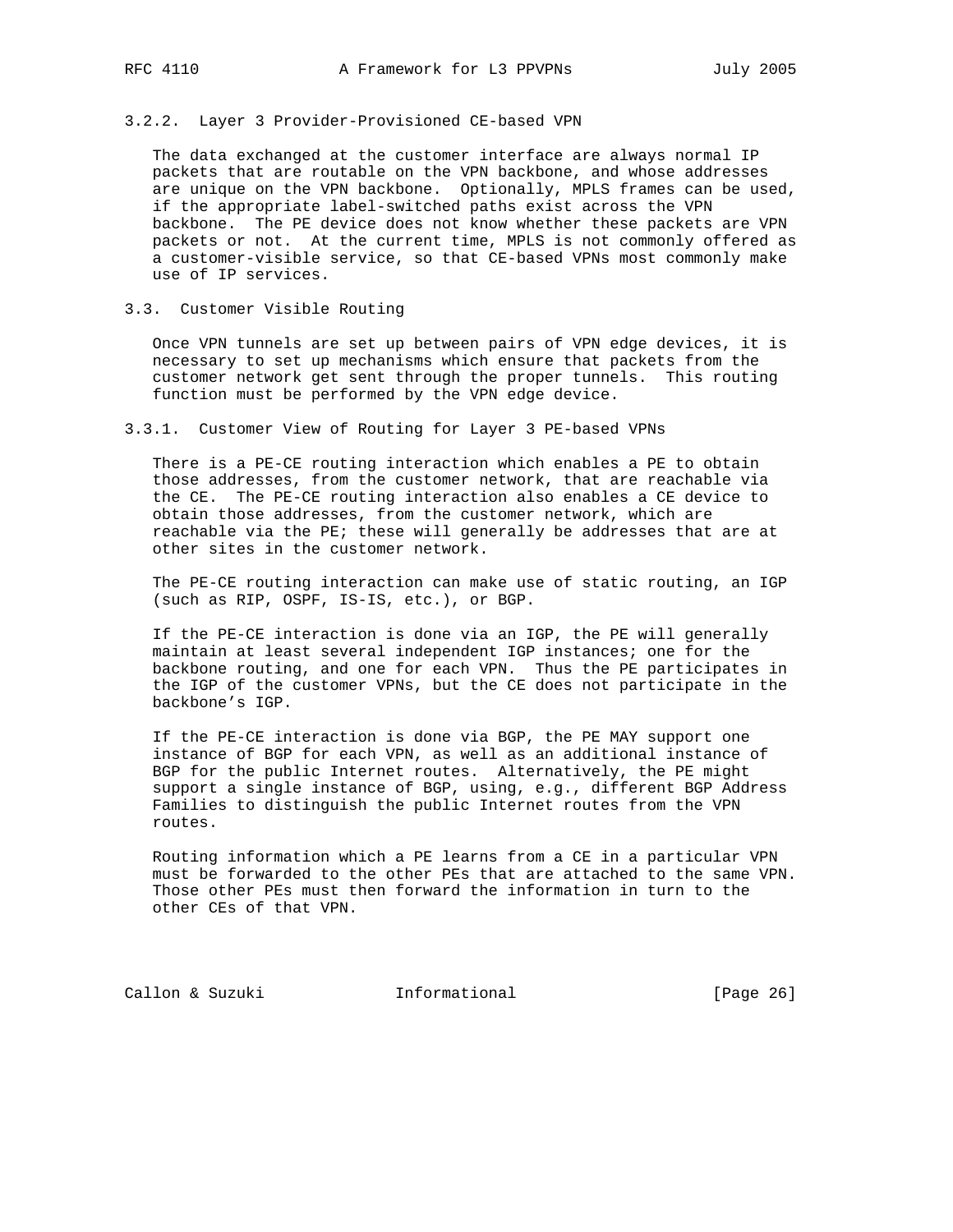The PE-PE routing distribution can be done as part of the same routing instance to which the PE-CE interface belongs. Alternatively, it can be done via a different routing instance, possibly using a different routing algorithm. In this case, the PE must redistribute VPN routes from one routing instance to another.

 Note that VPN routing information is never distributed to the P routers. VPN routing information is known at the edge of the VPN backbone, but not in the core.

 If the VPN's IGP is different than the routing algorithm running on the CE-PE link, then the CE must support two routing instances, and must redistribute the VPN's routes from one instance to the other (e.g., [VPN-BGP-OSPF]).

 In the case of layer 3 PE-based VPNs a single PE device is likely to provide service for several different VPNs. Since different VPNs may have address spaces which are not mutually unique, a PE device must have several forwarding tables, in general one for each VPN to which it is attached. These will be referred to as VPN Forwarding Instances (VFIs). Each VFI is a logical entity internal to the PE device. VFIs are defined in section 2.1.1, and discussed in more detail in section 4.4.2.

 The scaling and management of the customer network (as well as the operation of the VPN) will depend upon the implementation approach and the manner in which routing is done.

3.3.1.1. Routing for Intranets

 In the intranet case all of the sites to be interconnected belong to the same administration (for example, the same company). The options for routing within a single customer network include:

o A single IGP area (using OSPF, IS-IS, or RIP)

o Multiple areas within a single IGP

 o A separate IGP within each site, with routes redistributed from each site to backbone routing (i.e., to a backbone as seen by the customer network).

 Note that these options look at routing from the perspective of the overall routing in the customer network. This list does not specify whether PE device is considered to be in a site or not. This issue is discussed below.

Callon & Suzuki Informational [Page 27]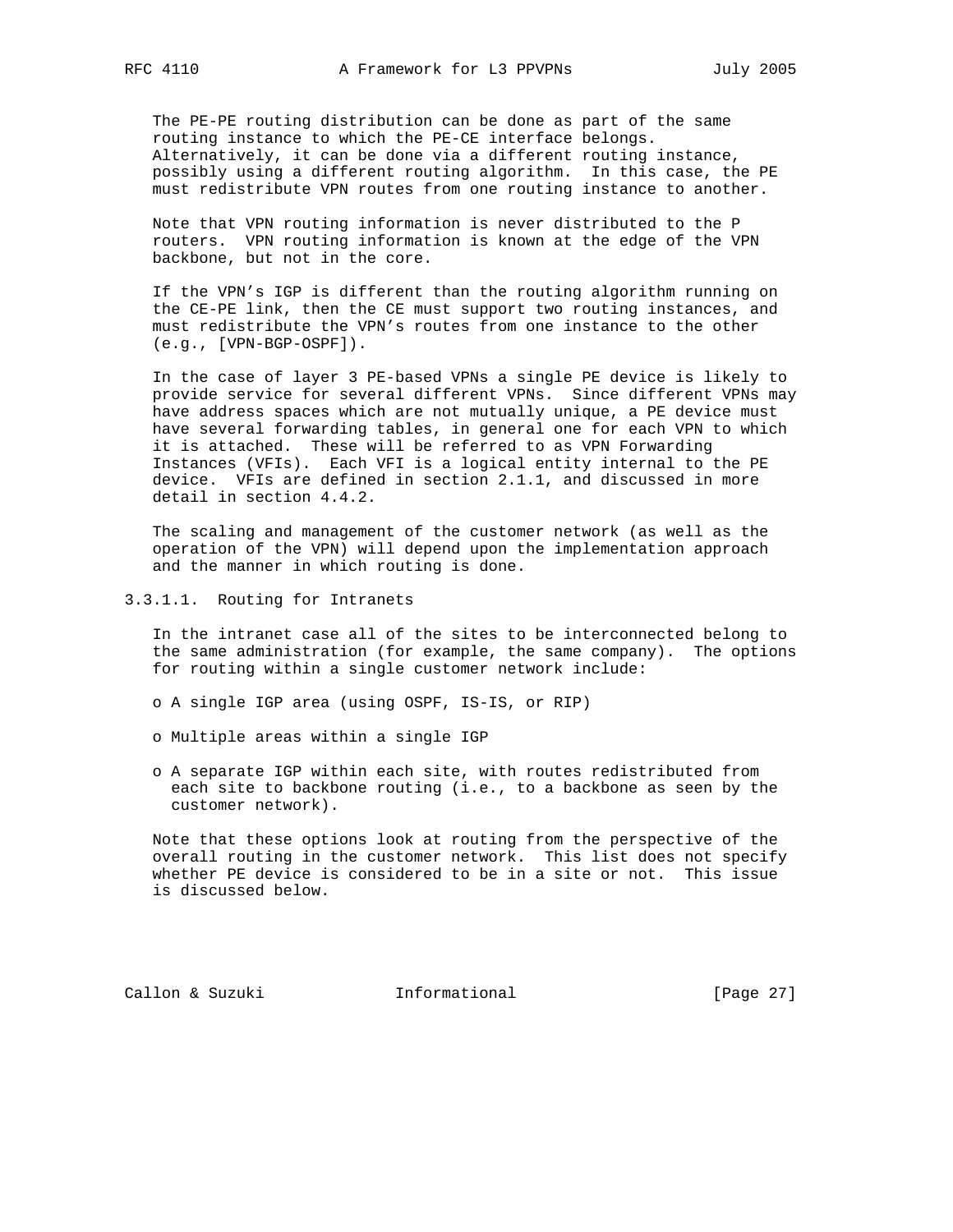A single IGP area (such as a single OSPF area, a single IS-IS area, or a single instance of RIP between routers) may be used. One could have, all routers within the customer network (including the PEs, or more precisely, including a VFI within each PE) appear within a single area. Tunnels between the PEs could also appear as normal links.

 In some cases the multi-level hierarchy of OSPF or IS-IS may be used. One way to apply this to VPNs would be to have each site be a single OSPF or IS-IS area. The VFIs will participate in routing within each site as part of that area. The VFIs may then be interconnected as the backbone (OSPF area 0 or IS-IS level 2). If OSPF is used, the VFIs therefore appear to the customer network as area border routers. If IS-IS is used, the VFIs therefore participate in level 1 routing within the local area, and appear to the customer network as if they are level 2 routers in the backbone.

Where an IGP is used across the entire network, it is straightforward for VPN tunnels, access connections, and backdoor links to be mixed in a network. Given that OSPF or IS-IS metrics will be assigned to all links, paths via alternate links can be compared and the shortest cost path will be used regardless of whether it is via VPN tunnels, access connections, or backdoor links. If multiple sites of a VPN do not use a common IGP, or if the backbone does not use the same common IGP as the sites, then special procedures may be needed to ensure that routes to/from other sites are treated as intra-area routes, rather than as external routes (depending upon the VPN approach taken).

 Another option is to operate each site as a separate routing domain. For example each site could operate as a single OSPF area, a single IS-IS area, or a RIP domain. In this case the per-site routing domains will need to redistribute routes into a backbone routing domain (Note: in this context the "backbone routing domain" refers to a backbone as viewed by the customer network). In this case it is optional whether or not the VFIs participate in the routing within each site.

3.3.1.2. Routing for Extranets

 In the extranet case the sites to be interconnected belong to multiple different administrations. In this case IGPs (such as OSPF, IS-IS, or RIP) are normally not used across the interface between organizations. Either static routes or BGP may be used between sites. If the customer network administration wishes to maintain control of routing between its site and other networks, then either

Callon & Suzuki **Informational** [Page 28]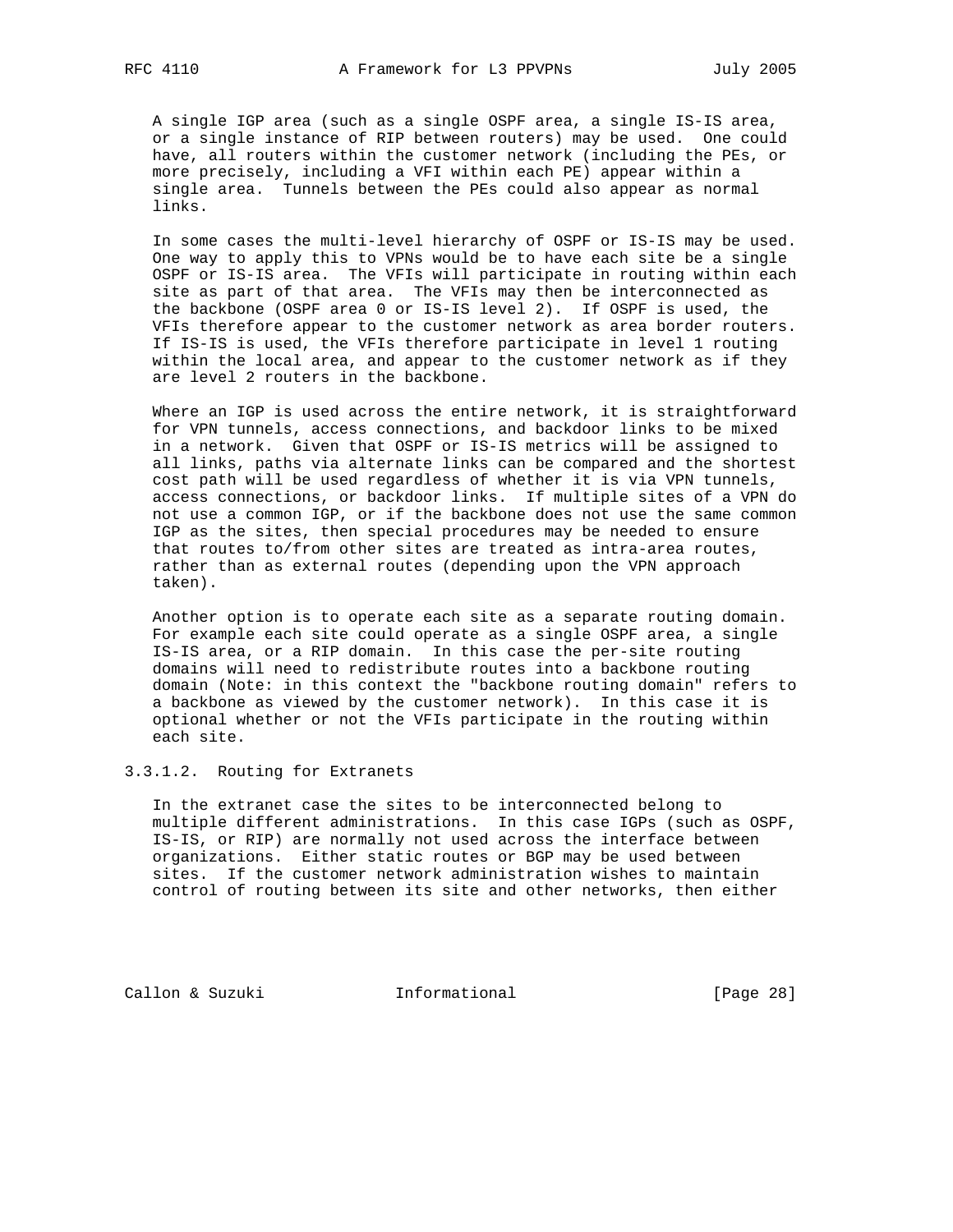static routing or BGP may be used across the customer interface. If the customer wants to outsource all such control to the provider, then an IGP or static routes may be used at this interface.

 The use of BGP between sites allows for policy based routing between sites. This is particularly useful in the extranet case. Note that private IP addresses or non-unique IP address (e.g., unregistered addresses) should not be used for extranet communication.

3.3.1.3. CE and PE Devices for Layer 3 PE-based VPNs

 When using a single IGP area across an intranet, the entire customer network participates in a single area of an IGP. In this case, for layer 3 PE-based VPNs both CE and PE devices participate as normal routers within the area.

 The other options make a distinction between routing within a site, and routing between sites. In this case, a CE device would normally be considered as part of the site where it is located. However, there is an option regarding how the PE devices should be considered.

 In some cases, from the perspective of routing within the customer network, a PE device (or more precisely a VFI within a PE device) may be considered to be internal to the same area or routing domain as the site to which it is attached. This simplifies the management responsibilities of the customer network administration, since inter-area routing would be handled by the provider.

 For example, from the perspective of routing within the customer network, the CE devices may be the area border or AS boundary routers of the IGP area. In this case, static routing, BGP, or whatever routing is used in the backbone, may be used across the customer interface.

3.3.2. Customer View of Routing for Layer 3 Provider-Provisioned CE-based VPNs

 For layer 3 provider-provisioned CE-based VPNs, the PE devices are not aware of the set of addresses which are reachable at particular customer sites. The CE and PE devices do not exchange the customer's routing information.

 Customer sites that belong to the same VPN may exchange routing information through the CE-CE VPN tunnels that appear, to the customers IGP, as router adjacencies. Alternatively, instead of

Callon & Suzuki Informational [Page 29]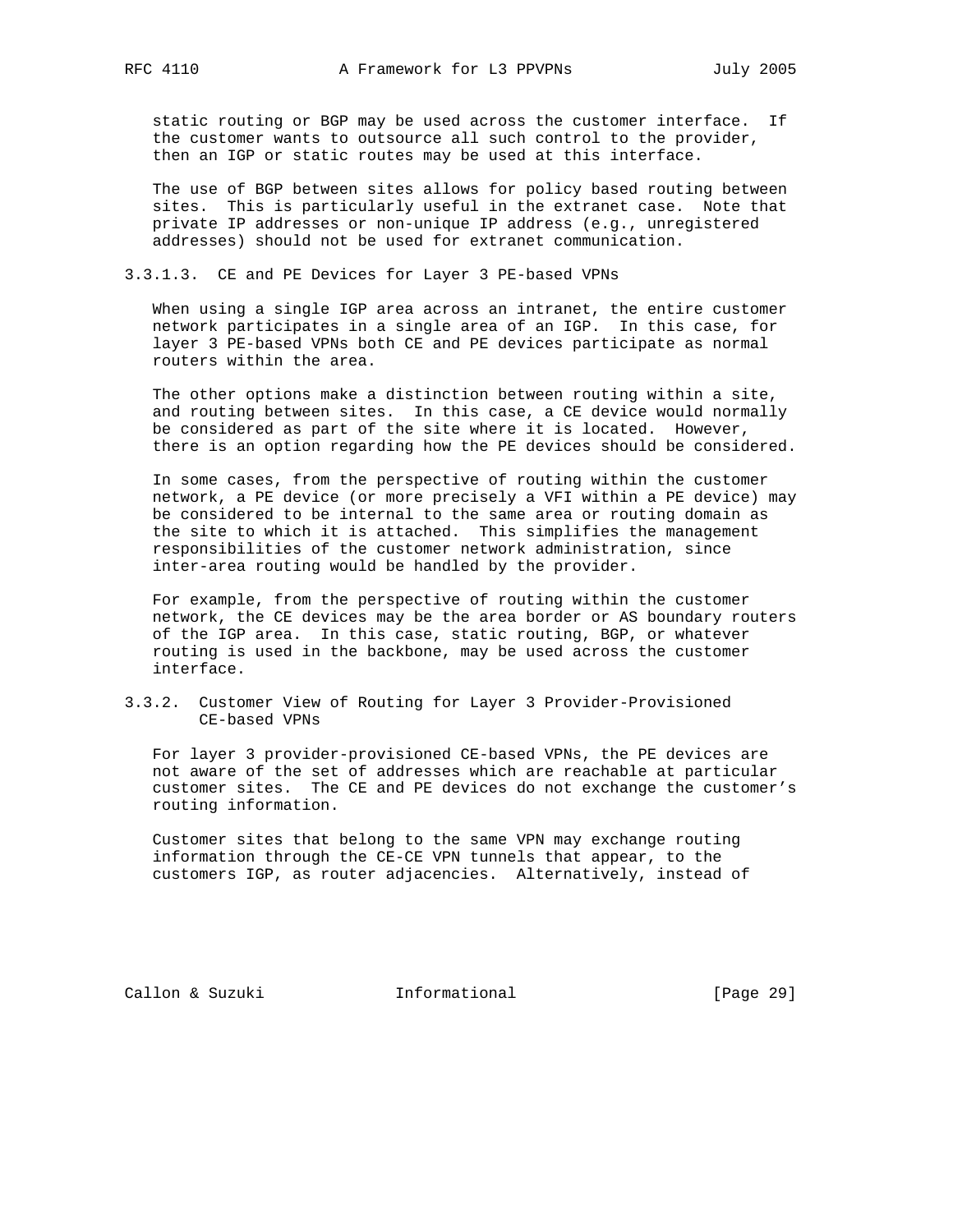exchanging routing information through the VPN tunnels, the SP's management system may take care of the configuration of the static route information of one site towards the other sites in the VPN.

 Routing within the customer site may be done in any possible way, using any kind of routing protocols (see section 3.3.3).

 As the CE device receives an IP or MPLS service from the SP, the CE and PE devices may exchange routing information that is meaningful within the SP routing realm.

 Moreover, as the forwarding of tunneled customer packets in the SP network will be based on global IP forwarding, the routes to the various CE devices must be known in the entire SP's network.

 This means that a CE device may need to participate in two different routing processes:

- o routing in its own private network (VPN routing), within its own site and with the other VPN sites through the VPN tunnels, possibly using private addresses.
- o routing in the SP network (global routing), as such peering with its PE.

 However, in many scenarios, the use of static/default routes at the CE-PE interface might be all the global routing that is required.

3.3.3. Options for Customer Visible Routing

 The following technologies are available for the exchange of routing information.

o Static routing

Routing tables may be configured through a management system.

o RIP (Routing Information Protocol) [RFC2453]

 RIP is an interior gateway protocol and is used within an autonomous system. It sends out routing updates at regular intervals and whenever the network topology changes. Routing information is then propagated by the adjacent routers to their neighbors and thus to the entire network. A route from a source to a destination is the path with the least number of routers. This number is called the "hop count" and its maximum value is 15. This implies that RIP is suitable for a small- or medium-sized networks.

Callon & Suzuki **Informational** [Page 30]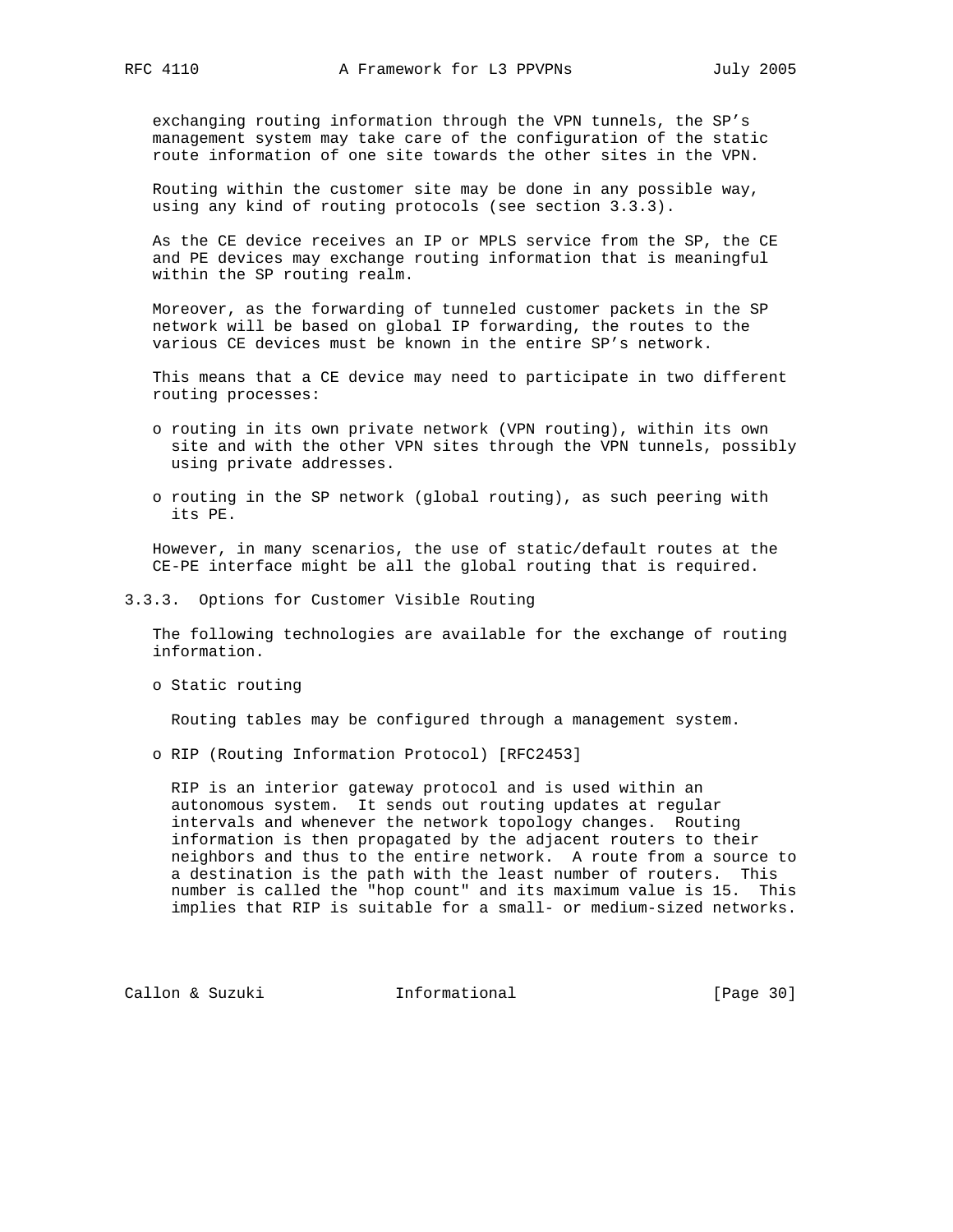o OSPF (Open Shortest Path First) [RFC2328]

 OSPF is an interior gateway protocol and is applied to a single autonomous system. Each router distributes the state of its interfaces and neighboring routers as a link state advertisement, and maintains a database describing the autonomous system's topology. A link state is advertised every 30 minutes or when the topology is reconfigured.

 Each router maintains an identical topological database, from which it constructs a tree of shortest paths with itself as the root. The algorithm is known as the Shortest Path First or SPF. The router generates a routing table from the tree of shortest paths. OSPF supports a variable length subnet mask, which enables effective use of the IP address space.

 OSPF allows sets of networks to be grouped together into an area. Each area has its own topological database. The topology of the area is invisible from outside its area. The areas are interconnected via a "backbone" network. The backbone network distributes routing information between the areas. The area routing scheme can reduce the routing traffic and compute the shortest path trees and is indispensable for larger scale networks.

 Each multi-access network with multiple routers attached has a designated router. The designated router generates a link state advertisement for the multi-access network and synchronizes the topological database with other adjacent routers in the area. The concept of designated router can thus reduce the routing traffic and compute shortest path trees. To achieve high availability, a backup designated router is used.

o IS-IS (intermediate system to intermediate system) [RFC1195]

 IS-IS is a routing protocol designed for the OSI (Open Systems Interconnection) protocol suites. Integrated IS-IS is derived from IS-IS in order to support the IP protocol. In the Internet community, IS-IS means integrated IS-IS. In this, a link state is advertised over a connectionless network service. IS-IS has the same basic features as OSPF. They include: link state advertisement and maintenance of a topological database within an area, calculation of a tree of shortest paths, generation of a routing table from a tree of shortest paths, the area routing scheme, a designated router, and a variable length subnet mask.

Callon & Suzuki Informational [Page 31]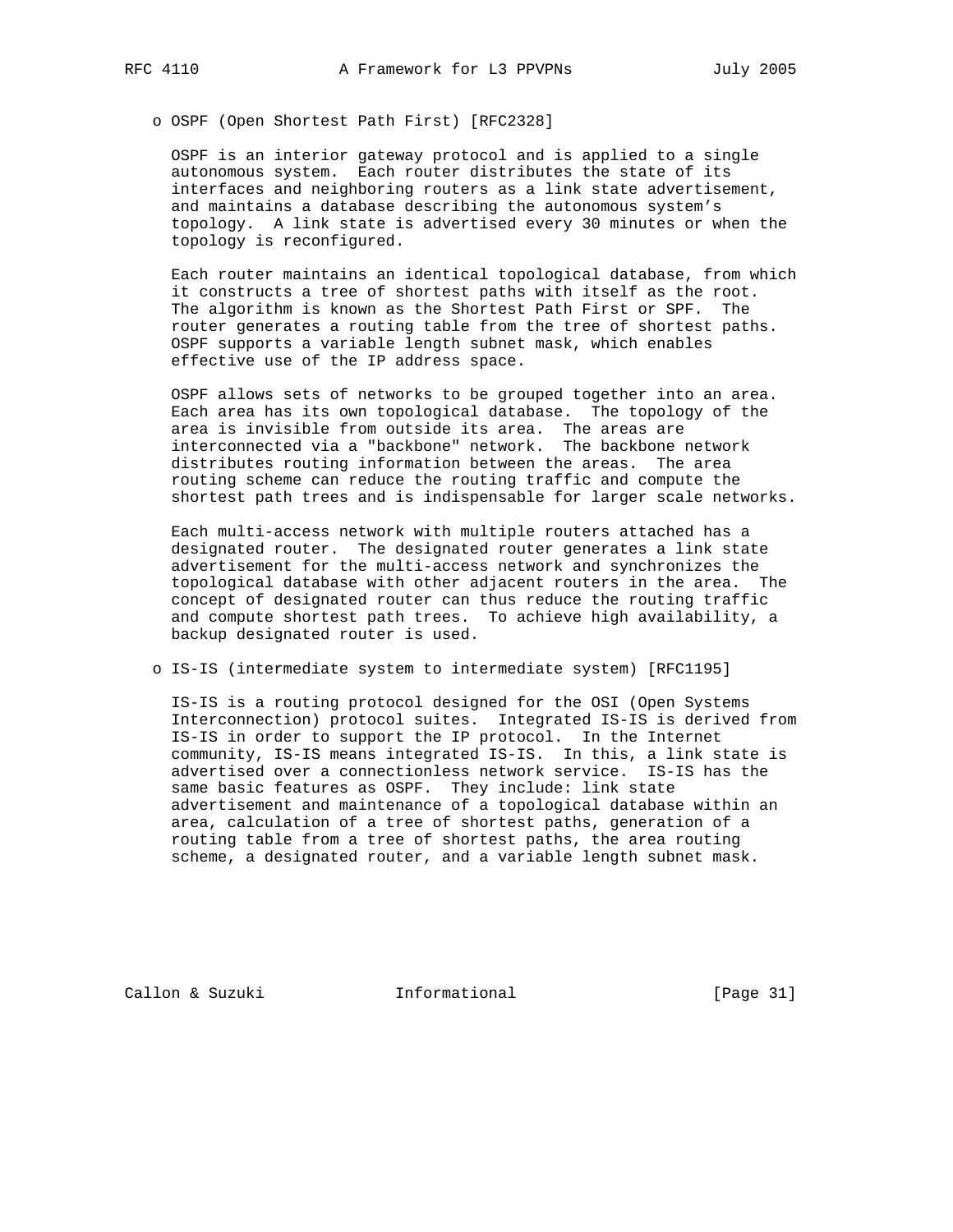o BGP-4 (Border Gateway Protocol version 4) [RFC1771]

 BGP-4 is an exterior gateway protocol and is applied to the routing of inter-autonomous systems. A BGP speaker establishes a session with other BGP speakers and advertises routing information to them. A session may be an External BGP (EBGP) that connects two BGP speakers within different autonomous systems, or an internal BGP (IBGP) that connects two BGP speakers within a single autonomous system. Routing information is qualified with path attributes, which differentiate routes for the purpose of selecting an appropriate one from possible routes. Also, routes are grouped by the community attribute [RFC1997] [BGP-COM].

 The IBGP mesh size tends to increase dramatically with the number of BGP speakers in an autonomous system. BGP can reduce the number of IBGP sessions by dividing the autonomous system into smaller autonomous systems and grouping them into a single confederation [RFC3065]. Route reflection is another way to reduce the number of IBGP sessions [RFC1966]. BGP divides the autonomous system into clusters. Each cluster establishes the IBGP full mesh within itself, and designates one or more BGP speakers as "route reflectors," which communicate with other clusters via their route reflectors. Route reflectors in each cluster maintain path and attribute information across the autonomous system. The autonomous system still functions like a fully meshed autonomous system. On the other hand, confederations provide finer control of routing within the autonomous system by allowing for policy changes across confederation boundaries, while route reflection requires the use of identical policies.

 BGP-4 has been extended to support IPv6, IPX, and others as well as IPv4 [RFC2858]. Multiprotocol BGP-4 carries routes from multiple "address families".

- 4. Network Interface and SP Support of VPNs
- 4.1. Functional Components of a VPN

The basic functional components of an implementation of a VPN are:

- o A mechanism to acquire VPN membership/capability information
- o A mechanism to tunnel traffic between VPN sites
- o For layer 3 PE-based VPNs, a means to learn customer routes, distribute them between the PEs, and to advertise reachable destinations to customer sites.

Callon & Suzuki Informational [Page 32]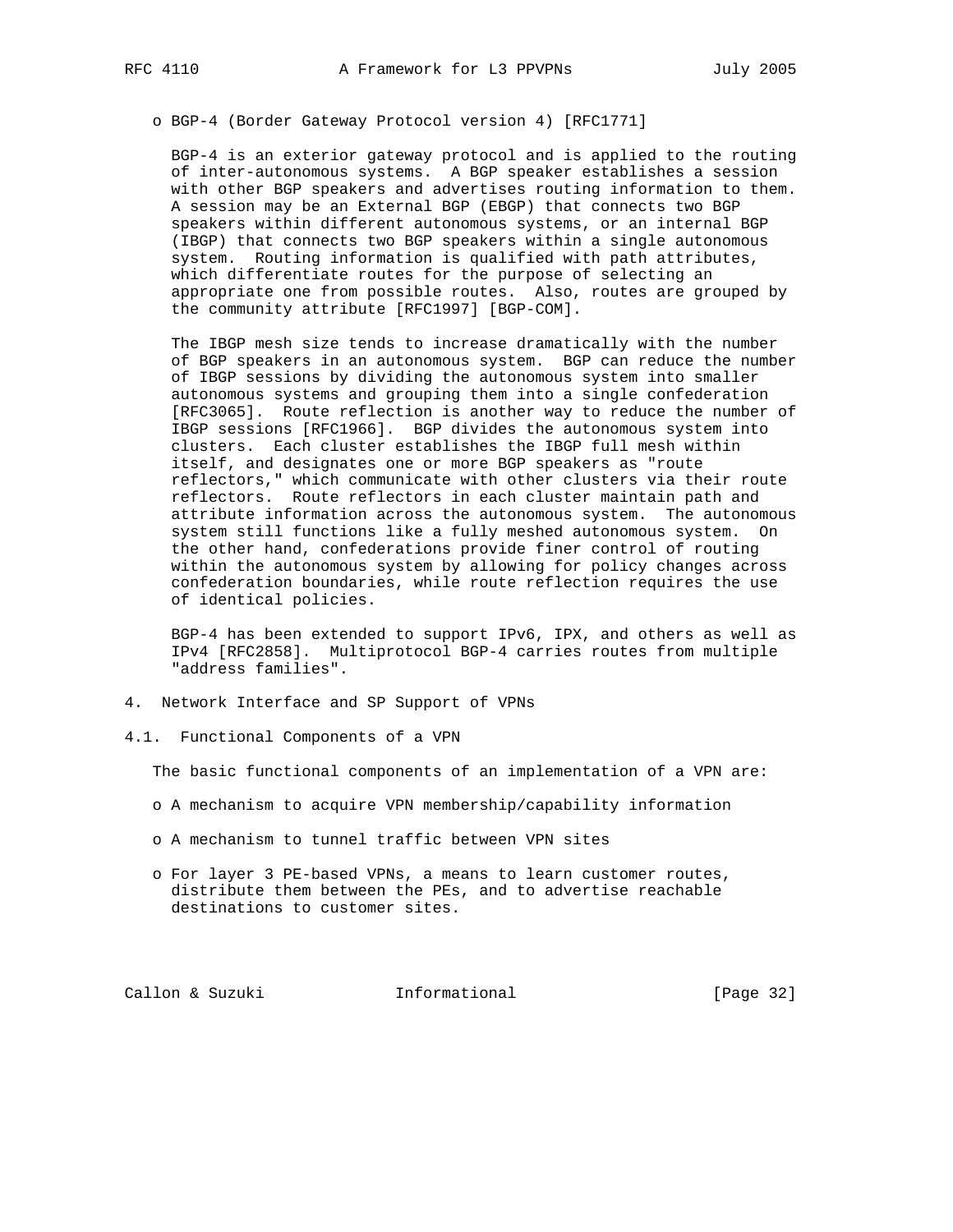Based on the actual implementation, these functions could be implemented on a per-VPN basis or could be accomplished via a common mechanism shared by all VPNs. For instance, a single process could handle the routing information for all the VPNs or a separate process may be created for each VPN.

 Logically, the establishment of a VPN can be thought of as composed of the following three stages. In the first stage, the VPN edge devices learn of each other. In the second stage, they establish tunnels to each other. In the third stage, they exchange routing information with each other. However, not all VPN solutions need be decomposed into these three stages. For example, in some VPN solutions, tunnels are not established after learning membership information; rather, pre-existing tunnels are selected and used. Also, in some VPN solutions, the membership information and the routing information are combined.

 In the membership/capability discovery stage, membership and capability information needs to be acquired to determine whether two particular VPN edge devices support any VPNs in common. This can be accomplished, for instance, by exchanging VPN identifiers of the configured VPNs at each VPN edge device. The capabilities of the VPN edge devices need to be determined, in order to be able to agree on a common mechanism for tunneling and/or routing. For instance, if site A supports both IPsec and MPLS as tunneling mechanisms and site B supports only MPLS, they can both agree to use MPLS for tunneling. In some cases the capability information may be determined implicitly, for example some SPs may implement a single VPN solution. Likewise, the routing information for VPNs can be distributed using the methods discussed in section 4.4.

 In the tunnel establishment stage, mechanisms may need to be invoked to actually set up the tunnels. With IPsec, for instance, this could involve the use of IKE to exchange keys and policies for securing the data traffic. However, if IP tunneling, e.g., is used, there may not be any need to explicitly set up tunnels; if MPLS tunnels are used, they may be pre-established as part of normal MPLS functioning.

 In the VPN routing stage, routing information for the VPN sites must be exchanged before data transfer between the sites can take place. Based on the VPN model, this could involve the use of static routes, IGPs such as OSPF/ISIS/RIP, or an EGP such as BGP.

 VPN membership and capability information can be distributed from a central management system, using protocols such as, e.g., LDAP. Alternatively, it can be distributed manually. However, as manual configuration does not scale and is error prone, its use is discouraged. As a third alternative, VPN information can be

Callon & Suzuki **Informational** [Page 33]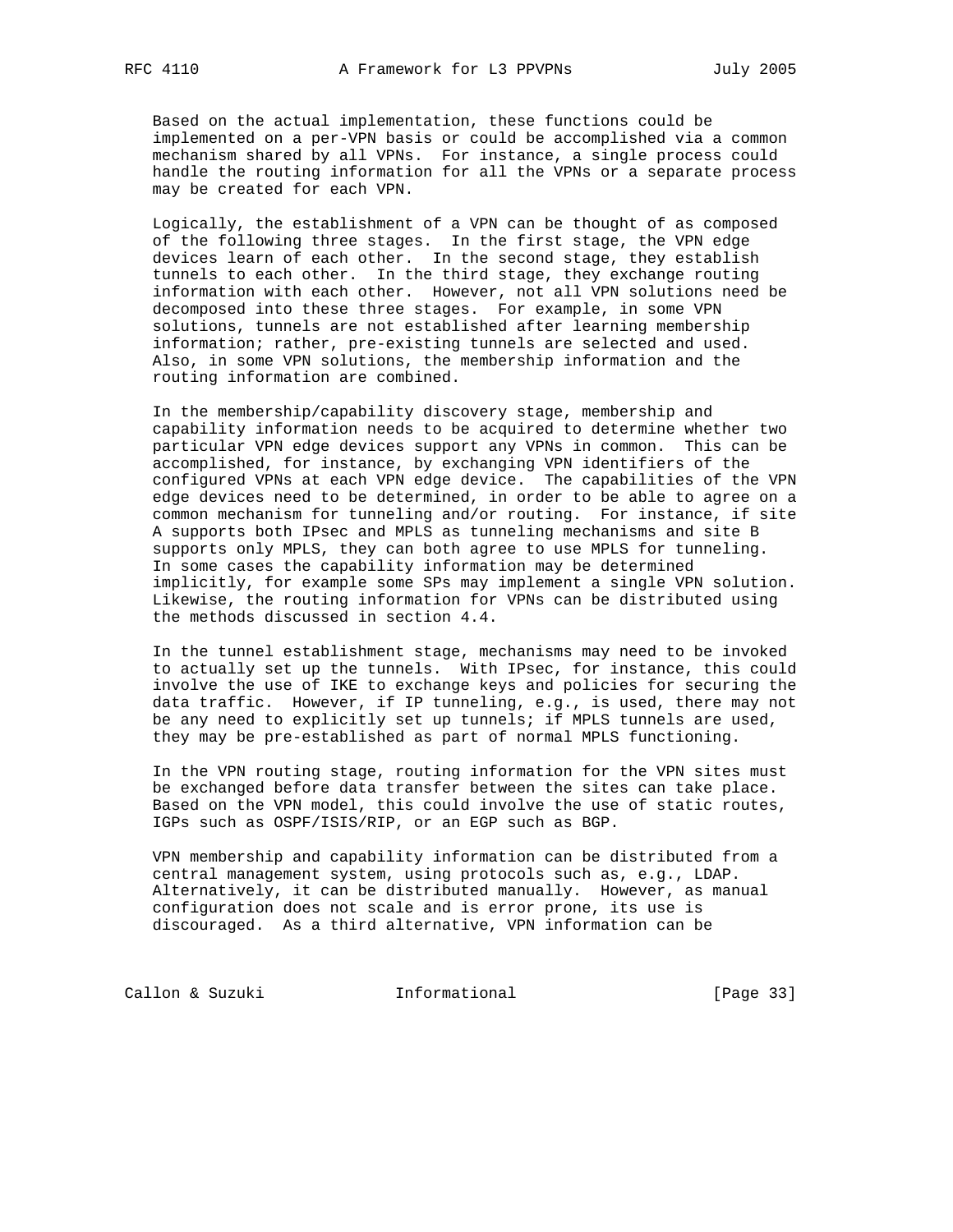distributed via protocols that ensure automatic and consistent distribution of information in a timely manner, much as routing protocols do for routing information. This may suggest that the information be carried in routing protocols themselves, though only if this can be done without negatively impacting the essential routing functions.

 It can be seen that quite a lot of information needs to be exchanged in order to establish and maintain a VPN. The scaling and stability consequences need to be analyzed for any VPN approach.

 While every VPN solution must address the functionality of all three components, the combinations of mechanisms used to provide the needed functionality, and the order in which different pieces of functionality are carried out, may differ.

 For layer 3 provider-provisioned CE-based VPNs, the VPN service is offering tunnels between CE devices. IP routing for the VPN is done by the customer network. With these solutions, the SP is involved in the operation of the membership/capability discovery stage and the tunnel establishment stage. The IP routing functional component may be entirely up to the customer network, or alternatively, the SP's management system may be responsible for the distribution of the reachability information of the VPN sites to the other sites of the same VPN.

4.2. VPN Establishment and Maintenance

 For a layer 3 provider-provisioned VPN the SP is responsible for the establishment and maintenance of the VPNs. Many different approaches and schemes are possible in order to provide layer 3 PPVPNs, however there are some generic problems that any VPN solution must address, including:

- o For PE-based VPNs, when a new site is added to a PE, how do the other PEs find out about it? When a PE first gets attached to a given VPN, how does it determine which other PEs are attached to the same VPN. For CE-based VPNs, when a new site is added, how does its CE find out about all the other CEs at other sites of the same VPN?
- o In order for layer 3 PE-based VPNs to scale, all routes for all VPNs cannot reside on all PEs. How is the distribution of VPN routing information constrained so that it is distributed to only those devices that need it?

Callon & Suzuki Informational [Page 34]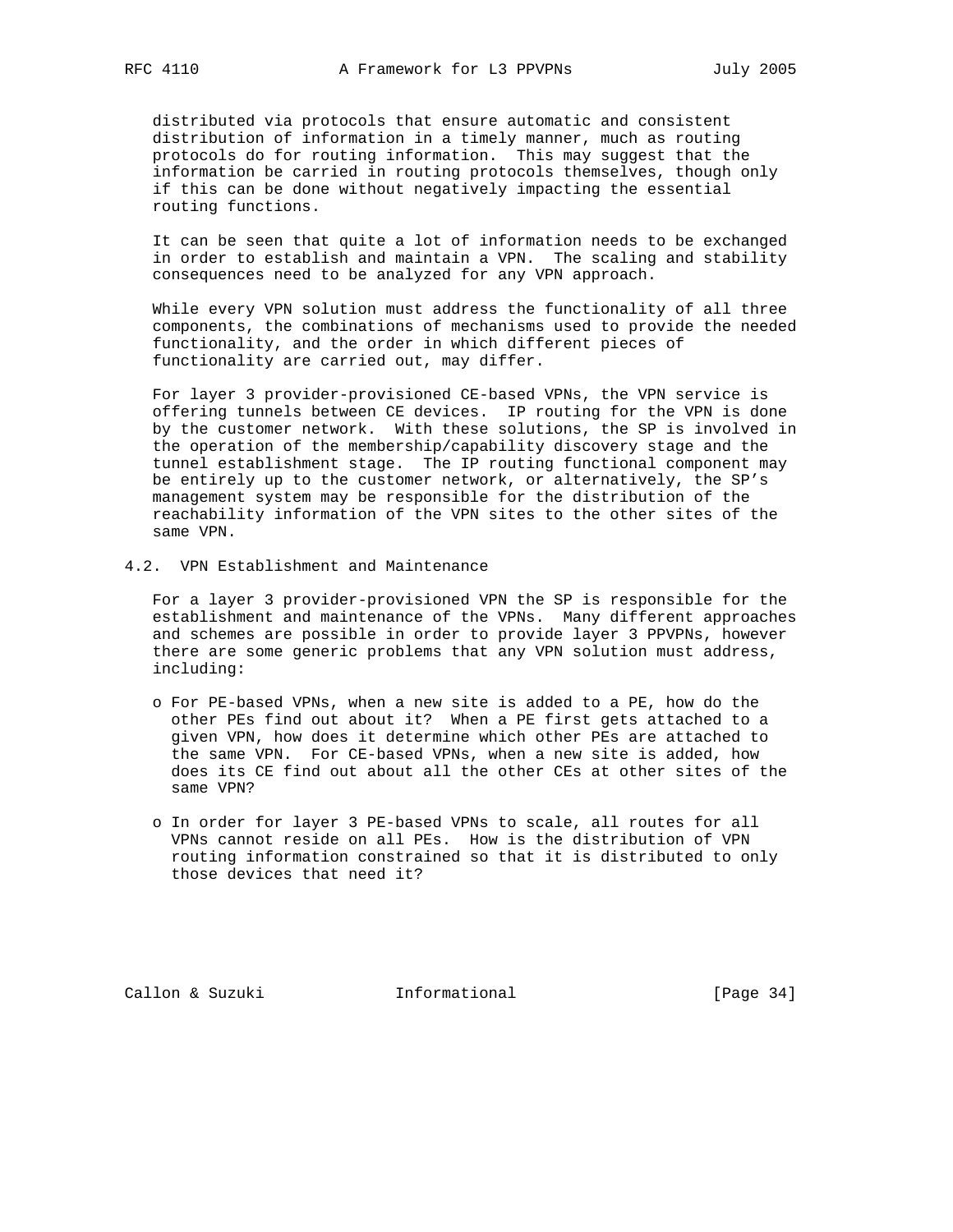o An administrator may wish to provision different topologies for different VPNs (e.g., a full mesh or a hub & spoke topology). How is this achieved?

 This section looks at some of these generic problems and at some of the mechanisms that can be used to solve them.

# 4.2.1. VPN Discovery

 Mechanisms are needed to acquire information that allows the establishment and maintenance of VPNs. This may include, for example, information on VPN membership, topology, and VPN device capabilities. This information may be statically configured, or distributed by an automated protocol. As a result of the operation of these mechanisms and protocols, a device is able to determine where to set up tunnels, and where to advertise the VPN routes for each VPN.

 With a physical network, the equivalent problem can by solved by the control of the physical interconnection of links, and by having a router run a discovery/hello protocol over its locally connected links. With VPNs both the routers and the links (tunnels) may be logical entities, and thus some other mechanisms are needed.

 A number of different approaches are possible for VPN discovery. One scheme uses the network management system to configure and provision the VPN edge devices. This approach can also be used to distribute VPN discovery information, either using proprietary protocols or using standard management protocols and MIBs. Another approach is where the VPN edge devices act as clients of a centralized directory or database server that contains VPN discovery information. Another possibility is where VPN discovery information is piggybacked onto a routing protocol running between the VPN edge devices [VPN-DISC].

#### 4.2.1.1. Network Management for Membership Information

 SPs use network management extensively to configure and monitor the various devices that are spread throughout their networks. This approach could be also used for distributing VPN related information. A network management system (either centralized or distributed) could be used by the SP to configure and provision VPNs on the VPN edge devices at various locations. VPN configuration information could be entered into a network management application and distributed to the remote sites via the same means used to distribute other network management information. This approach is most natural when all the devices that must be provisioned are within a single SP's network,

Callon & Suzuki **Informational** [Page 35]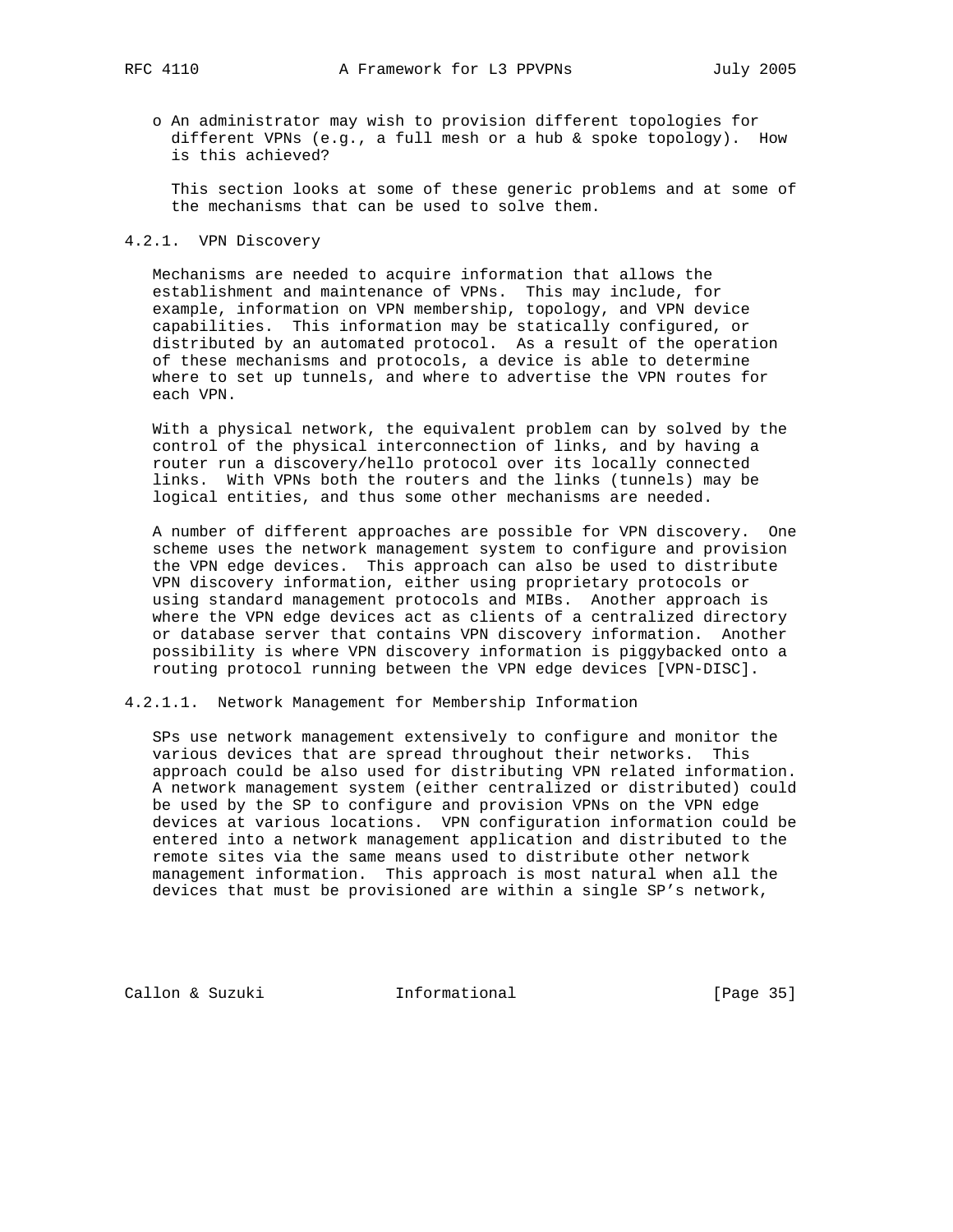since the SP has access to all VPN edge devices in its domain. Security and access control are important, and could be achieved for example using SNMPv3, SSH, or IPsec tunnels.

4.2.1.2. Directory Servers

 An SP typically needs to maintain a database of VPN configuration/membership information, regardless of the mechanisms used to distribute it. LDAPv3 [RFC3377] is a standard directory protocol which makes it possible to use a common mechanism for both storing such information and distributing it.

 To facilitate interoperability between different implementations, as well as between the management systems of different SPs, a standard schema for representing VPN membership and configuration information would have to be developed.

 LDAPv3 supports authentication of messages and associated access control, which can be used to limit access to VPN information to authorized entities.

4.2.1.3. Augmented Routing for Membership Information

 Extensions to the use of existing BGP mechanisms, for distribution of VPN membership information, are proposed in [VPN-2547BIS]. In that scheme, BGP is used to distribute VPN routes, and each route carries a set of attributes which indicate the VPN (or VPNs) to which the route belongs. This allows the VPN discovery information and routing information to be combined in a single protocol. Information needed to establish per-VPN tunnels can also be carried as attributes of the routes. This makes use of the BGP protocol's ability to effectively carry large amounts of routing information.

 It is also possible to use BGP to distribute just the membership/capability information, while using a different technique to distribute the routing. BGP's update message would be used to indicate that a PE is attached to a particular VPN; BGP's withdraw message would be used to indicate that a PE has ceased to be attached to a particular VPN. This makes use of the BGP protocol's ability to dynamically distribute real-time changes in a reliable and fairly rapid manner. In addition, if a BGP route reflector is used, PEs never have to be provisioned with each other's IP addresses at all. Both cases make use of BGP's mechanisms, such as route filters, for constraining the distribution of information.

 Augmented routing may be done in combination with aggregated routing, as discussed in section 4.4.4. Of course, when using BGP for distributing any kind of VPN-specific information, one must ensure

Callon & Suzuki **Informational** [Page 36]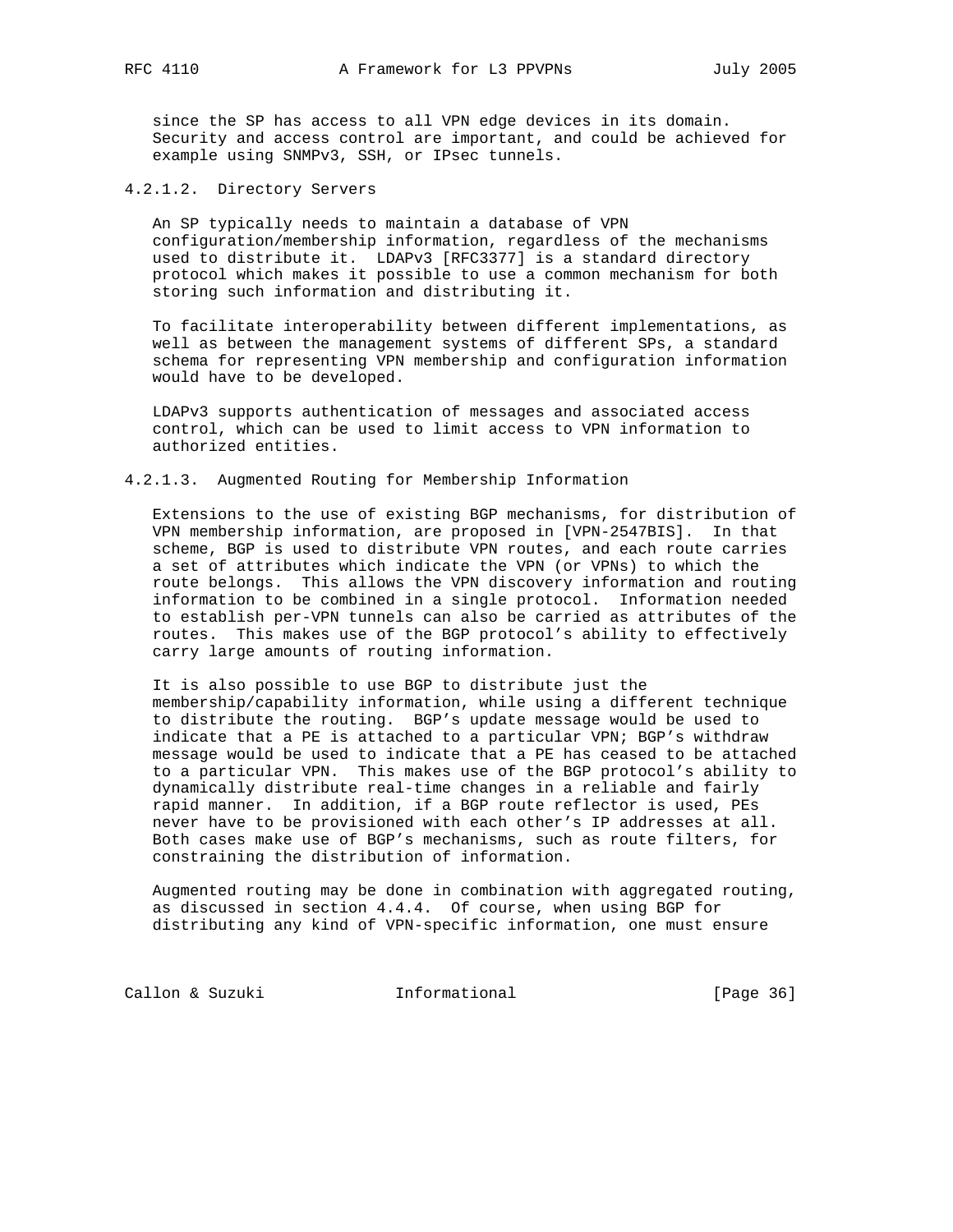that one is not disrupting the classical use of BGP for distributing public Internet routing information. For further discussion of this, see the discussion of aggregated routing, section 4.4.4.

### 4.2.1.4. VPN Discovery for Inter-SP VPNs

 When two sites of a VPN are connected to different SP networks, the SPs must support a common mechanism for exchanging membership/capability information. This might make use of manual configuration or automated exchange of information between the SPs. Automated exchange may be facilitated if one or more mechanisms for VPN discovery are standardized and supported across the multiple SPs. Inter-SP trust relationships will need to be established, for example to determine which information and how much information about the VPNs may be exchanged between SPs.

 In some cases different service providers may deploy different approaches for VPN discovery. Where this occurs, this implies that for multi-SP VPNs, some manual coordination and configuration may be necessary.

 The amount of information which needs to be shared between SPs may vary greatly depending upon the number of size of the multi-SP VPNs. The SPs will therefore need to determine and agree upon the expected amount of membership information to be exchanged, and the dynamic nature of this information. Mechanisms may also be needed to authenticate the VPN membership information.

 VPN information should be distributed only to places where it needs to go, whether that is intra-provider or inter-provider. In this way, the distribution of VPN information is unlike the distribution of inter-provider routing information, as the latter needs to be distributed throughout the Internet. In addition, the joint support of a VPN by two SPs should not require any third SP to maintain state for that VPN. Again, notice the difference with respect to inter-provider routing; in inter-provider routing: sending traffic from one SP to another may indeed require routing state in a third SP.

 As one possible example: Suppose that there are two SPs A and C, which want to support a common VPN. Suppose that A and C are interconnected via SP B. In this case B will need to know how to route traffic between A and C, and therefore will need to know something about A and C (such as enough routing information to forward IP traffic and/or connect MPLS LSPs between PEs or route reflectors in A and C). However, for scaling purposes it is desirable that B not need to know VPN-specific information about the VPNs which are supported by A and C.

Callon & Suzuki **Informational** [Page 37]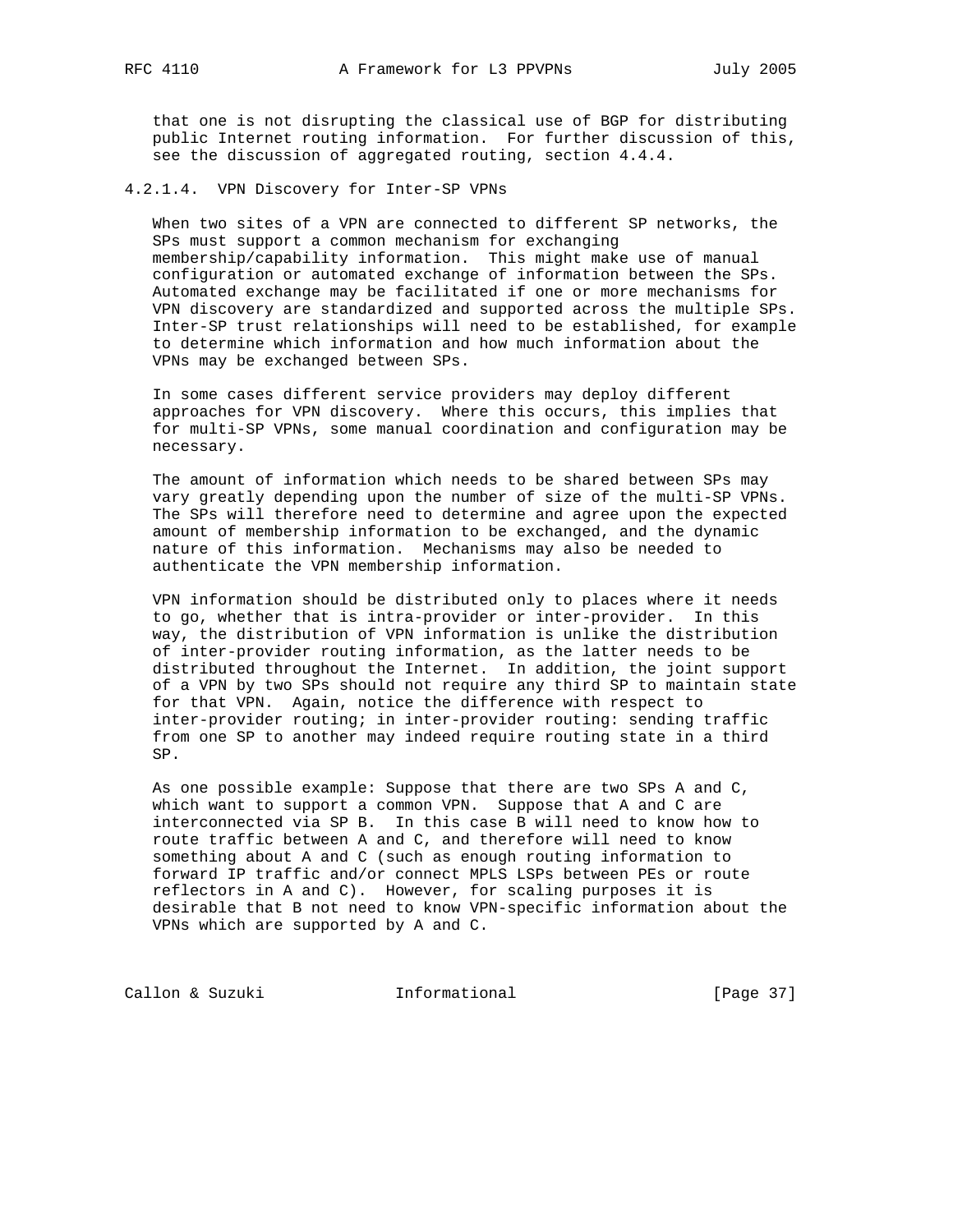# 4.2.2. Constraining Distribution of VPN Routing Information

 In layer 3 provider-provisioned CE-based VPNs, the VPN tunnels connect CE devices. In this case, distribution of IP routing information occurs between CE devices on the customer sites. No additional constraints on the distribution of VPN routing information are necessary.

 In layer 3 PE-based VPNs, however, the PE devices must be aware of VPN routing information (for the VPNs to which they are attached). For scalability reasons, one does not want a scheme in which all PEs contain all routes for all VPNs. Rather, only the PEs that are attached to sites in a given VPN should contain the routing information for that VPN. This means that the distribution of VPN routing information between PE devices must be constrained.

 As VPN membership may change dynamically, it is necessary to have a mechanism that allows VPN route information to be distributed to any PE where there is an attached user for that VPN, and allows for the removal of this information when it is no longer needed.

 In the Virtual Router scheme, per-VPN tunnels must be established before any routes for a VPN are distributed, and the routes are then distributed through those tunnels. Thus by establishing the proper set of tunnels, one implicitly constrains and controls the distribution of per-VPN routing information. In this scheme, the distribution of membership information consists of the set of VPNs that exists on each PE, as well as information about the desired topology. This enables a PE to determine the set of remote PEs to which it must establish tunnels for a particular VPN.

 In the aggregated routing scheme (see section 4.4.4), the distribution of VPN routing information is constrained by means of route filtering. As VPN membership changes on a PE, the route filters in use between the PE and its peers can be adjusted. Each peer may then adjust the filters in use with each of its peers in turn, and thus the changes propagate across the network. When BGP is used, this filtering may take place at route reflectors as discussed in section 4.4.4.

# 4.2.3. Controlling VPN Topology

 The topology for a VPN consists of a set of nodes interconnected via tunnels. The topology may be a full mesh, a hub and spoke topology, or an arbitrary topology. For a VPN the set of nodes will include all VPN edge devices that have attached sites for that VPN. Naturally, whatever the topology, all VPN sites are reachable from each other; the topology simply constrains the way traffic is routed

Callon & Suzuki **Informational** [Page 38]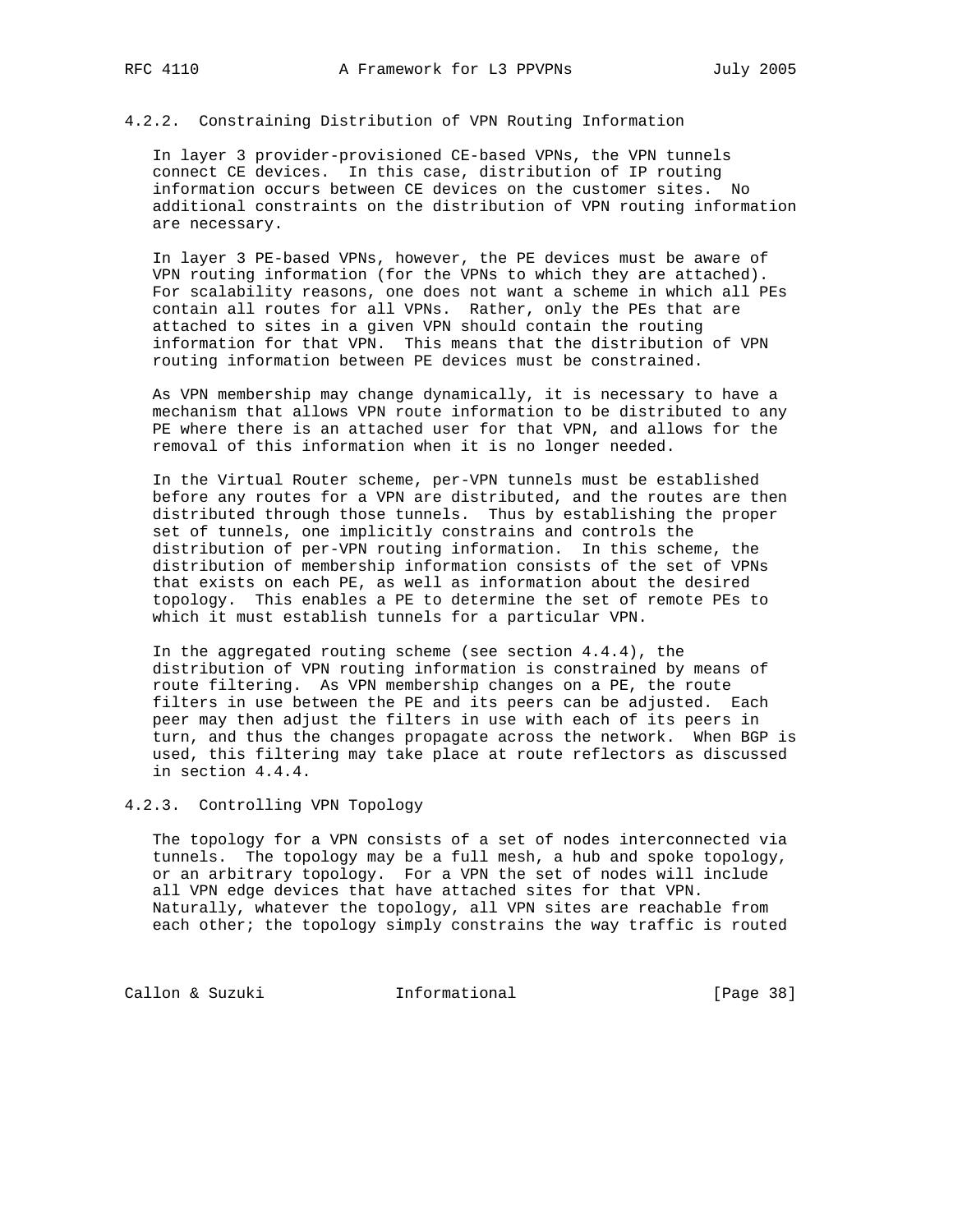among the sites. For example, in one topology traffic between site A and site B goes from one to the other directly over the VPN backbone; in another topology, traffic from site A to site B must traverse site C before reaching site B.

 The simplest topology is a full mesh, where a tunnel exists between every pair of VPN edge devices. If we assume the use of point-to point tunnels (rather than multipoint-to-point), then with a full mesh topology there are  $N^*(N-1)/2$  duplex tunnels or  $N^*(N-1)$  simplex tunnels for N VPN edge devices. Each tunnel consumes some resources at a VPN edge device, and depending on the type of tunnel, may or may not consume resources in intermediate routers or LSRs. One reason for using a partial mesh topology is to reduce the number of tunnels a VPN edge device, and/or the network, needs to support. Another reason is to support the scenario where an administrator requires all traffic from certain sites to traverse some particular site for policy or control reasons, such as to force traffic through a firewall, or for monitoring or accounting purposes. Note that the topologies used for each VPN are separate, and thus the same VPN edge device may be part of a full mesh topology for one VPN, and of a partial mesh topology for another VPN.

 An example of where a partial mesh topology could be suitable is for a VPN that supports a large number of telecommuters and a small number of corporate sites. Most traffic will be between telecommuters and the corporate sites, not between pairs of telecommuters. A hub and spoke topology for the VPN would thus map onto the underlying traffic flow, with the telecommuters attached to spoke VPN edge devices and the corporate sites attached to hub VPN edge devices. Traffic between telecommuters is still supported, but this traffic traverses a hub VPN edge device.

 The selection of a topology for a VPN is an administrative choice, but it is useful to examine protocol mechanisms that can be used to automate the construction of the desired topology, and thus reduce the amount of configuration needed. To this end it is useful for a VPN edge device to be able to advertise per-VPN topology information to other VPN edge devices. It may be simplest to advertise this at the same time as the membership information is advertised, using the same mechanisms.

 A simple scheme is where a VPN edge device advertises itself either as a hub or as a spoke, for each VPN that it has. When received by other VPN edge devices this information can be used when determining whether to establish a tunnel. A more comprehensive scheme allows a VPN edge device to advertise a set of topology groups, with tunnels established between a pair of VPN edge devices if they have a group in common.

Callon & Suzuki **Informational** [Page 39]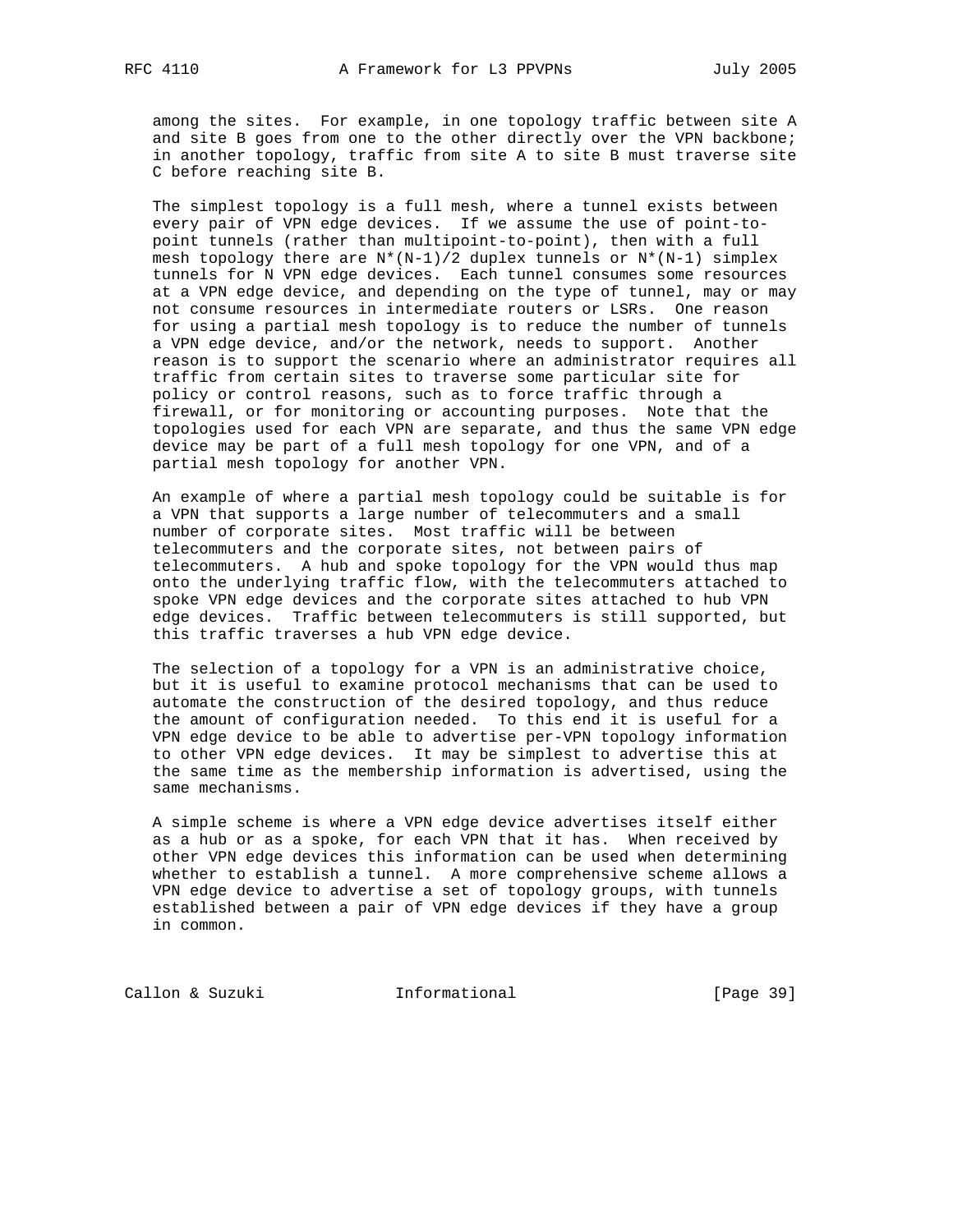#### 4.3. VPN Tunneling

 VPN solutions use tunneling in order to transport VPN packets across the VPN backbone, from one VPN edge device to another. There are different types of tunneling protocols, different ways of establishing and maintaining tunnels, and different ways to associate tunnels with VPNs (e.g., shared versus dedicated per-VPN tunnels). Sections 4.3.1 through 4.3.5 discusses some common characteristics shared by all forms of tunneling, and some common problems to which tunnels provide a solution. Section 4.3.6 provides a survey of available tunneling techniques. Note that tunneling protocol issues are generally independent of the mechanisms used for VPN membership and VPN routing.

 One motivation for the use of tunneling is that the packet addressing used in a VPN may have no relation to the packet addressing used between the VPN edge devices. For example the customer VPN traffic could use non-unique or private IP addressing [RFC1918]. Also an IPv6 VPN could be implemented across an IPv4 provider backbone. As such the packet forwarding between the VPN edge devices must use information other than that contained in the VPN packets themselves. A tunneling protocol adds additional information, such an extra header or label, to a VPN packet, and this additional information is then used for forwarding the packet between the VPN edge devices.

 Another capability optionally provided by tunneling is that of isolation between different VPN traffic flows. The QoS and security requirements for these traffic flows may differ, and can be met by using different tunnels with the appropriate characteristics. This allows a provider to offer different service characteristics for traffic in different VPNs, or to subsets of traffic flows within a single VPN.

 The specific tunneling protocols considered in this section are GRE, IP-in-IP, IPsec, and MPLS, as these are the most suitable for carrying VPN traffic across the VPN backbone. Other tunneling protocols, such as L2TP [RFC2661], may be used as access tunnels, carrying traffic between a PE and a CE. As backbone tunneling is independent of and orthogonal to access tunneling, protocols for the latter are not discussed here.

# 4.3.1. Tunnel Encapsulations

 All tunneling protocols use an encapsulation that adds additional information to the encapsulated packet; this information is used for forwarding across the VPN backbone. Examples are provided in section 4.3.6.

Callon & Suzuki **Informational** [Page 40]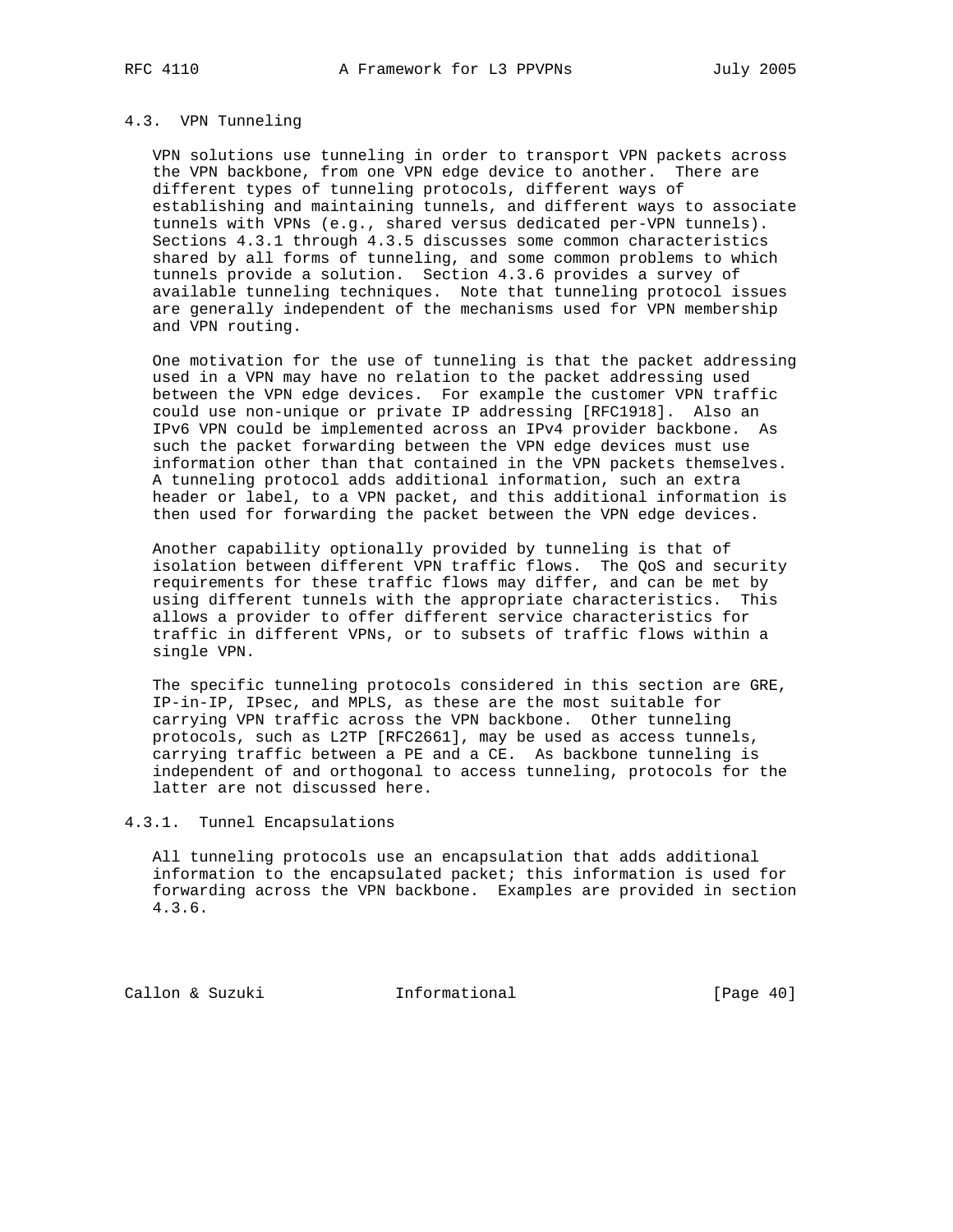One characteristic of a tunneling protocol is whether per-tunnel state is needed in the SP network in order to forward the encapsulated packets. For IP tunneling schemes (GRE, IP-in-IP, and IPsec) per-tunnel state is completely confined to the VPN edge devices. Other routers are unaware of the tunnels, and forward according to the IP header. For MPLS, per-tunnel state is needed, since the top label in the label stack must be examined and swapped by intermediate LSRs. The amount of state required can be minimized by hierarchical multiplexing, and by use of multi-point to point tunnels, as discussed below.

 Another characteristic is the tunneling overhead introduced. With IPsec the overhead may be considerable as it may include, for example, an ESP header, ESP trailer and an additional IP header. The other mechanisms listed use less overhead, with MPLS being the most lightweight. The overhead inherent in any tunneling mechanism may result in additional IP packet fragmentation, if the resulting packet is too large to be carried by the underlying link layer. As such it is important to report any reduced MTU sizes via mechanisms such as path MTU discovery in order to avoid fragmentation wherever possible.

 Yet another characteristic is something we might call "transparency to the Internet". IP-based encapsulation can carry be used to carry a packet anywhere in the Internet. MPLS encapsulation can only be used to carry a packet on IP networks that support MPLS. If an MPLS-encapsulated packet must cross the networks of multiple SPs, the adjacent SPs must bilateral agreements to accept MPLS packets from each other. If only a portion of the path across the backbone lacks MPLS support, then an MPLS-in-IP encapsulation can be used to move the MPLS packets across that part of the backbone. However, this does add complexity. On the other hand, MPLS has efficiency advantages, particularly in environments where encapsulations may need to be nested.

 Transparency to the Internet is sometimes a requirement, but sometimes not. This depends on the sort of service which a SP is offering to its customer.

## 4.3.2. Tunnel Multiplexing

 When a tunneled packet arrives at the tunnel egress, it must be possible to infer the packet's VPN from its encapsulation header. In MPLS encapsulations, this must be inferred from the packet's label stack. In IP-based encapsulations, this can be inferred from some combination of the IP source address, the IP destination address, and a "multiplexing field" in the encapsulation header. The multiplexing

Callon & Suzuki **Informational** [Page 41]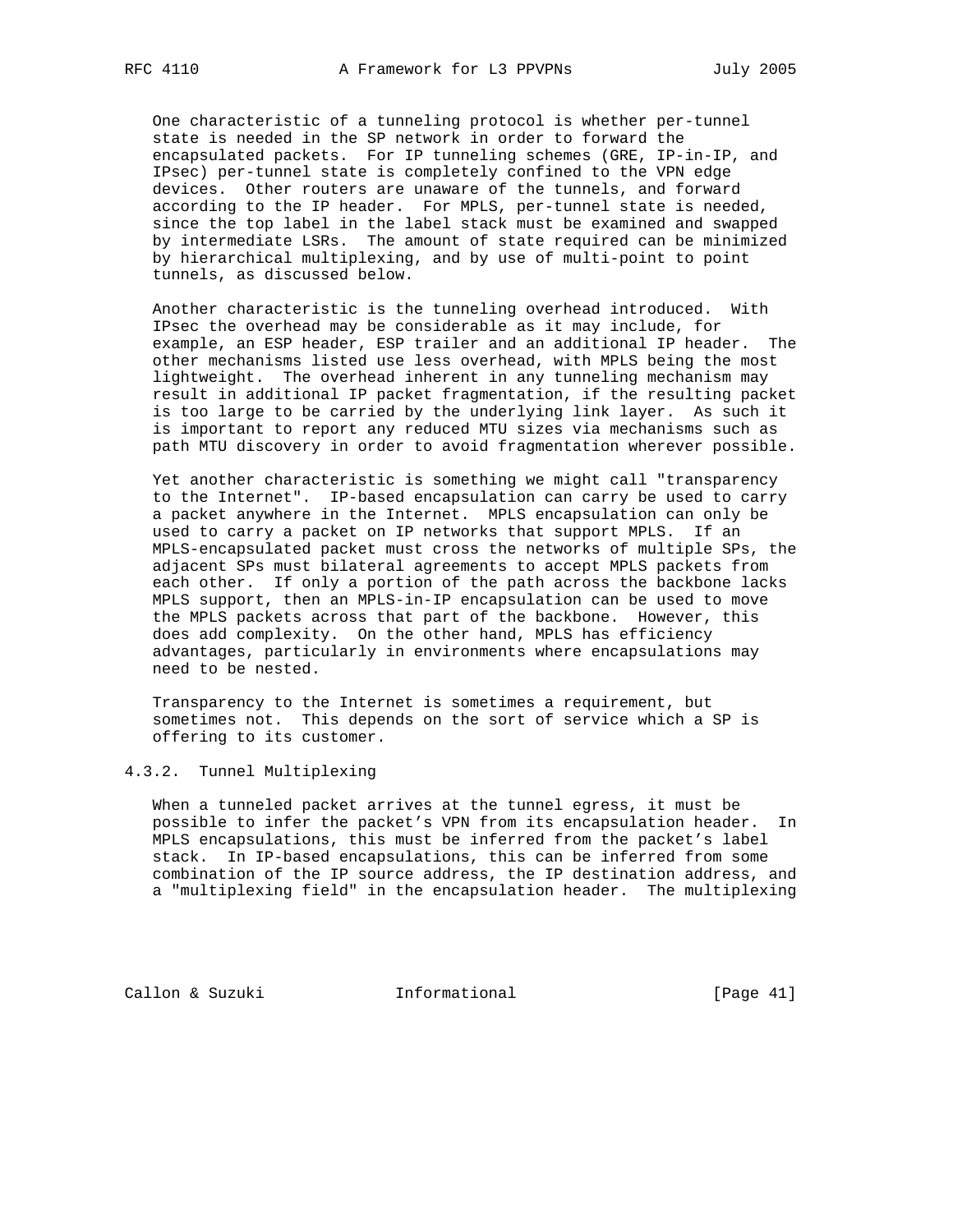field might be one which was explicitly designed for multiplexing, or one that wasn't originally designed for this but can be pushed into service as a multiplexing field. For example:

- o GRE: Packets associated to VPN by source IP address, destination IP address, and Key field, although the key field was originally intended for authentication.
- o IP-in-IP: Packets associated to VPN by IP destination address in outer header.
- o IPsec: Packets associated to VPN by IP source address, IP destination address, and SPI field.
- o MPLS: Packets associated to VPN by label stack.

 Note that IP-in-IP tunneling does not have a real multiplexing field, so a different IP destination address must be used for every VPN supported by a given PE. In the other IP-based encapsulations, a given PE need have only a single IP address, and the multiplexing field is used to distinguish the different VPNs supported by a PE. Thus the IP-in-IP solution has the significant disadvantage that it requires the allocation and assignment of a potentially large number of IP addresses, all of which have to be reachable via backbone routing.

 In the following, we will use the term "multiplexing field" to refer to whichever field in the encapsulation header must is used to distinguish different VPNs at a given PE. In the IP-in-IP encapsulation, this is the destination IP address field, in the other encapsulations it is a true multiplexing field.

## 4.3.3. Tunnel Establishment

 When tunnels are established, the tunnel endpoints must agree on the multiplexing field values which are to be used to indicate that particular packets are in particular VPNs. The use of "well known" or explicitly provisioned values would not scale well as the number of VPNs increases. So it is necessary to have some sort of protocol interaction in which the tunnel endpoints agree on the multiplexing field values.

 For some tunneling protocols, setting up a tunnel requires an explicit exchange of signaling messages. Generally the multiplexing field values would be agreed upon as part of this exchange. For example, if an IPsec encapsulation is used, the SPI field plays the role of the multiplexing field, and IKE signaling is used to distribute the SPI values; if an MPLS encapsulation is used, LDP,

Callon & Suzuki **Informational** [Page 42]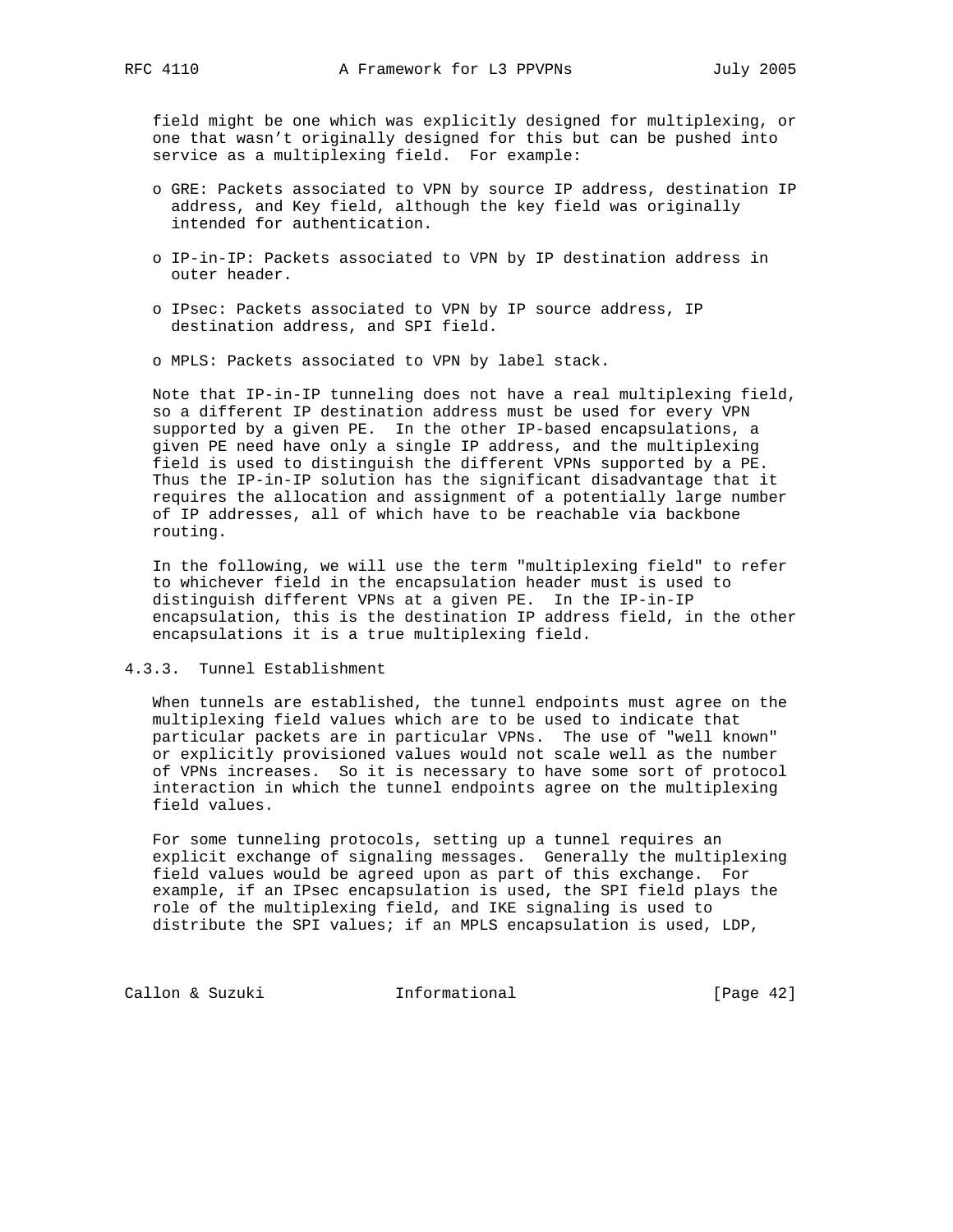CR-LDP or RSVP-TE can be used to distribute the MPLS label value used as the multiplexing field. Information about the identity of the VPN with which the tunnel is to be associated needs to be exchanged as part of the signaling protocol (e.g., a VPN-ID can be carried in the signaling protocol). An advantage of this approach is that per-tunnel security, QoS and other characteristics may also be negotiable via the signaling protocol. A disadvantage is that the signaling imposes overhead, which may then lead to scalability considerations, discussed further below.

 For some tunneling protocols, there is no explicit protocol interaction that sets up the tunnel, and the multiplexing field values must be exchanged in some other way. For example, for MPLS tunnels, MPLS labels can be piggybacked on the protocols used to distribute VPN routes or VPN membership information. GRE and IP-in-IP have no associated signaling protocol, and thus by necessity the multiplexing values are distributed via some other mechanism, such as via configuration, control protocol, or piggybacked in some manner on a VPN membership protocol.

 The resources used by the different tunneling establishment mechanisms may vary. With a full mesh VPN topology, and explicit signaling, each VPN edge device has to establish a tunnel to all the other VPN edge devices for in each VPN. The resources needed for this on a VPN edge device may be significant, and issues such as the time needed to recover following a device failure may need to be taken into account, as the time to recovery includes the time needed to reestablish a large number of tunnels.

## 4.3.4. Scaling and Hierarchical Tunnels

 If tunnels require state to be maintained in the core of the network, it may not be feasible to set up per-VPN tunnels between all adjacent devices that are adjacent in some VPN topology. This would violate the principle that there is no per-VPN state in the core of the network, and would make the core scale poorly as the number of VPNs increases. For example, MPLS tunnels require that core network devices maintain state for the topmost label in the label stack. If every core router had to maintain one or more labels for every VPN, scaling would be very poor.

 There are also scaling considerations related to the use of explicit signaling for tunnel establishment. Even if the tunneling protocol does not maintain per tunnel state in the core, the number of tunnels that a single VPN edge device needs to handle may be large, as this grows according to the number of VPNs and the number of neighbors per VPN. One way to reduce the number of tunnels in a network is to use

Callon & Suzuki **Informational** [Page 43]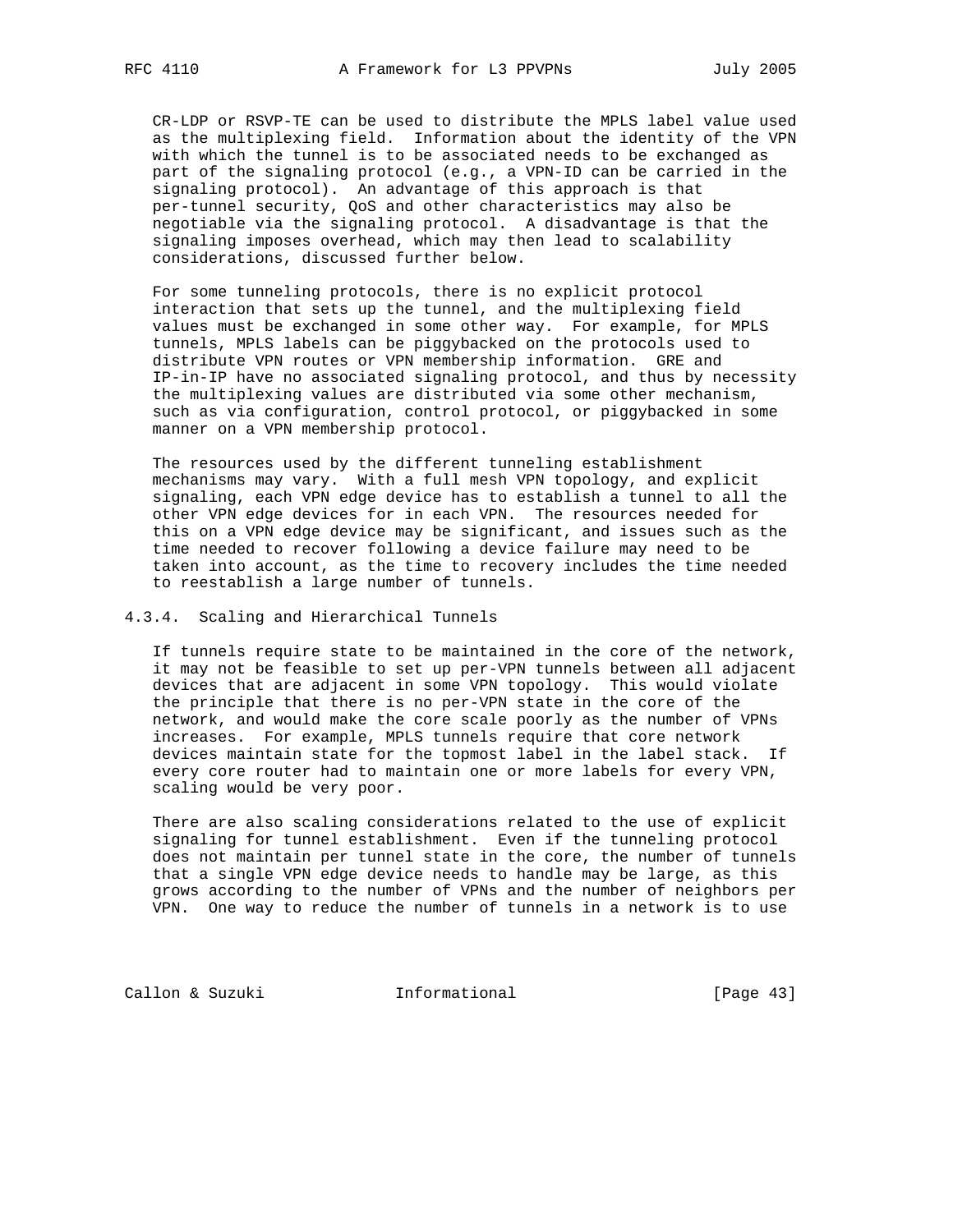a VPN topology other than a full mesh. However this may not always be desirable, and even with hub and spoke topologies the hubs VPN edge devices may still need to handle large numbers of tunnels.

 If the core routers need to maintain any per-tunnel state at all, scaling can be greatly improved by using hierarchical tunnels. One tunnel can be established between each pair of VPN edge devices, and multiple VPN-specific tunnels can then be carried through the single "outer" tunnel. Now the amount of state is dependent only on the number of VPN edge devices, not on the number of VPNs. Scaling can be further improved by having the outer tunnels be multipoint-to-point "merging" tunnels. Now the amount of state to be maintained in the core is on the order of the number of VPN edge devices, not on the order of the square of that number. That is, the amount of tunnel state is roughly equivalent to the amount of state needed to maintain IP routes to the VPN edge devices. This is almost (if not quite) as good as using tunnels which do not require any state to be maintained in the core.

 Using hierarchical tunnels may also reduce the amount of state to be maintained in the VPN edge devices, particularly if maintaining the outer tunnels requires more state than maintaining the per-VPN tunnels that run inside the outer tunnels.

 There are other factors relevant to determining the number of VPN edge to VPN edge "outer" tunnels to use. While using a single such tunnel has the best scaling properties, using more than one may allow different QoS capabilities or different security characteristics to be used for different traffic flows (from the same or from different VPNs).

 When tunnels are used hierarchically, the tunnels in the hierarchy may all be of the same type (e.g., an MPLS label stack) or they may be of different types (e.g., a GRE tunnel carried inside an IPsec tunnel).

 One example using hierarchical tunnels is the establishment of a number of different IPsec security associations, providing different levels of security between a given pair of VPN edge devices. Per-VPN GRE tunnels can then be grouped together and then carried over the appropriate IPsec tunnel, rather than having a separate IPsec tunnel per-VPN. Another example is the use of an MPLS label stack. A single PE-PE LSP is used to carry all the per-VPN LSPs. The mechanisms used for label establishment are typically different. The PE-PE LSP could be established using LDP, as part or normal backbone operation, with the per-VPN LSP labels established by piggybacking on VPN routing (e.g., using BGP) discussed in sections 3.3.1.3 and 4.1.

Callon & Suzuki **Informational** [Page 44]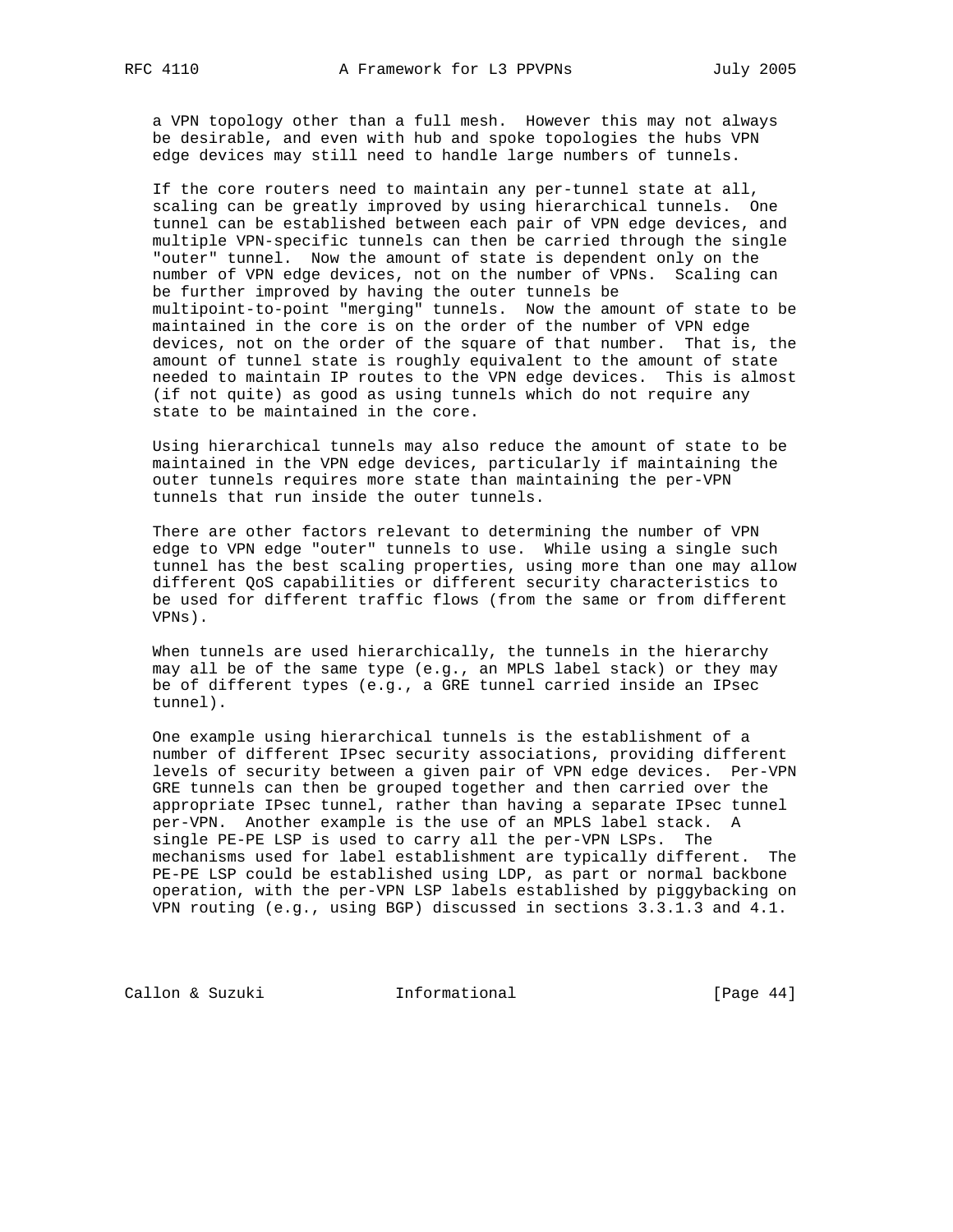# 4.3.5. Tunnel Maintenance

 Once a tunnel is established it is necessary to know that the tunnel is operational. Mechanisms are needed to detect tunnel failures, and to respond appropriately to restore service.

 There is a potential issue regarding propagation of failures when multiple tunnels are multiplexed hierarchically. Suppose that multiple VPN-specific tunnels are multiplexed inside a single PE to PE tunnel. In this case, suppose that routing for the VPN is done over the VPN-specific tunnels (as may be the case for CE-based and VR approaches). Suppose that the PE to PE tunnel fails. In this case multiple VPN-specific tunnels may fail, and layer 3 routing may simultaneously respond for each VPN using the failed tunnel. If the PE to PE tunnel is subsequently restored, there may then be multiple VPN-specific tunnels and multiple routing protocol instances which also need to recover. Each of these could potentially require some exchange of control traffic.

 When a tunnel fails, if the tunnel can be restored quickly, it might therefore be preferable to restore the tunnel without any response by high levels (such as other tunnels which were multiplexed inside the failed tunnels). By having high levels delay response to a lower level failed tunnel, this may limit the amount of control traffic needed to completely restore correct service. However, if the failed tunnel cannot be quickly restored, then it is necessary for the tunnels or routing instances multiplexed over the failed tunnel to respond, and preferable for them to respond quickly and without explicit action by network operators.

 With most layer 3 provider-provisioned CE-based VPNs and the VR scheme, a per-VPN instance of routing is running over the tunnel, thus any loss of connectivity between the tunnel endpoints will be detected by the VPN routing instance. This allows rapid detection of tunnel failure. Careful adjustment of timers might be needed to avoid failure propagation as discussed the above. With the aggregated routing scheme, there isn't a per-VPN instance of routing running over the tunnel, and therefore some other scheme to detect loss of connectivity is needed in the event that the tunnel cannot be rapidly restored.

 Failure of connectivity in a tunnel can be very difficult to detect reliably. Among the mechanisms that can be used to detect failure are loss of the underlying connectivity to the remote endpoint (as indicated, e.g., by "no IP route to host" or no MPLS label), timeout of higher layer "hello" mechanisms (e.g., IGP hellos, when the tunnel is an adjacency in some IGP), and timeout of keep alive mechanisms in

Callon & Suzuki **Informational** [Page 45]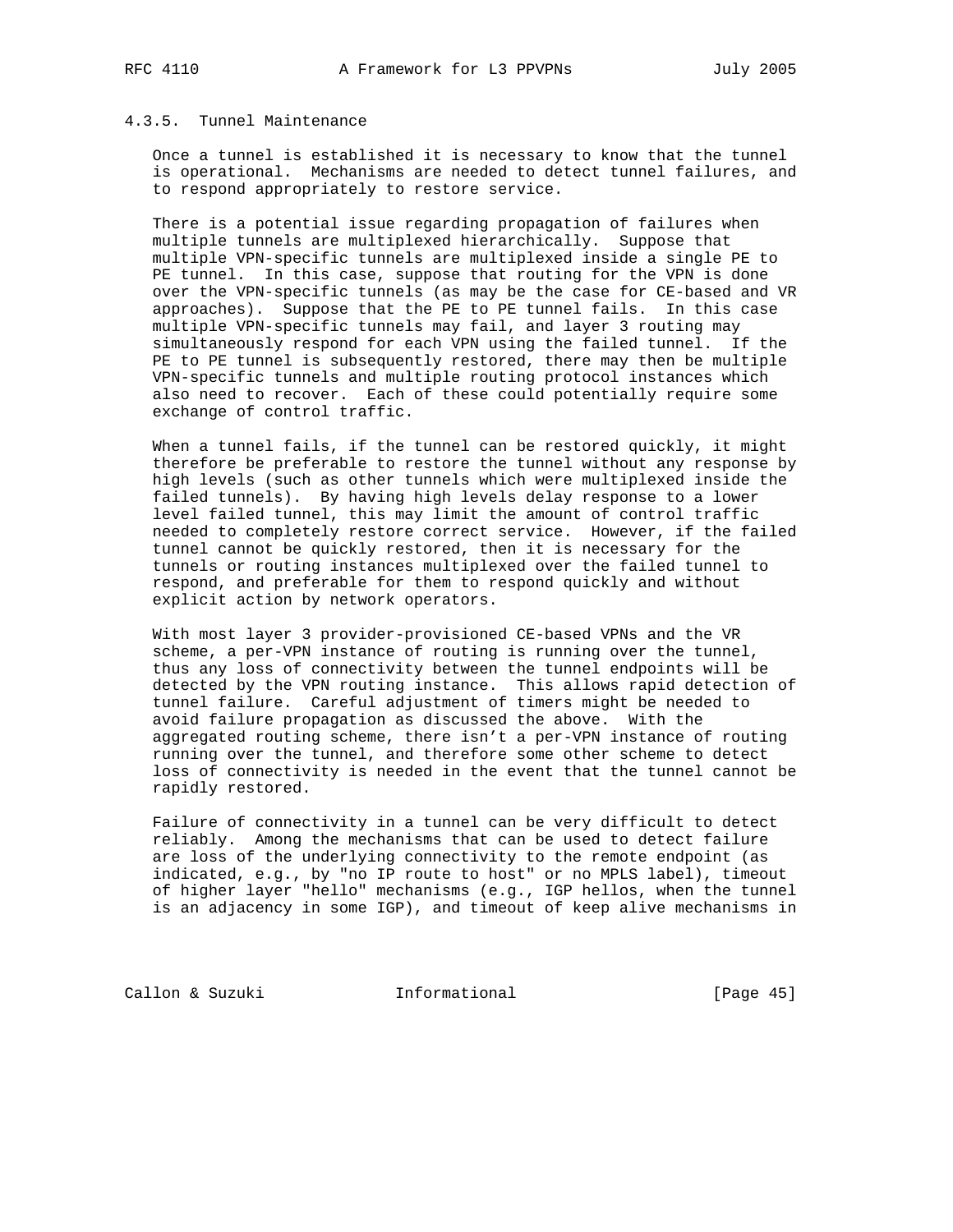the tunnel establishment protocols (if any). However, none of these techniques provides completely reliable detection of all failure modes. Additional monitoring techniques may also be necessary.

 With hierarchical tunnels it may suffice to only monitor the outermost tunnel for loss of connectivity. However there may be failure modes in a device where the outermost tunnel is up but one of the inner tunnels is down.

# 4.3.6. Survey of Tunneling Techniques

 Tunneling mechanisms provide isolated communication between two CE-PE devices. Available tunneling mechanisms include (but are not limited to): GRE [RFC2784] [RFC2890], IP-in-IP encapsulation [RFC2003] [RFC2473], IPsec [RFC2401] [RFC2402], and MPLS [RFC3031] [RFC3035].

 Note that the following subsections address tunnel overhead to clarify the risk of fragmentation. Some SP networks contain layer 2 switches that enforce the standard/default MTU of 1500 bytes. In this case, any encapsulation whatsoever creates a significant risk of fragmentation. However, layer 2 switch vendors are in general aware of IP tunneling as well as stacked VLAN overhead, thus many switches practically allow an MTU of approximately 1512 bytes now. In this case, up to 12 bytes of encapsulation can be used before there is any risk of fragmentation. Furthermore, to improve TCP and NFS performance, switches that support 9K bytes "jumbo frames" are also on the market. In this case, there is no risk of fragmentation.

4.3.6.1. GRE [RFC2784] [RFC2890]

 Generic Routing Encapsulation (GRE) specifies a protocol for encapsulating an arbitrary payload protocol over an arbitrary delivery protocol [RFC2784]. In particular, it can be used where both the payload and the delivery protocol are IP as is the case in layer 3 VPNs. A GRE tunnel is a tunnel whose packets are encapsulated by GRE.

o Multiplexing

 The GRE specification [RFC2784] does not explicitly support multiplexing. But the key field extension to GRE is specified in [RFC2890] and it may be used as a multiplexing field.

Callon & Suzuki Informational [Page 46]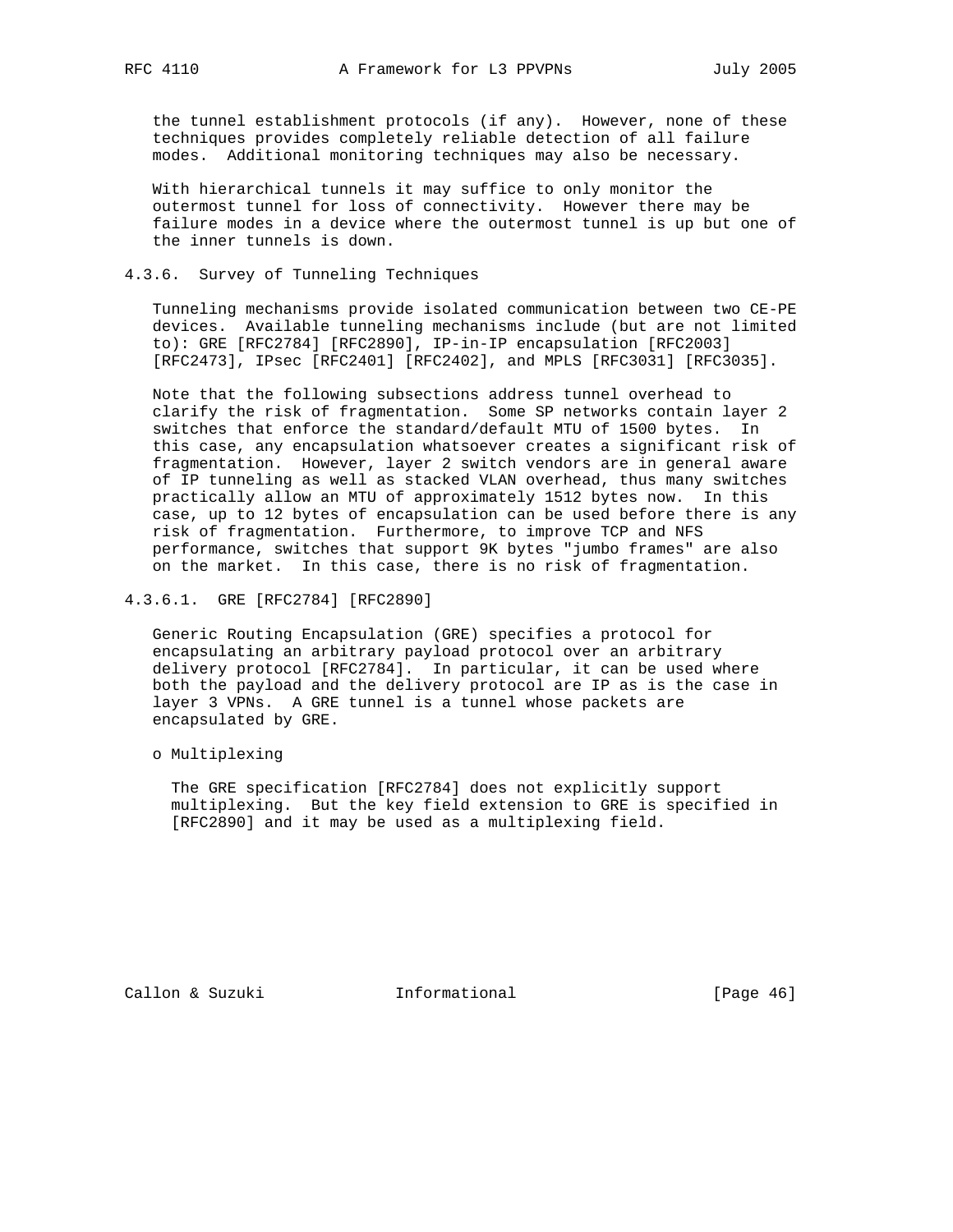o QoS/SLA

 GRE itself does not have intrinsic QoS/SLA capabilities, but it inherits whatever capabilities exist in the delivery protocol (IP). Additional mechanisms, such as Diffserv or RSVP extensions [RFC2746], can be applied.

o Tunnel setup and maintenance

 There is no standard signaling protocol for setting up and maintaining GRE tunnels.

o Large MTUs and minimization of tunnel overhead

 When GRE encapsulation is used, the resulting packet consists of a delivery protocol header, followed by a GRE header, followed by the payload packet. When the delivery protocol is IPv4, and if the key field is not present, GRE encapsulation adds at least 28 bytes of overhead (36 bytes if key field extension is used.)

o Security

 GRE encapsulation does not provide any significant security. The optional key field can be used as a clear text password to aid in the detection of misconfigurations, but it does not provide integrity or authentication. An SP network which supports VPNs must do extensive IP address filtering at its borders to prevent spoofed packets from penetrating the VPNs. If multi-provider VPNs are being supported, it may be difficult to set up these filters.

4.3.6.2. IP-in-IP Encapsulation [RFC2003] [RFC2473]

 IP-in-IP specifies the format and procedures for IP-in-IP encapsulation. This allows an IP datagram to be encapsulated within another IP datagram. That is, the resulting packet consists of an outer IP header, followed immediately by the payload packet. There is no intermediate header as in GRE. [RFC2003] and [RFC2473] specify IPv4 and IPv6 encapsulations respectively. Once the encapsulated datagram arrives at the intermediate destination (as specified in the outer IP header), it is decapsulated, yielding the original IP datagram, which is then delivered to the destination indicated by the original destination address field.

Callon & Suzuki Informational [Page 47]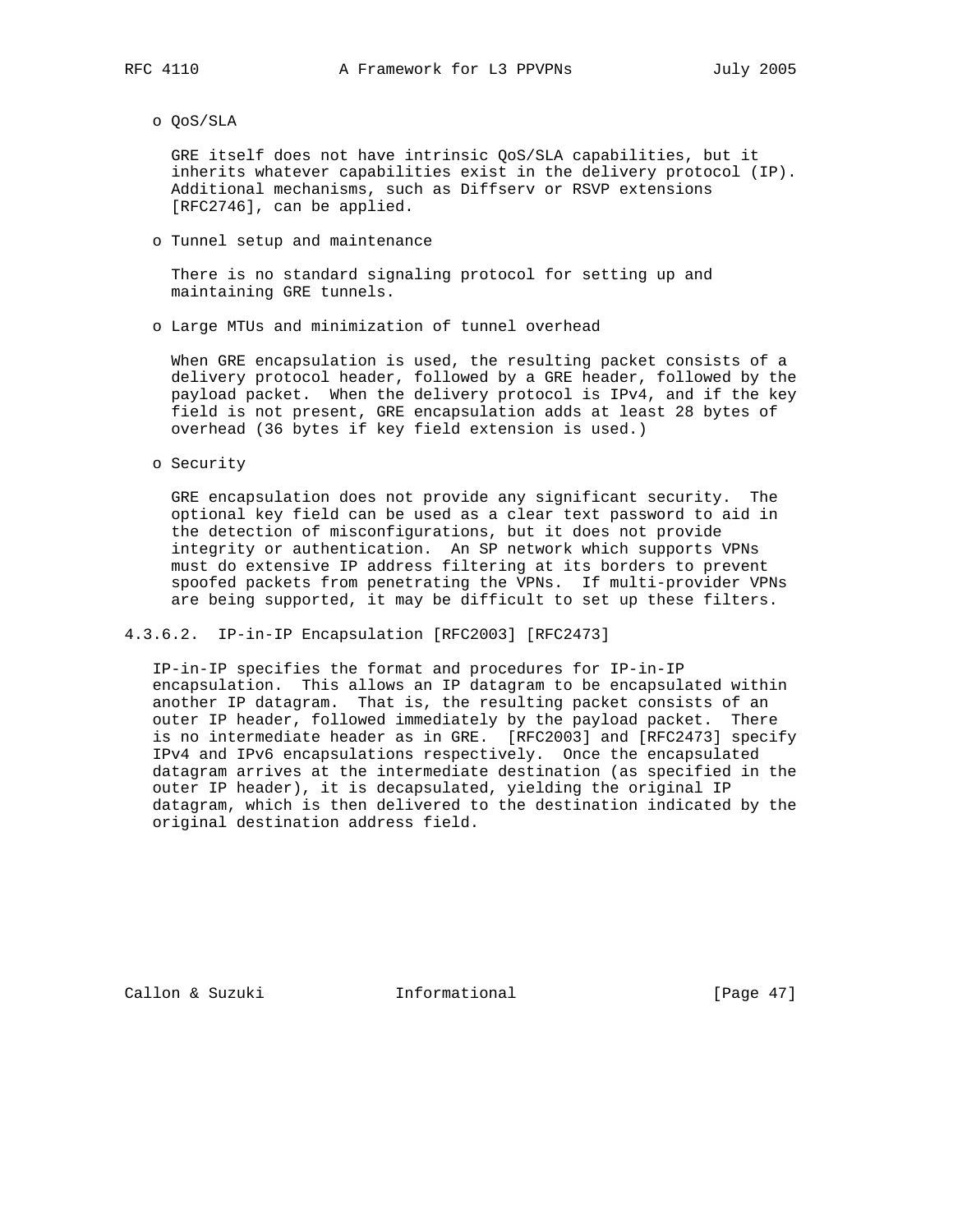o Multiplexing

 The IP-in-IP specifications don't explicitly support multiplexing. But if a different IP address is used for every VPN then the IP address field can be used for this purpose. (See section 4.3.2 for detail).

o QoS/SLA

 IP-in-IP itself does not have intrinsic QoS/SLA capabilities, but of course it inherits whatever capabilities exist for IP. Additional mechanisms, such as RSVP extensions [RFC2764] or DiffServ extensions [RFC2983], may be used with it.

o Tunnel setup and maintenance

There is no standard setup and maintenance protocol for IP-in-IP.

o Large MTUs and minimization of tunnel overhead

When the delivery protocol is IPv4, IP-in-IP adds at least 20 bytes of overhead.

o Security

 IP-in-IP encapsulation does not provide any significant security. An SP network which supports VPNs must do extensive IP address filtering at its borders to prevent spoofed packets from penetrating the VPNs. If multi-provider VPNs are being supported, it may be difficult to set up these filters.

4.3.6.3. IPsec [RFC2401] [RFC2402] [RFC2406] [RFC2409]

 IP Security (IPsec) provides security services at the IP layer [RFC2401]. It comprises authentication header (AH) protocol [RFC2402], encapsulating security payload (ESP) protocol [RFC2406], and Internet key exchange (IKE) protocol [RFC2409]. AH protocol provides data integrity, data origin authentication, and an anti-replay service. ESP protocol provides data confidentiality and limited traffic flow confidentiality. It may also provide data integrity, data origin authentication, and an anti-replay service. AH and ESP may be used in combination.

 IPsec may be employed in either transport or tunnel mode. In transport mode, either an AH or ESP header is inserted immediately after the payload packet's IP header. In tunnel mode, an IP packet is encapsulated with an outer IP packet header. Either an AH or ESP header is inserted between them. AH and ESP establish a

Callon & Suzuki **Informational** [Page 48]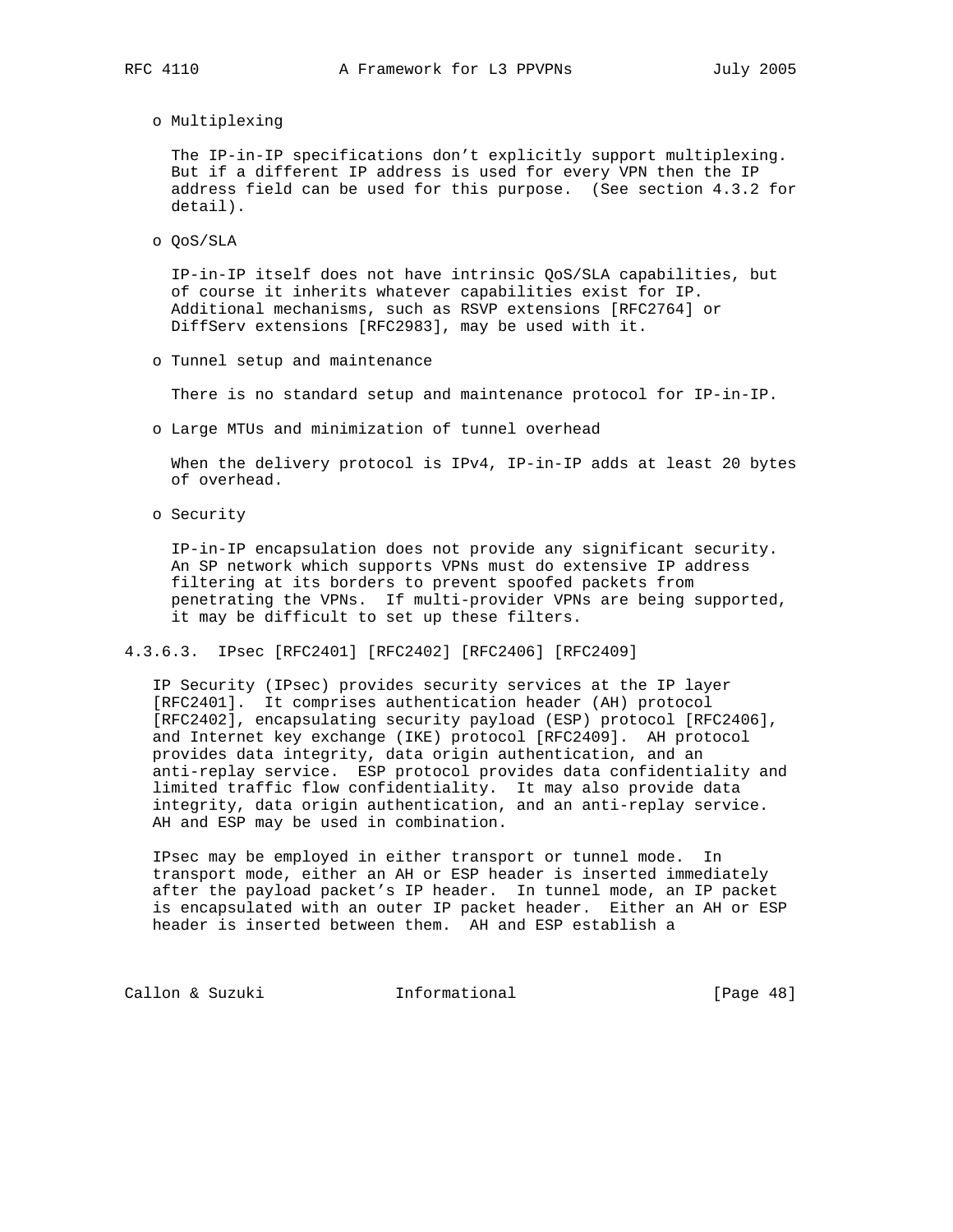unidirectional secure communication path between two endpoints, which is called a security association. In tunnel mode, PE-PE tunnel (or a CE-CE tunnel) consists of a pair of unidirectional security associations. The IPsec and IKE protocols are used for setting up IPsec tunnels.

o Multiplexing

 The SPI field of AH and ESP is used to multiplex security associations (or tunnels) between two peer devices.

o QoS/SLA

 IPsec itself does not have intrinsic QoS/SLA capabilities, but it inherits whatever mechanisms exist for IP. Other mechanisms such as "RSVP Extensions for IPsec Data Flows" [RFC2207] or DiffServ extensions [RFC2983] may be used with it.

o Tunnel setup and maintenance

 The IPsec and IKE protocols are used for the setup and maintenance of tunnels.

o Large MTUs and minimization of tunnel overhead

 IPsec transport mode adds at least 8 bytes of overhead. IPsec tunnel mode adds at least 28 bytes of overhead. IPsec transport mode adds minimal overhead. In PE-based PPVPNs, the processing overhead of IPsec (due to its cryptography) may limit the PE's performance, especially if privacy is being provided; this is not generally an issue in CE-based PPVPNs.

o Security

 When IPsec tunneling is used in conjunction with IPsec's cryptographic capabilities, excellent authentication and integrity functions can be provided. Privacy can also be optionally provided.

# 4.3.6.4. MPLS [RFC3031] [RFC3032] [RFC3035]

 Multiprotocol Label Switching (MPLS) is a method for forwarding packets through a network. Routers at the edge of a network apply simple labels to packets. A label may be inserted between the data link and network headers, or may be carried in the data link header (e.g., the VPI/VCI field in an ATM header). Routers in the network

Callon & Suzuki Informational [Page 49]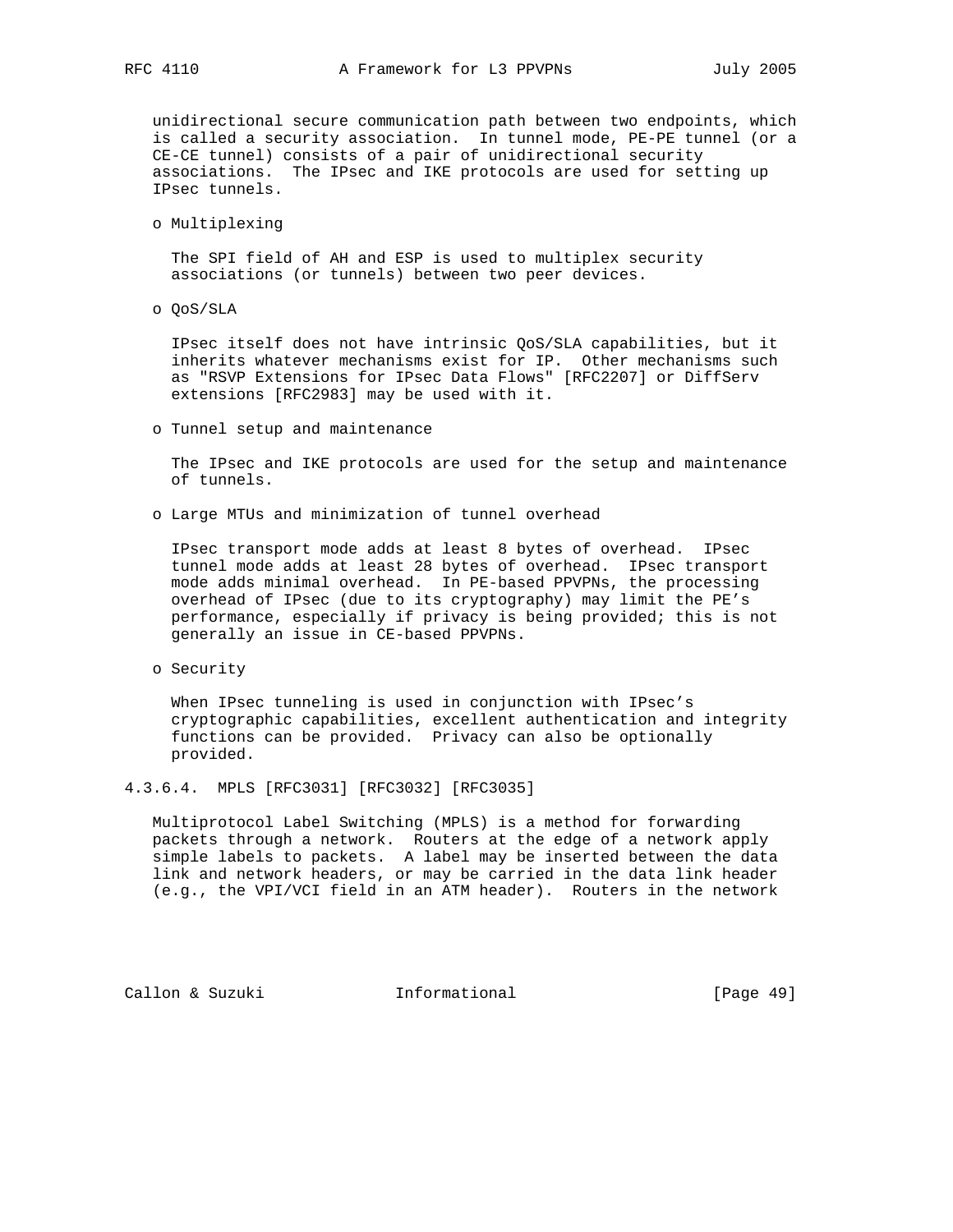switch packets according to the labels, with minimal lookup overhead. A path, or a tunnel in the PPVPN, is called a "label switched path (LSP)".

o Multiplexing

LSPs may be multiplexed within other LSPs.

o QoS/SLA

 MPLS does not have intrinsic QoS or SLA management mechanisms, but bandwidth may be allocated to LSPs, and their routing may be explicitly controlled. Additional techniques such as DiffServ and DiffServ aware traffic engineering may be used with it [RFC3270] [MPLS-DIFF-TE]. QoS capabilities from IP may be inherited.

o Tunnel setup and maintenance

 LSPs are set up and maintained by LDP (Label Distribution Protocol), RSVP (Resource Reservation Protocol) [RFC3209], or BGP.

o Large MTUs and minimization of tunnel overhead.

 MPLS encapsulation adds four bytes per label. VPN-2547BIS's [VPN-2547BIS] approach uses at least two labels for encapsulation and adds minimal overhead.

o Encapsulation

 MPLS packets may optionally be encapsulated in IP or GRE, for cases where it is desirable to carry MPLS packets over an IP-only infrastructure.

o Security

 MPLS encapsulation does not provide any significant security. An SP which is providing VPN service can refuse to accept MPLS packets from outside its borders. This provides the same level of assurance as would be obtained via IP address filtering when IP-based encapsulations are used. If a VPN is jointly provided by multiple SPs, care should be taken to ensure that a labeled packet is accepted from a neighboring router in another SP only if its top label is one which was actually distributed to that router.

Callon & Suzuki Informational [Page 50]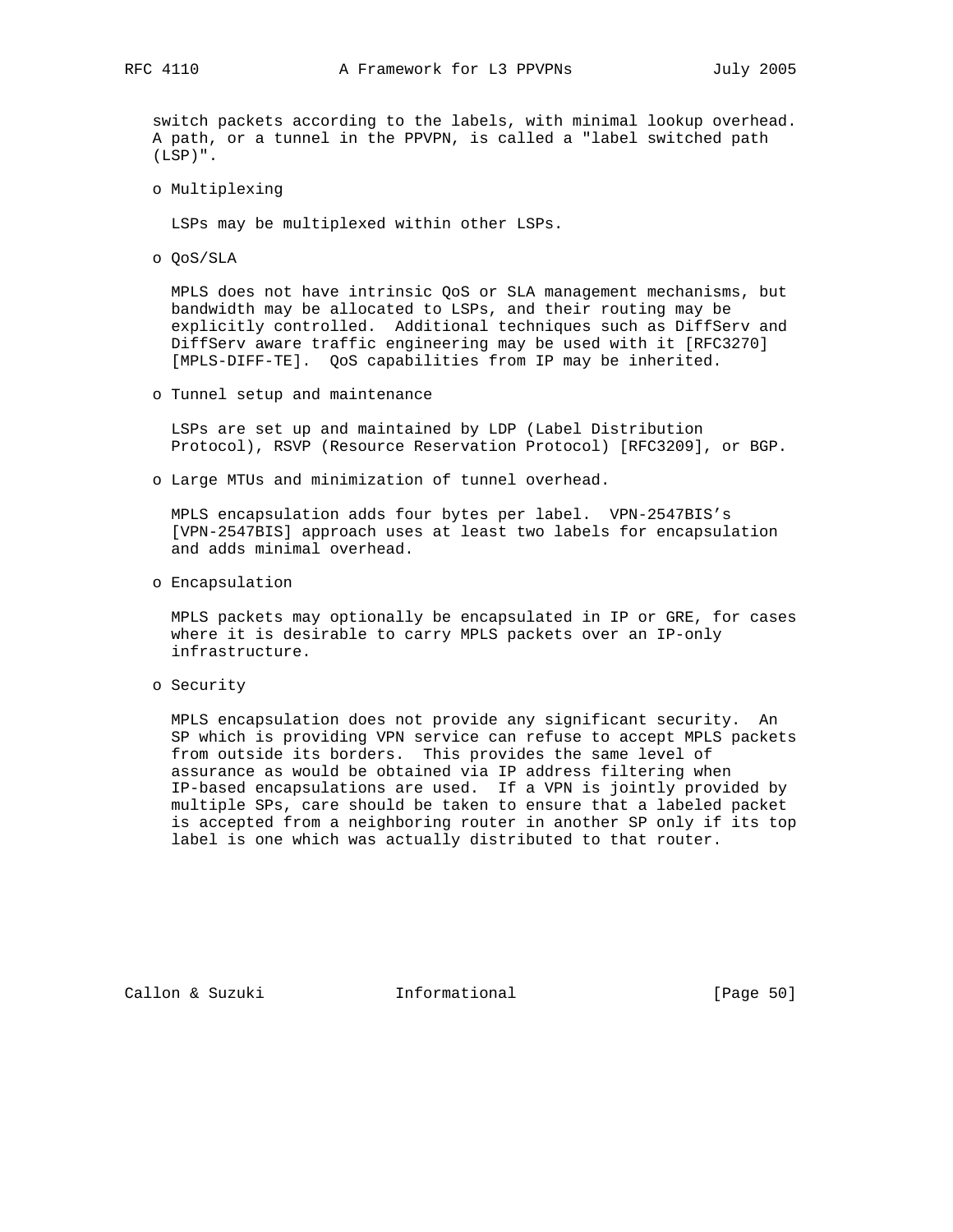### o Applicability

 MPLS is the only one of the encapsulation techniques that cannot be guaranteed to run over any IP network. Hence it would not be applicable when transparency to the Internet is a requirement.

 If the VPN backbone consists of several cooperating SP networks which support MPLS, then the adjacent networks may support MPLS at their interconnects. If two cooperating SP networks which support MPLS are separated by a third which does not support MPLS, then MPLS-in-IP or MPLS-in-IPsec tunneling may be done between them.

# 4.4. PE-PE Distribution of VPN Routing Information

 In layer 3 PE-based VPNs, PE devices examine the IP headers of packets they receive from the customer networks. Forwarding is based on routing information received from the customer network. This implies that the PE devices need to participate in some manner in routing for the customer network. Section 3.3 discussed how routing would be done in the customer network, including the customer interface. In this section, we discuss ways in which the routing information from a particular VPN may be passed, over the shared VPN backbone, among the set of PEs attaching to that VPN.

 The PEs needs to distribute two types of routing information to each other: (i) Public Routing: routing information which specifies how to reach addresses on the VPN backbone (i.e., "public addresses"); call this "public routing information" (ii) VPN Routing: routing information obtained from the CEs, which specifies how to reach addresses ("private addresses") that are in the VPNs.

 The way in which routing information in the first category is distributed is outside the scope of this document; we discuss only the distribution of routing information in the second category. Of course, one of the requirements for distributing VPN routing information is that it be kept separate and distinct from the public information. Another requirement is that the distribution of VPN routing information not destabilize or otherwise interfere with the distribution of public routing information.

 Similarly, distribution of VPN routing information associated with one VPN should not destabilize or otherwise interfere with the operation of other VPNs. These requirements are, for example, relevant in the case that a private network might be suffering from instability or other problems with its internal routing, which might be propagated to the VPN used to support that private network.

Callon & Suzuki **Informational** [Page 51]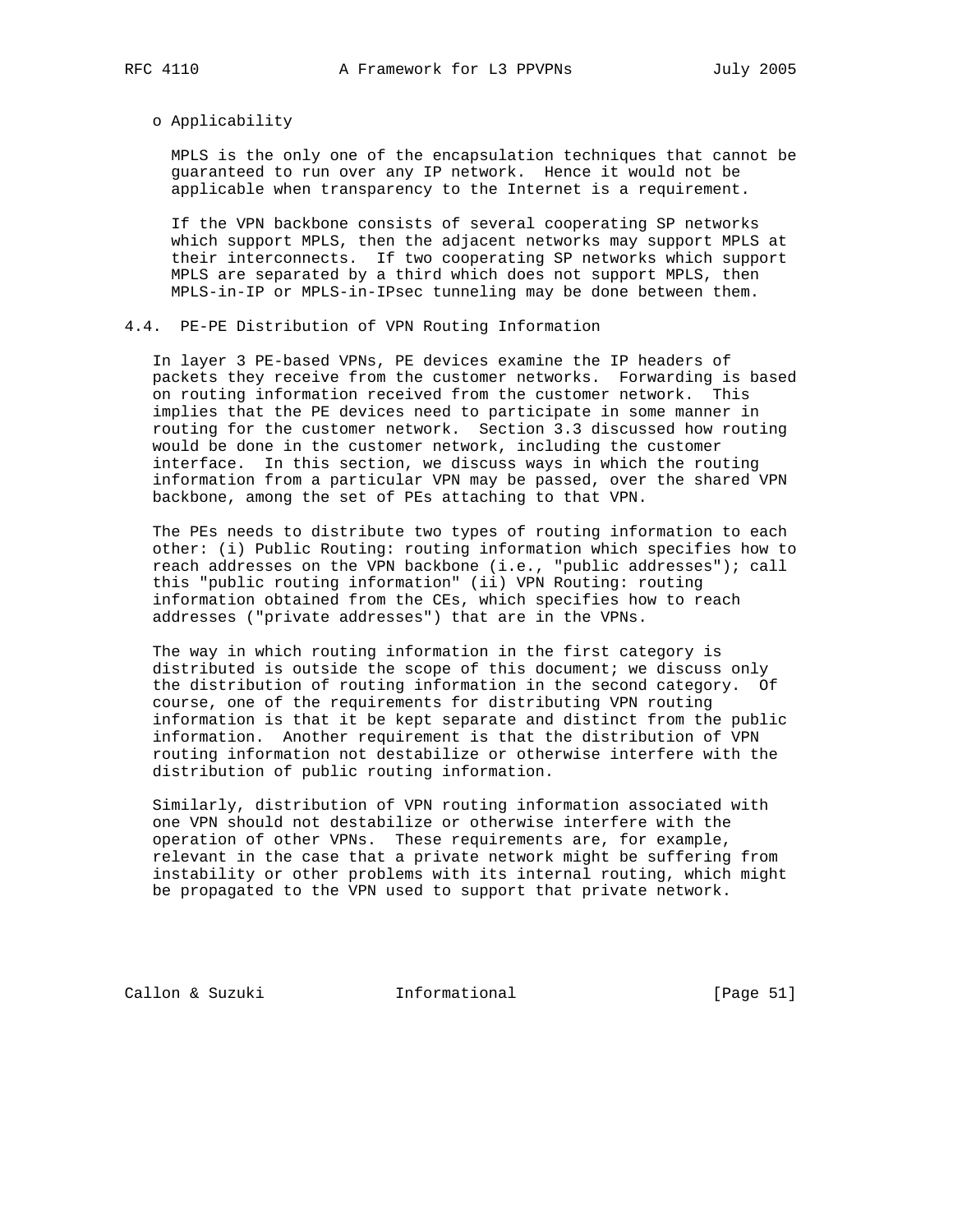Note that this issue does not arise in CE-based VPNs, as in CE-based VPNs, the PE devices do not see packets from the VPN until after the packets haven been encapsulated in an outer header that has only public addresses.

4.4.1. Options for VPN Routing in the SP

 The following technologies can be used for exchanging VPN routing information discussed in sections 3.3.1.3 and 4.1.

- o Static routing
- o RIP [RFC2453]
- o OSPF [RFC2328]
- o BGP-4 [RFC1771]
- 4.4.2. VPN Forwarding Instances (VFIs)

 In layer 3 PE-based VPNs, the PE devices receive unencapsulated IP packets from the CE devices, and the PE devices use the IP destination addresses in these packets to help make their forwarding decisions. In order to do this properly, the PE devices must obtain routing information from the customer networks. This implies that the PE device participates in some manner in the customer network's routing.

 In layer 3 PE-based VPNs, a single PE device connected to several CE devices that are in the same VPN, and it may also be connected to CE devices of different VPNs. The route which the PE chooses for a given IP destination address in a given packet will depend on the VPN from which the packet was received. A PE device must therefore have a separate forwarding table for each VPN to which it is attached. We refer to these forwarding tables as "VPN Forwarding Instances" (VFIs), as defined in section 2.1.

 A VFI contains routes to locally attached VPN sites, as well as routes to remote VPN sites. Section 4.4 discusses the way in which routes to remote sites are obtained.

 Routes to local sites may be obtained in several ways. One way is to explicitly configure static routes into the VFI. This can be useful in simple deployments, but it requires that one or more devices in the customer's network be configured with static routes (perhaps just a default route), so that traffic will be directed from the site to the PE device.

Callon & Suzuki Informational [Page 52]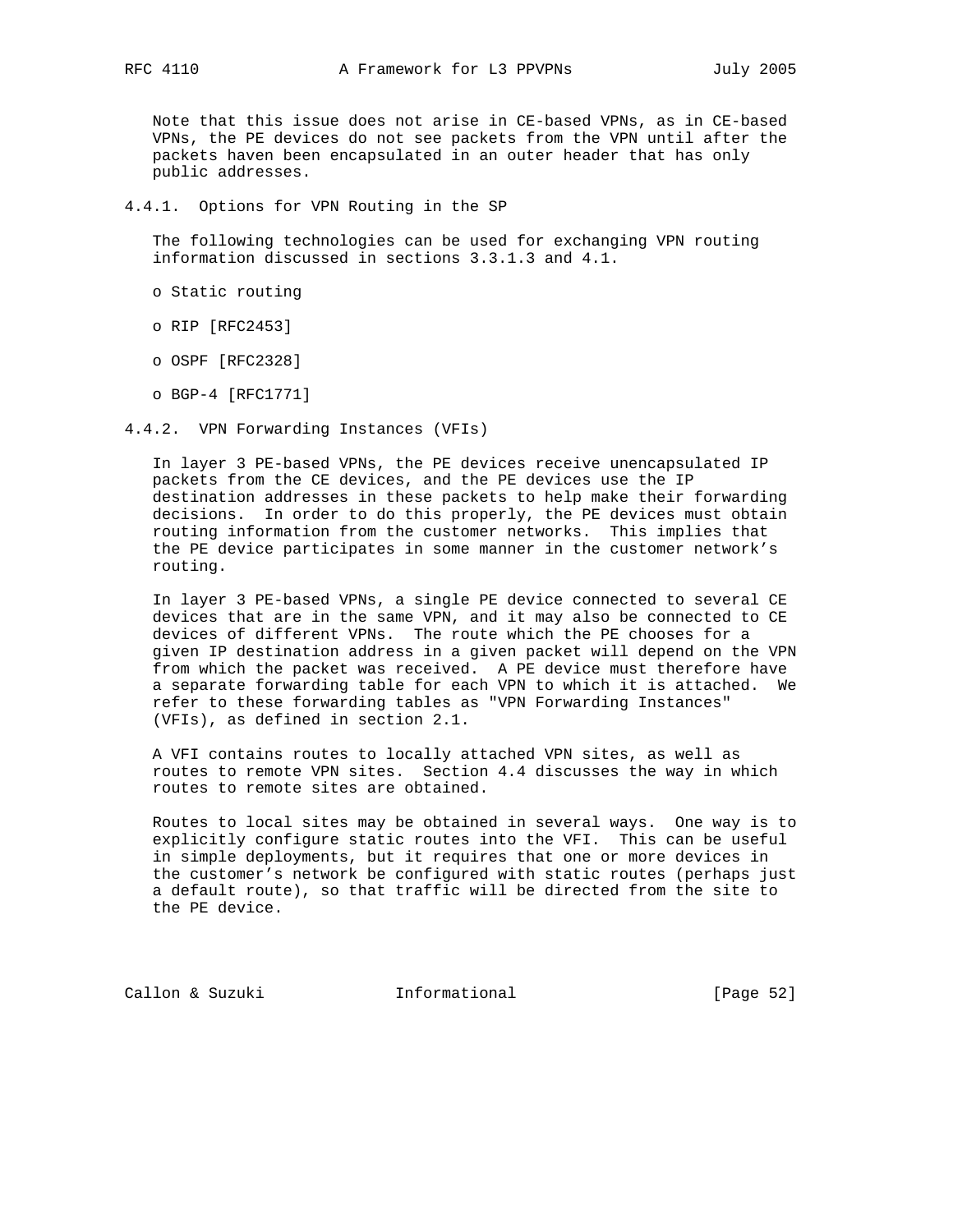Another way is to have the PE device be a routing peer of the CE device, in a routing algorithm such as RIP, OSPF, or BGP. Depending on the deployment scenario, the PE might need to advertise a large number of routes to each CE (e.g., all the routes which the PE obtained from remote sites in the CE's VPN), or it might just need to advertise a single default route to the CE.

 A PE device uses some resources in proportion to the number of VFIs that it has, particularly if a distinct dynamic routing protocol instance is associated with each VFI. A PE device also uses some resources in proportion to the total number of routes it supports, where the total number of routes includes all the routes in all its VFIs, and all the public routes. These scaling factors will limit the number of VPNs which a single PE device can support.

 When dynamic routing is used between a PE and a CE, it is not necessarily the case that each VFI is associated with a single routing protocol instance. A single routing protocol instance may provide routing information for multiple VFIs, and/or multiple routing protocol instances might provide information for a single VFI. See sections 4.4.3, 4.4.4, 3.3.1, and 3.3.1.3 for details.

 There are several options for how VPN routes are carried between the PEs, as discussed below.

# 4.4.3. Per-VPN Routing

 One option is to operate separate instances of routing protocols between the PEs, one instance for each VPN. When this is done, routing protocol packets for each customer network need to be tunneled between PEs. This uses the same tunneling method, and optionally the same tunnels, as is used for transporting VPN user data traffic between PEs.

 With per-VPN routing, a distinct routing instance corresponding to each VPN exists within the corresponding PE device. VPN-specific tunnels are set up between PE devices (using the control mechanisms that were discussed in sections 3 and 4). Logically these tunnels are between the VFIs which are within the PE devices. The tunnels then used as if they were normal links between normal routers. Routing protocols for each VPN operate between VFIs and the routers within the customer network.

 This approach establishes, for each VPN, a distinct "control plane" operating across the VPN backbone. There is no sharing of control plane by any two VPNs, nor is there any sharing of control plane by

Callon & Suzuki **Informational** [Page 53]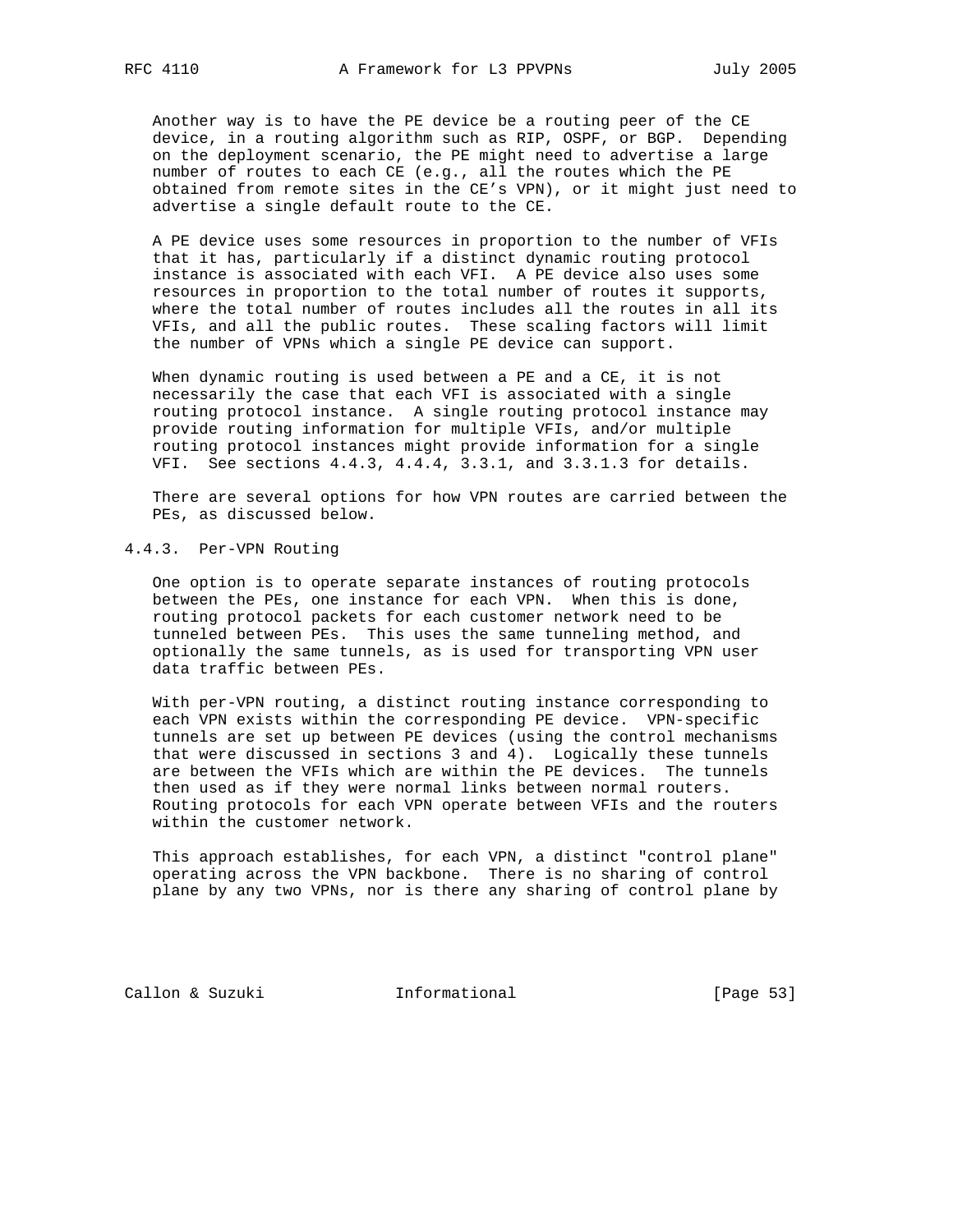the VPN routing and the public routing. With this approach each PE device can logically be thought of as consisting of multiple independent routers.

 The multiple routing instances within the PE device may be separate processes, or may be in the same process with different data structures. Similarly, there may be mechanisms internal to the PE devices to partition memory and other resources between routing instances. The mechanisms for implementing multiple routing instances within a single physical PE are outside of the scope of this framework document, and are also outside of the scope of other standards documents.

 This approach tends to minimize the explicit interactions between different VPNs, as well as between VPN routing and public routing. However, as long as the independent logical routers share the same hardware, there is some sharing of resources, and interactions are still possible. Also, each independent control plane has its associated overheads, and this can raise issues of scale. For example, the PE device must run a potentially large number of independent routing "decision processes," and must also maintain a potentially very large number of routing adjacencies.

4.4.4. Aggregated Routing Model

 Another option is to use one single instance of a routing protocol for carrying VPN routing information between the PEs. In this method, the routing information for multiple different VPNs is aggregated into a single routing protocol.

 This approach greatly reduces the number of routing adjacencies which the PEs must maintain, since there is no longer any need to maintain more than one such adjacency between a given pair of PEs. If the single routing protocol supports a hierarchical route distribution mechanism (such as BGP's "route reflectors"), the PE-PE adjacencies can be completely eliminated, and the number of backbone adjacencies can be made into a small constant which is independent of the number of PE devices. This improves the scaling properties.

 Additional routing instances may still be needed to support the exchange of routing information between the PE and its locally attached CEs. These can be eliminated, with a consequent further improvement in scalability, by using static routing on the PE-CE interfaces, or possibly by having the PE-CE routing interaction use the same protocol instance that is used to distribute VPN routes across the VPN backbone (see section 4.4.4.2 for a way to do this).

Callon & Suzuki **Informational** [Page 54]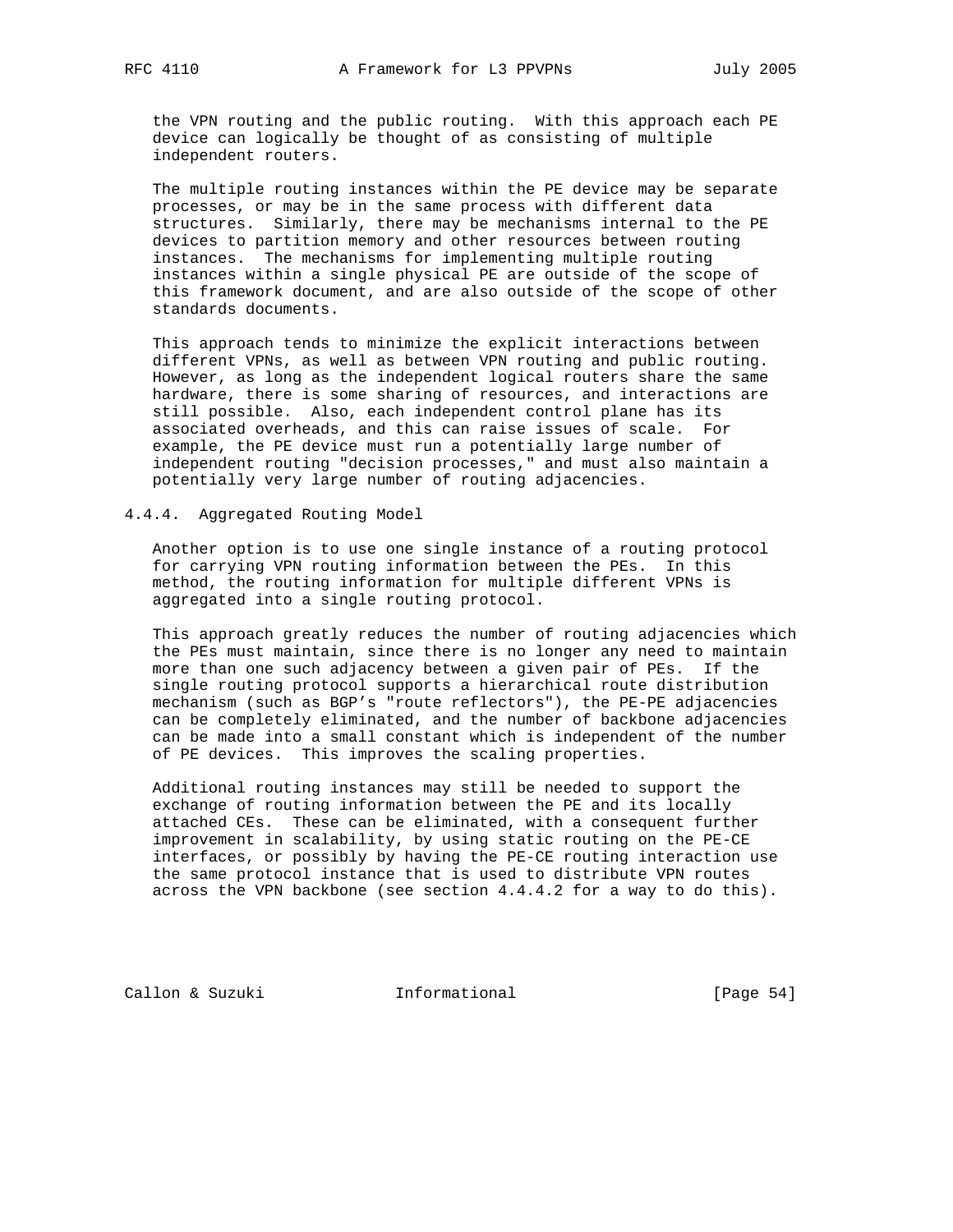With this approach, the number of routing protocol instances in a PE device does not depend on the number of CEs supported by the PE device, if the routing between PE and CE devices is static or BGP-4. However, CE and PE devices in a VPN exchange route information inside a VPN using a routing protocol except for BGP-4, the number of routing protocol entities in a PE device depends on the number of CEs supported by the PE device.

 In principle it is possible for routing to be aggregated using either BGP or on an IGP.

## 4.4.4.1. Aggregated Routing with OSPF or IS-IS

 When supporting VPNs, it is likely that there can be a large number of VPNs supported within any given SP network. In general only a small number of PE devices will be interested in the operation of any one VPN. Thus while the total amount of routing information related to the various customer networks will be very large, any one PE needs to know about only a small number of such networks.

 Generally SP networks use OSPF or IS-IS for interior routing within the SP network. There are very good reasons for this choice, which are outside of the scope of this document.

 Both OSPF and IS-IS are link state routing protocols. In link state routing, routing information is distributed via a flooding protocol. The set of routing peers is in general not fully meshed, but there is a path from any router in the set to any other. Flooding ensures that routing information from any one router reaches all the others. This requires all routers in the set to maintain the same routing information. One couldn't withhold any routing information from a particular peer unless it is known that none of the peers further downstream will need that information, and in general this cannot be known.

 As a result, if one tried to do aggregated routing by using OSPF, with all the PEs in the set of routing peers, all the PEs would end up with the exact same routing information; there is no way to constrain the distribution of routing information to a subset of the PEs. Given the potential magnitude of the total routing information required for supporting a large number of VPNs, this would have unfortunate scaling implications.

 In some cases VPNs may span multiple areas within a provider, or span multiple providers. If VPN routing information were aggregated into the IGP used within the provider, then some method would need to be used to extend the reach of IGP routing information between areas and between SPs.

Callon & Suzuki **Informational** [Page 55]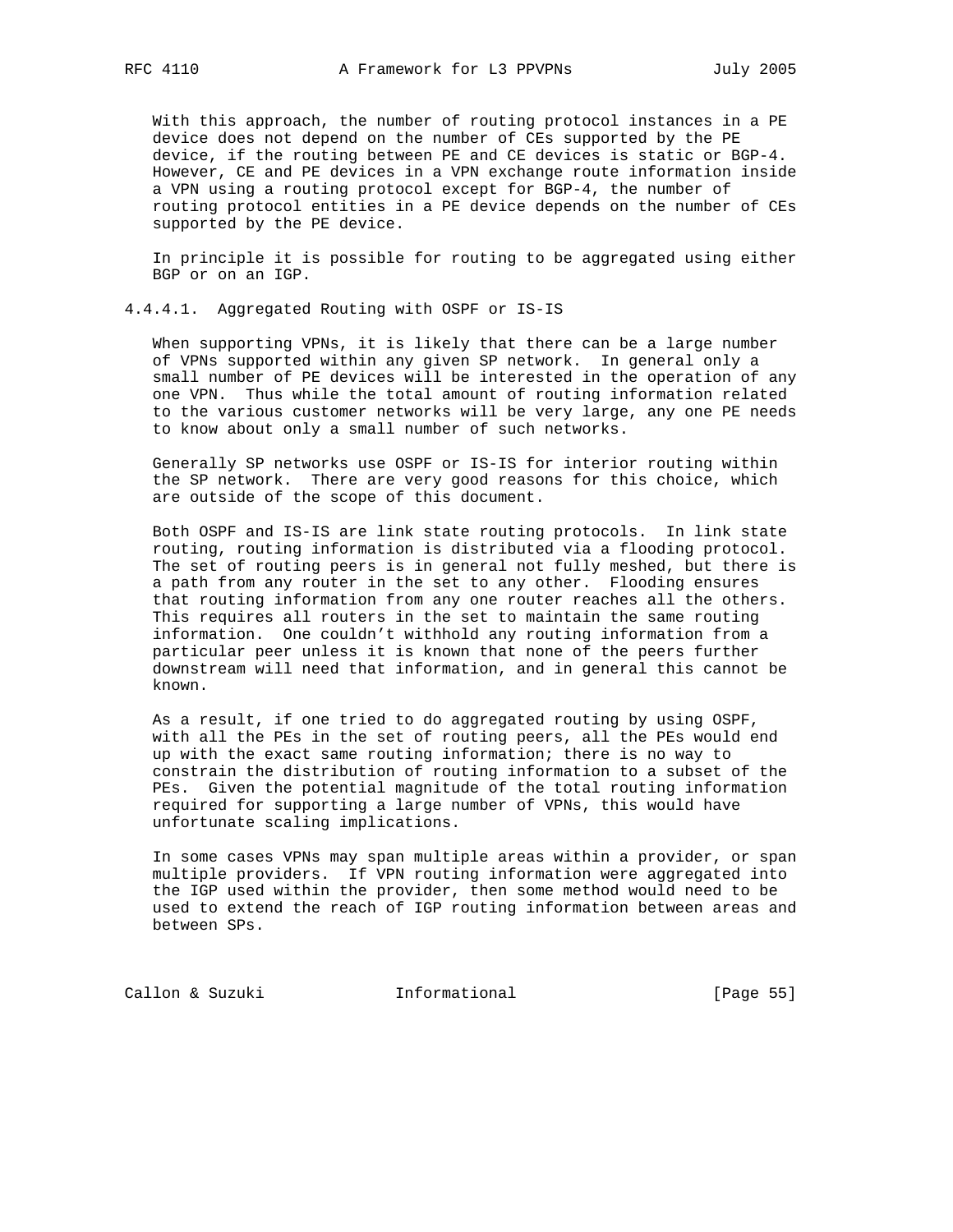## 4.4.4.2. Aggregated Routing with BGP

 In order to use BGP for aggregated routing, the VPN routing information must be clearly distinguished from the public Internet routing information. This is typically done by making use of BGP's capability of handling multiple address families, and treating the VPN routes as being in a different address family than the public Internet routes. Typically a VPN route also carries attributes which depend on the particular VPN or VPNs to which that route belongs.

 When BGP is used for carrying VPN information, the total amount of information carried in BGP (including the Internet routes and VPN routes) may be quite large. As noted above, there may be a large number of VPNs which are supported by any particular provider, and the total amount of routing information associated with all VPNs may be quite large. However, any one PE will in general only need to be aware of a small number of VPNs. This implies that where VPN routing information is aggregated into BGP, it is desirable to be able to limit which VPN information is distributed to which PEs.

 In "Interior BGP" (IBGP), routing information is not flooded; it is sent directly, over a TCP connection, to the peer routers (or to a route reflector). These peer routers (unless they are route reflectors) are then not even allowed to redistribute the information to each other. BGP also has a comprehensive set of mechanisms for constraining the routing information that any one peer sends to another, based on policies established by the network administration. Thus IBGP satisfies one of the requirements for aggregated routing within a single SP network - it makes it possible to ensure that routing information relevant to a particular VPN is processed only by the PE devices that attach to that VPN. All that is necessary is that each VPN route be distributed with one or more attributes which identify the distribution policies. Then distribution can be constrained by filtering against these attributes.

 In "Exterior BGP" (EBGP), routing peers do redistribute routing information to each other. However, it is very common to constrain the distribution of particular items of routing information so that they only go to those exterior peers who have a "need to know," although this does require a priori knowledge of which paths may validly lead to which addresses. In the case of VPN routing, if a VPN is provided by a small set of cooperating SPs, such constraints can be applied to ensure that the routing information relevant to that VPN does not get distributed anywhere it doesn't need to be. To the extent that a particular VPN is supported by a small number of cooperating SPs with private peering arrangements, this is

Callon & Suzuki **Informational** [Page 56]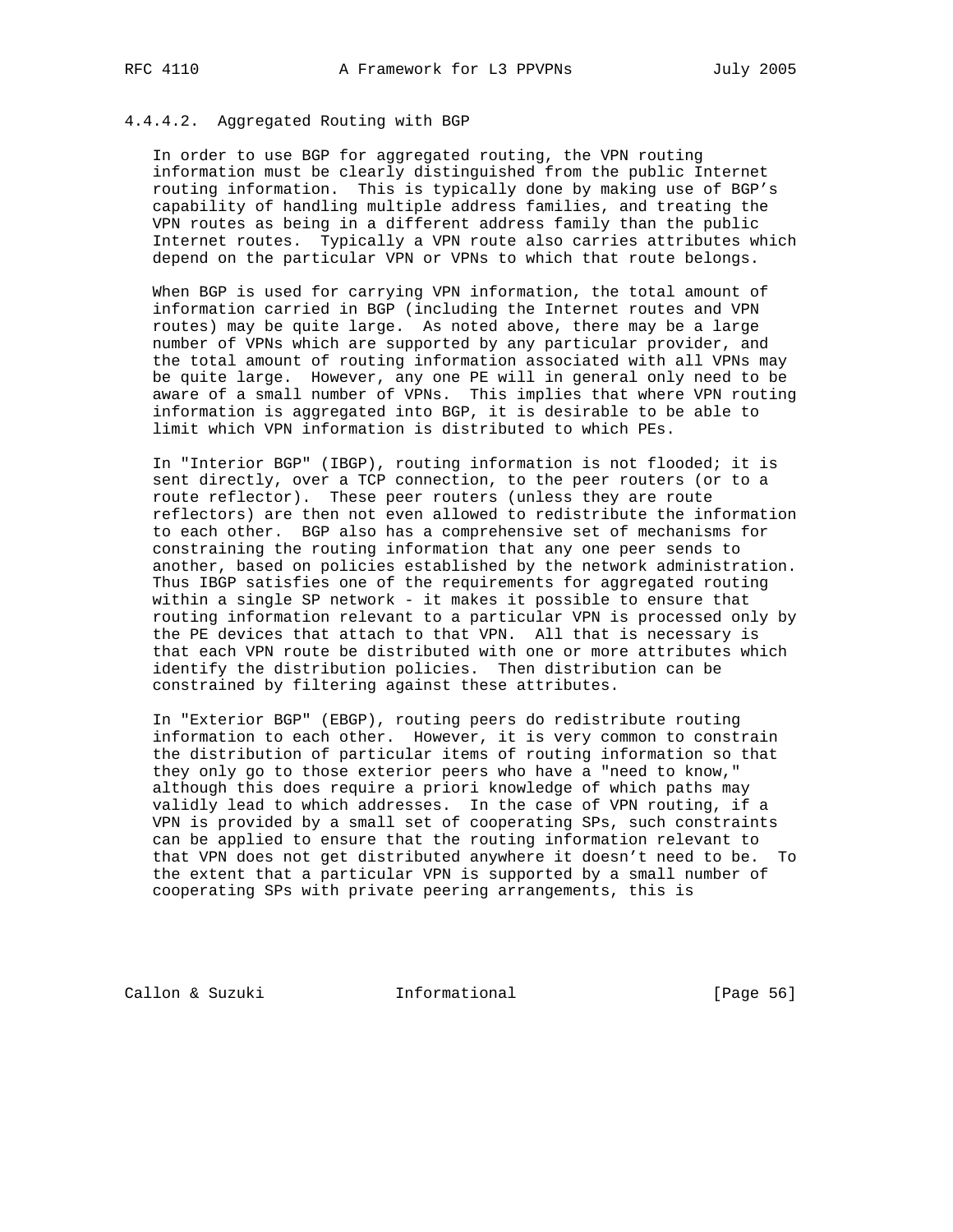particularly straightforward, as the set of EBGP neighbors which need to know the routing information from a particular VPN is easier to determine.

 BGP also has mechanisms (such as "Outbound Route Filtering," ORF) which enable the proper set of VPN routing distribution constraints to be dynamically distributed. This reduces the management burden of setting up the constraints, and hence improves scalability.

 Within a single routing domain (in the layer 3 VPN context, this typically means within a single SP's network), it is common to have the IBGP routers peer directly with one or two route reflectors, rather than having them peer directly with each other. This greatly reduces the number of IBGP adjacencies which any one router must support. Further, a route reflector does not merely redistribute routing information, it "digests" the information first, by running its own decision processes. Only routes which survive the decision process are redistributed.

 As a result, when route reflectors are used, the amount of routing information carried around the network, and in particular, the amount of routing information which any given router must receive and process, is greatly reduced. This greatly increases the scalability of the routing distribution system.

 It has already been stated that a given PE has VPN routing information only for those PEs to which it is directly attached. It is similarly important, for scalability, to ensure that no single route reflector should have to have all the routing information for all VPNs. It is after all possible for the total number of VPN routes (across all VPNs supported by an SP) to exceed the number which can be supported by a single route reflector. Therefore, the VPN routes may themselves be partitioned, with some route reflectors carrying one subset of the VPN routes and other route reflectors carrying a different subset. The route reflectors which carry the public Internet routes can also be completely separate from the route reflectors that carry the VPN routes.

 The use of outbound route filters allows any one PE and any one route reflector to exchange information about only those VPNs which the PE and route reflector are both interested in. This in turn ensures that each PE and each route reflector receives routing information only about the VPNs which it is directly supporting. Large SPs which support a large number of VPNs therefore can partition the information which is required for support of those VPNs.

Callon & Suzuki Informational [Page 57]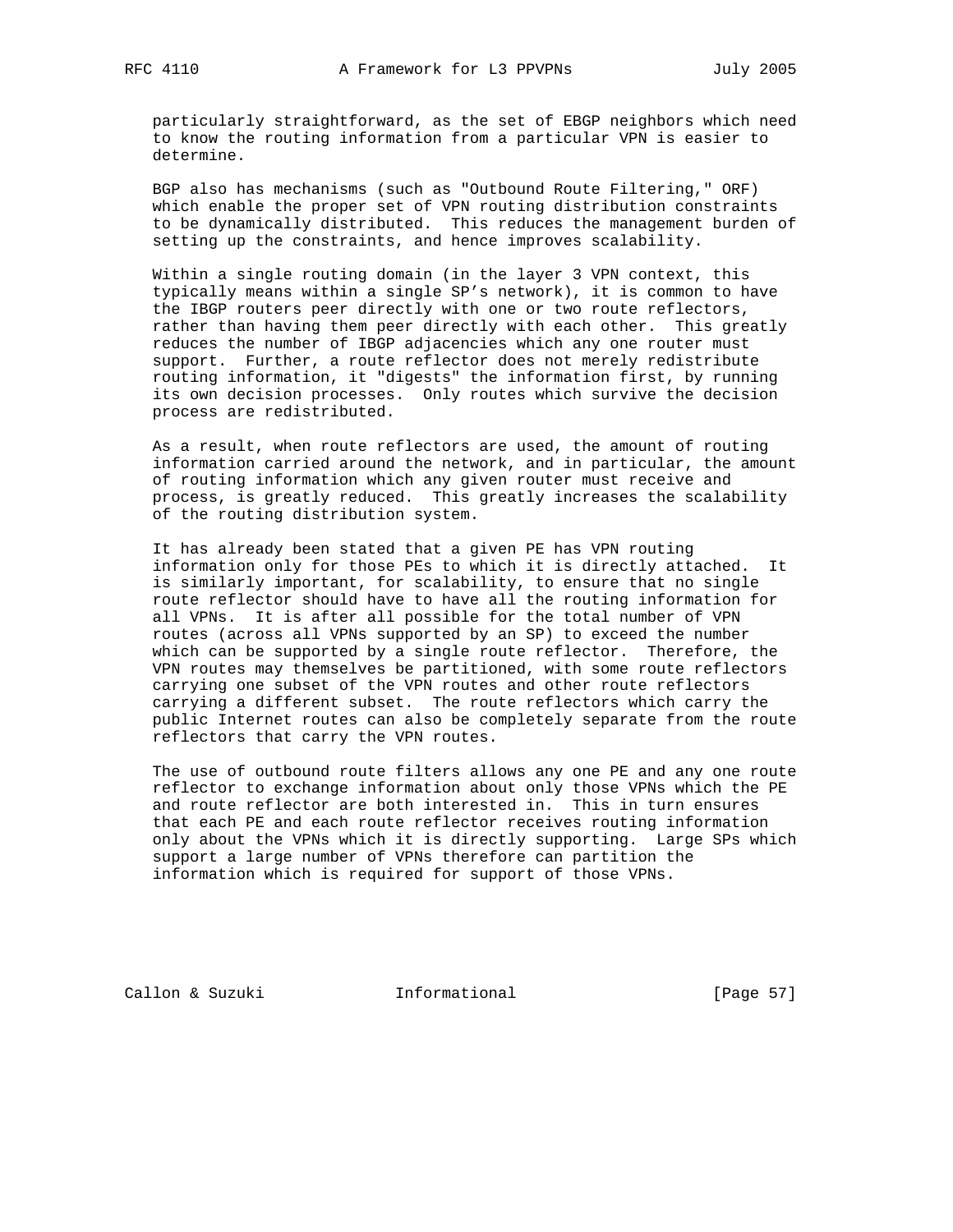Generally a PE device will be restricted in the total number of routes it can support, whether those are public Internet routes or VPN routes. As a result, a PE device may be able to be attached to a larger number of VPNs if it does not also need to support Internet routes.

 The way in which VPN routes are partitioned among PEs and/or route reflectors is a deployment issue. With suitable deployment procedures, the limited capacity of these devices will not limit the number of VPNs that can be supported.

 Similarly, whether a given PE and/or route reflector contains Internet routes as well as VPN routes is a deployment issue. If the customer networks served by a particular PE do not need the Internet access, then that PE does not need to be aware of the Internet routes. If some or all of the VPNs served by a particular PE do need the Internet access, but the PE does not contain Internet routes, then the PE can maintain a default route that routes all the Internet traffic from that PE to a different router within the SP network, where that other router holds the full the Internet routing table. With this approach the PE device needs only a single default route for all the Internet routes.

 For the reasons given above, the BGP protocol seems to be a reasonable protocol to use for distributing VPN routing information. Additional reasons for the use of BGP are:

- o BGP has been proven to be useful for distributing very large amounts of routing information; there isn't any routing distribution protocol which is known to scale any better.
- o The same BGP instance that is used for PE-PE distribution of VPN routes can be used for PE-CE route distribution, if CE-PE routing is static or BGP. PEs and CEs are really parts of distinct Autonomous Systems, and BGP is particularly well-suited for carrying routing information between Autonomous Systems.

 On the other hand, BGP is also used for distributing public Internet routes, and it is crucially important that VPN route distributing not compromise the distribution of public Internet routes in any way. This issue is discussed in the following section.

Callon & Suzuki **Informational** [Page 58]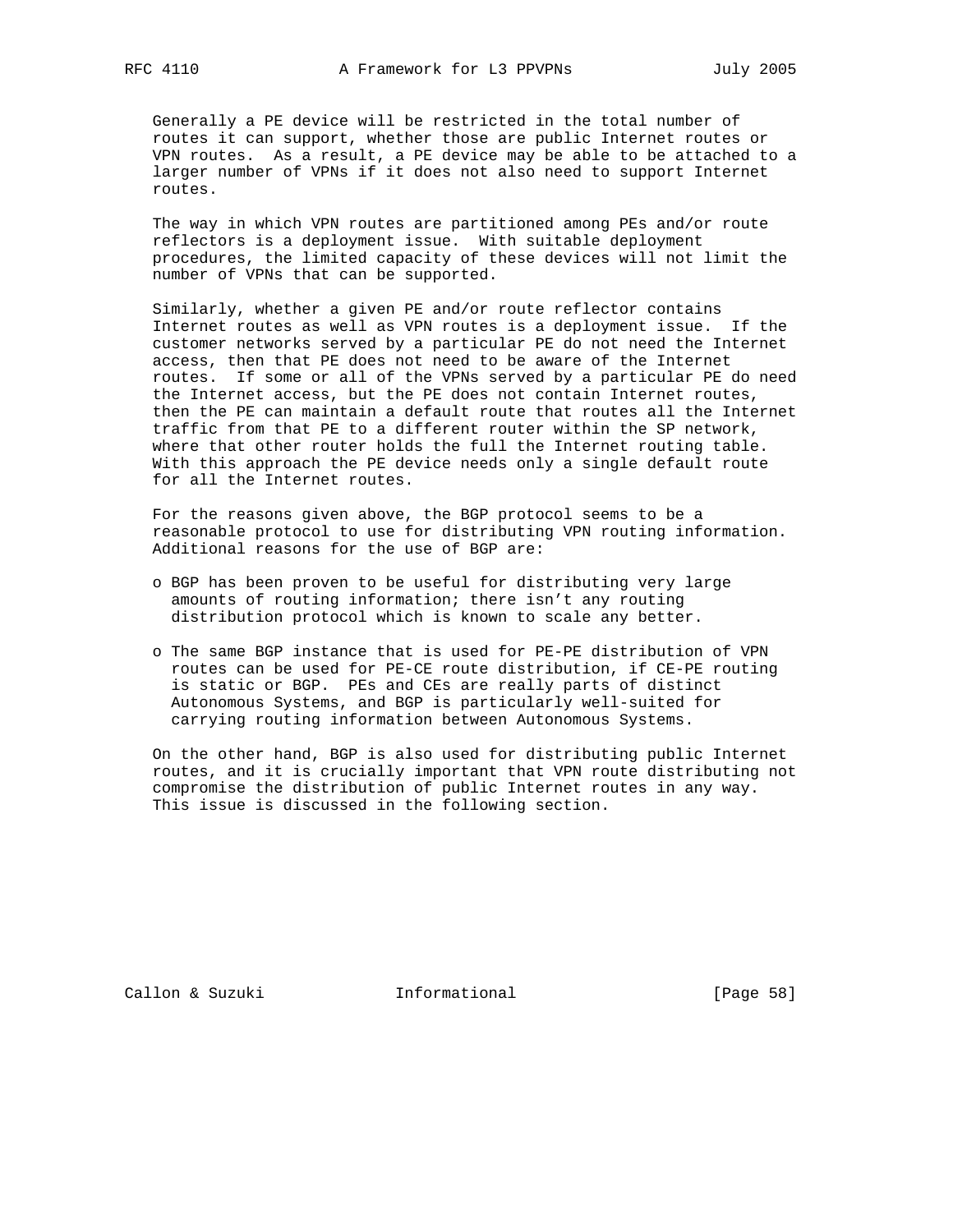4.4.5. Scalability and Stability of Routing with Layer 3 PE-based VPNs

 For layer 3 PE-based VPNs, there are likely to be cases where a service provider supports Internet access over the same link that is used for VPN service. Thus, a particular CE to PE link may carry both private network IP packets (for transmission between sites of the private network using VPN services) as well as public Internet traffic (for transmission from the private site to the Internet, and for transmission to the private site from the Internet). This section looks at the scalability and stability of routing in this case. It is worth noting that this sort of issue may be applicable where per-VPN routing is used, as well as where aggregated routing is used.

 For layer 3 PE-based VPNs, it is necessary for the PE devices to be able to forward IP packets using the addresses spaces of the supported private networks, as well as using the full Internet address space. This implies that PE devices might in some cases participate in routing for the private networks, as well as for the public Internet.

 In some cases the routing demand on the PE might be low enough, and the capabilities of the PE, might be great enough, that it is reasonable for the PE to participate fully in routing for both private networks and the public Internet. For example, the PE device might participate in normal operation of BGP as part of the global Internet. The PE device might also operate routing protocols (or in some cases use static routing) to exchange routes with CE devices.

 For large installations, or where PE capabilities are more limited, it may be undesirable for the PE to fully participate in routing for both VPNs as well as the public Internet. For example, suppose that the total volume of routes and routing instances supported by one PE across multiple VPNs is very large. Suppose furthermore that one or more of the private networks suffers from routing instabilities, for example resulting in a large number of routing updates being transmitted to the PE device. In this case it is important to prevent such routing from causing any instability in the routing used in the global Internet.

 In these cases it may be necessary to partition routing, so that the PE does not need to maintain as large a collection of routes, and so that the PE is not able to adversely effect Internet routing. Also, given that the total number of route prefixes and the total number of routing instances which the PE needs to maintain might be very large, it may be desirable to limit the participation in Internet routing for those PEs which are supporting a large number of VPNs or which are supporting large VPNs.

Callon & Suzuki **Informational** [Page 59]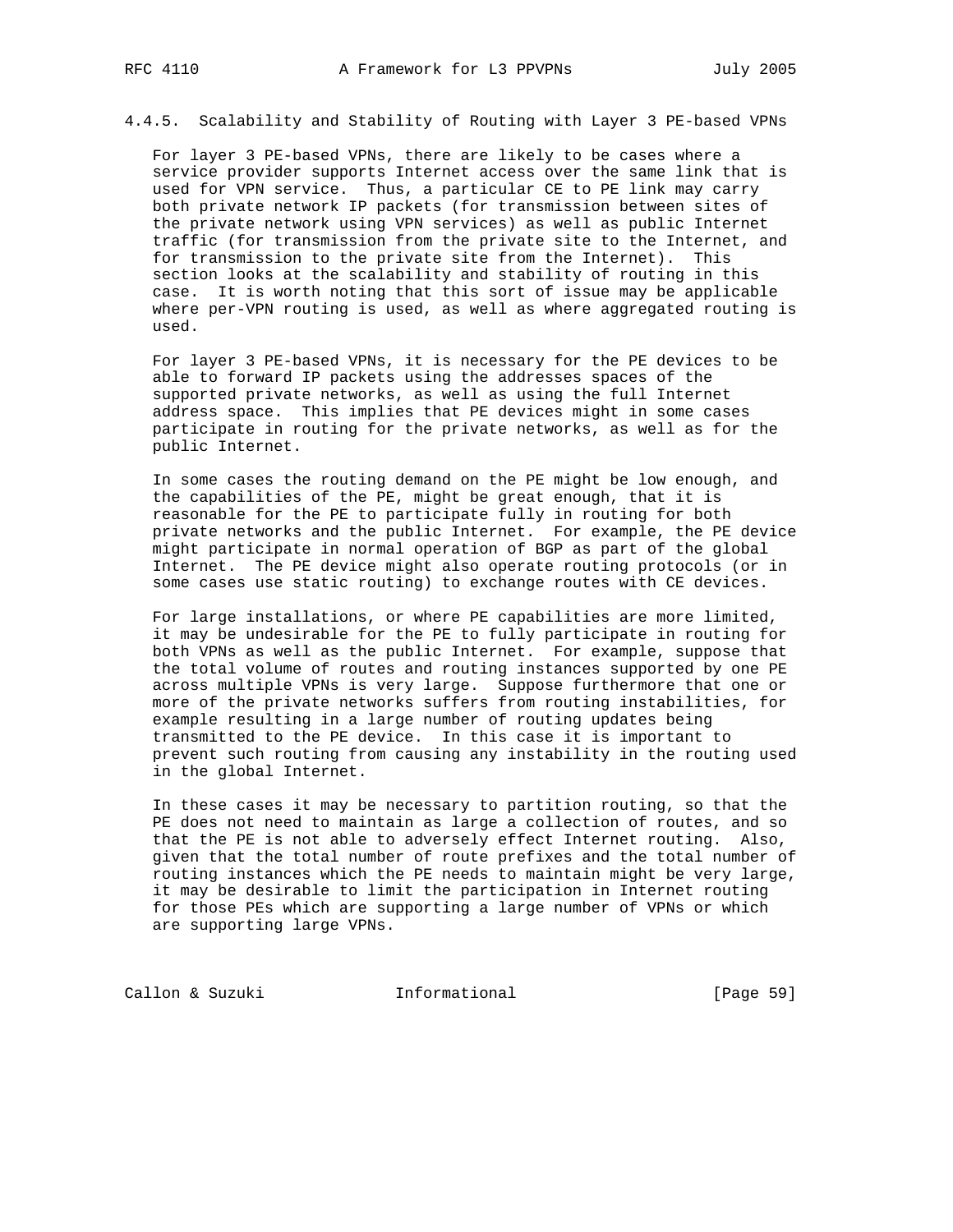Consider a case where a PE is supporting a very large number of VPNs, some of which have a large number of sites. To pick a VERY large example, let's suppose 1000 VPNs, with an average of 100 sites each, plus 10 prefixes per site on average. Consider that the PE also needs to be able to route traffic to the Internet in general. In this example the PE might need to support approximately 1,000,000 prefixes for the VPNs, plus more than 100,000 prefixes for the Internet. If augmented and aggregated routing is used, then this implies a large number of routes which may be advertised in a single routing protocol (most likely BGP). If the VR approach is used, then there are also 100,000 neighbor adjacencies in the various per-VPN routing protocol instances. In some cases this number of routing prefixes and/or this number of adjacencies might be difficult to support in one device.

 In this case, an alternate approach is to limit the PE's participation in Internet routing to the absolute minimum required: Specifically the PE will need to know which Internet address prefixes are reachable via directly attached CE devices. All other Internet routes may be summarized into a single default route pointing to one or more P routers. In many cases the P routers to which the default routes are directed may be the P routers to which the PE device is directly attached (which are the ones which it needs to use for forwarding most Internet traffic). Thus if there are M CE devices directly connected to the PE, and if these M CE devices are the next hop for a total of N globally addressable Internet address prefixes, then the PE device would maintain N+1 routes corresponding to globally routable Internet addresses.

 In this example, those PE devices which provide VPN service run routing to compute routes for the VPNs, but don't operate Internet routing, and instead use only a default route to route traffic to all Internet destinations (not counting the addresses which are reachable via directly attached CE devices). The P routers need to maintain Internet routes, and therefore take part in Internet routing protocols. However, the P routers don't know anything about the VPN routes.

 In some cases the maximum number of routes and/or routing instances supportable via a single PE device may limit the number of VPNs which can be supported by that PE. For example, in some cases this might require that two different PE devices be used to support VPN services for a set of multiple CEs, even if one PE might have had sufficient throughput to handle the data traffic from the full set of CEs. Similarly, the amount of resources which any one VPN is permitted to use in a single PE might be restricted.

Callon & Suzuki **Informational** [Page 60]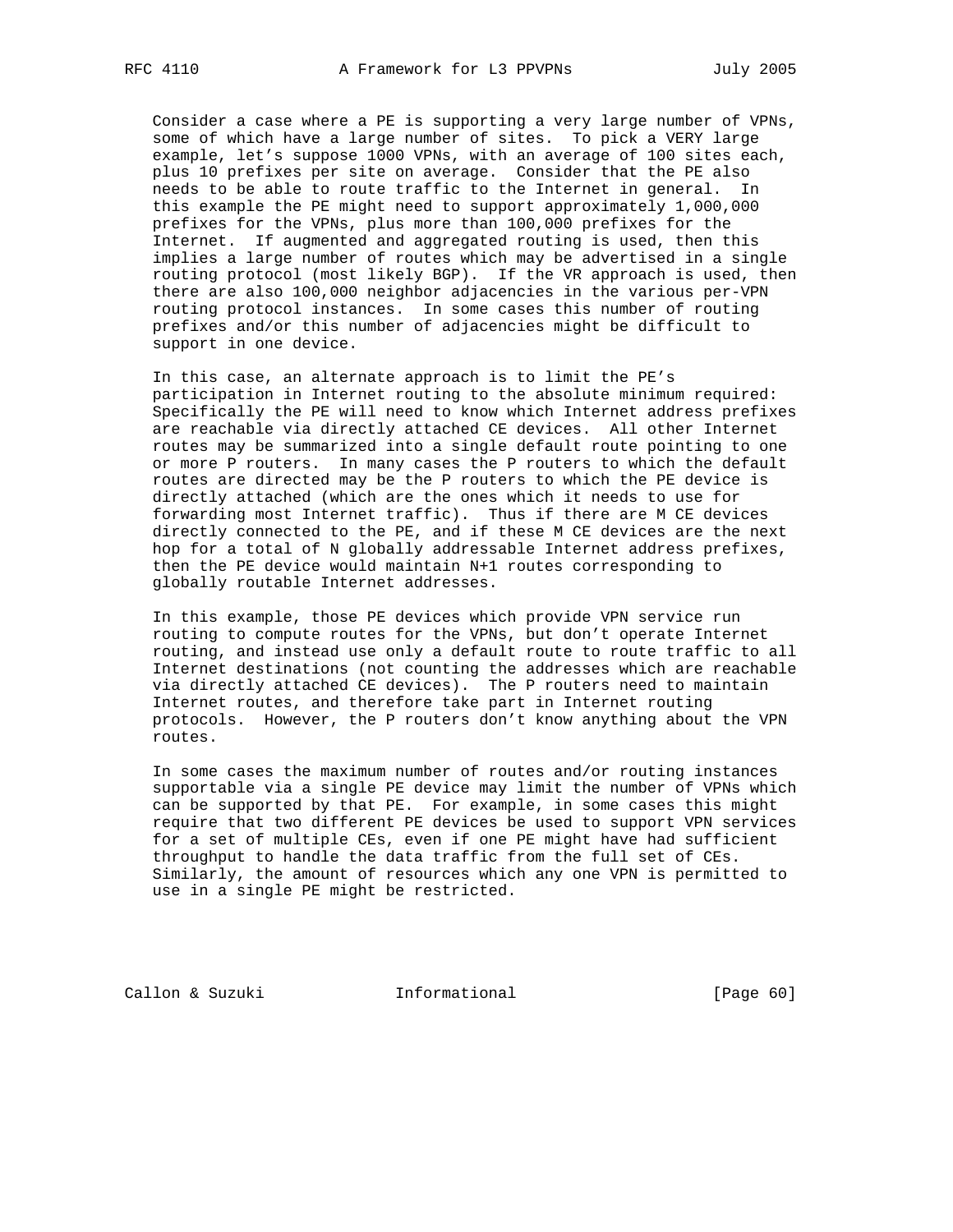There will be cases where it is not necessary to partition the routing, since the PEs will be able to maintain all VPN routes and all Internet routes without a problem. However, it is important that VPN approaches allow partitioning to be used where needed in order to prevent future scaling problems. Again, making the system scalable is a matter of proper deployment.

 It may be wondered whether it is ever desirable to have both Internet routing and VPN routing running in a single PE device or route reflector. In fact, if there is even a single system running both Internet routing and VPN routing, doesn't that raise the possibility that a disruption within the VPN routing system will cause a disruption within the Internet routing system?

 Certainly this possibility exists in theory. To minimize that possibility, BGP implementations which support multiple address families should be organized so as to minimize the degree to which the processing and distribution of one address family affects the processing and distribution of another. This could be done, for example, by suitable partitioning of resources. This partitioning may be helpful both to protect Internet routing from VPN routing, and to protect well behaved VPN customers from "mis-behaving" VPNs. Or one could try to protect the Internet routing system from the VPN routing system by giving preference to the Internet routing. Such implementation issues are outside the scope of this document. If one has inadequate confidence in an implementation, deployment procedures can be used, as explained above, to separate the Internet routing from the VPN routing.

# 4.5. Quality of Service, SLAs, and IP Differentiated Services

The following technologies for QoS/SLA may be applicable to PPVPNs.

4.5.1. IntServ/RSVP [RFC2205] [RFC2208] [RFC2210] [RFC2211] [RFC2212]

 Integrated services, or IntServ for short, is a mechanism for providing QoS/SLA by admission control. RSVP is used to reserve network resources. The network needs to maintain a state for each reservation. The number of states in the network increases in proportion to the number of concurrent reservations.

 In some cases, IntServ on the edge of a network (e.g., over the customer interface) may be mapped to DiffServ in the SP network.

Callon & Suzuki **Informational** [Page 61]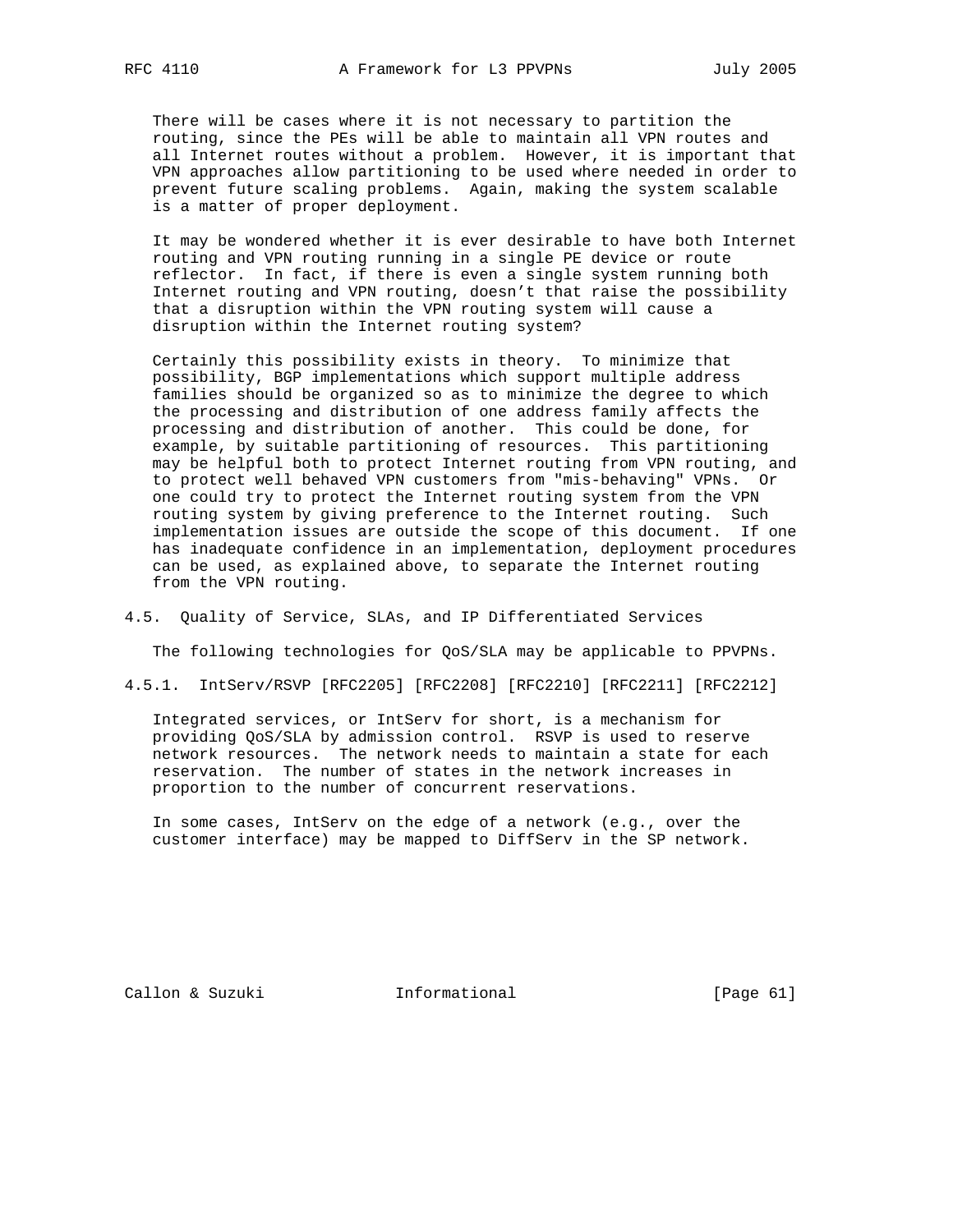# 4.5.2. DiffServ [RFC2474] [RFC2475]

 IP differentiated service, or DiffServ for short, is a mechanism for providing QoS/SLA by differentiating traffic. Traffic entering a network is classified into several behavior aggregates at the network edge and each is assigned a corresponding DiffServ codepoint. Within the network, traffic is treated according to its DiffServ codepoint. Some behavior aggregates have already been defined. Expedited forwarding behavior [RFC3246] guarantees the QoS, whereas assured forwarding behavior [RFC2597] differentiates traffic packet precedence values.

 When DiffServ is used, network provisioning is done on a per-traffic-class basis. This ensures a specific class of service can be achieved for a class (assuming that the traffic load is controlled). All packets within a class are then treated equally within an SP network. Policing is done at input to prevent any one user from exceeding their allocation and therefore defeating the provisioning for the class as a whole. If a user exceeds their traffic contract, then the excess packets may optionally be discarded, or may be marked as "over contract". Routers throughout the network can then preferentially discard over contract packets in response to congestion, in order to ensure that such packets do not defeat the service guarantees intended for in contract traffic.

4.6. Concurrent Access to VPNs and the Internet

 In some scenarios, customers will need to concurrently have access to their VPN network and to the public Internet.

 Two potential problems are identified in this scenario: the use of private addresses and the potential security threads.

o The use of private addresses

 The IP addresses used in the customer's sites will possibly belong to a private routing realm, and as such be unusable in the public Internet. This means that a network address translation function (e.g., NAT) will need to be implemented to allow VPN customers to access the Public Internet.

 In the case of layer 3 PE-based VPNs, this translation function will be implemented in the PE to which the CE device is connected. In the case of layer 3 provider-provisioned CE-based VPNs, this translation function will be implemented on the CE device itself.

Callon & Suzuki Informational [Page 62]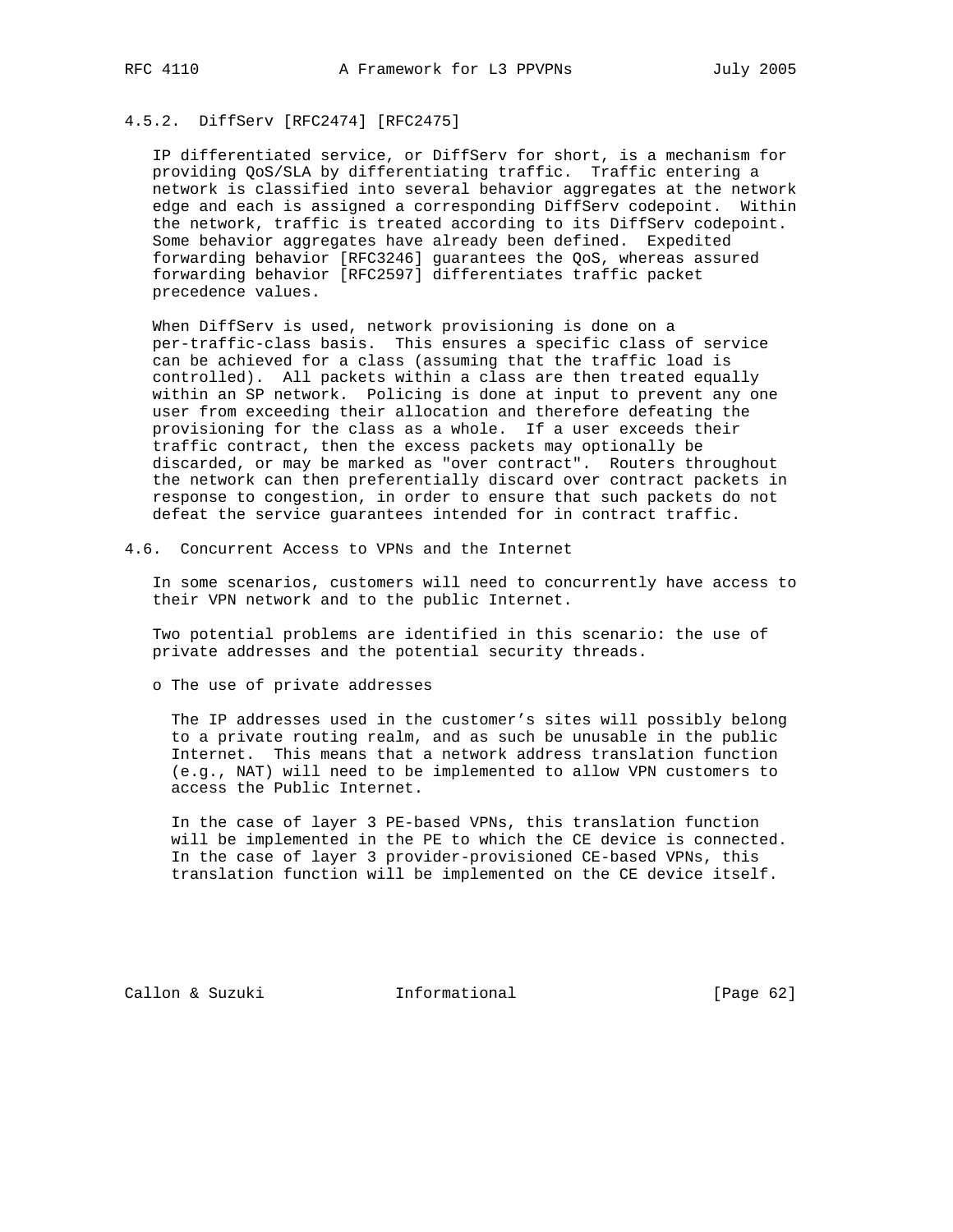o Potential security threat

 As portions of the traffic that flow to and from the public Internet are not necessarily under the SP's nor the customer's control, some traffic analyzing function (e.g., a firewall function) will be implemented to control the traffic entering and leaving the VPN.

 In the case of layer 3 PE-based VPNs, this traffic analyzing function will be implemented in the PE device (or in the VFI supporting a specific VPN), while in the case of layer 3 provider provisioned CE-based VPNs, this function will be implemented in the CE device.

o Handling of a customer IP packet destined for the Internet

 In the case of layer 3 PE-based VPNs, an IP packet coming from a customer site will be handled in the corresponding VFI. If the IP destination address in the packet's IP header belongs to the Internet, multiple scenarios are possible, based on the adapted policy. As a first possibility, when Internet access is not allowed, the packet will be dropped. As a second possibility, when (controlled) Internet access is allowed, the IP packet will go through the translation function and eventually through the traffic analyzing function before further processing in the PE's global Internet forwarding table.

 Note that different implementation choices are possible. One can choose to implement the translation and/or the traffic analyzing function in every VFI (or CE device in the context of layer 3 provider-provisioned CE-based VPNs), or alternatively in a subset or even in only one VPN network element. This would mean that the traffic to/from the Internet from/to any VPN site needs to be routed through that single network element (this is what happens in a hub and spoke topology for example).

- 4.7. Network and Customer Management of VPNs
- 4.7.1. Network and Customer Management

 Network and customer management systems responsible for managing VPN networks have several challenges depending on the type of VPN network or networks they are required to manage.

 For any type of provider-provisioned VPN it is useful to have one place where the VPN can be viewed and optionally managed as a whole. The NMS may therefore be a place where the collective instances of a VPN are brought together into a cohesive picture to form a VPN. To

Callon & Suzuki **Informational** [Page 63]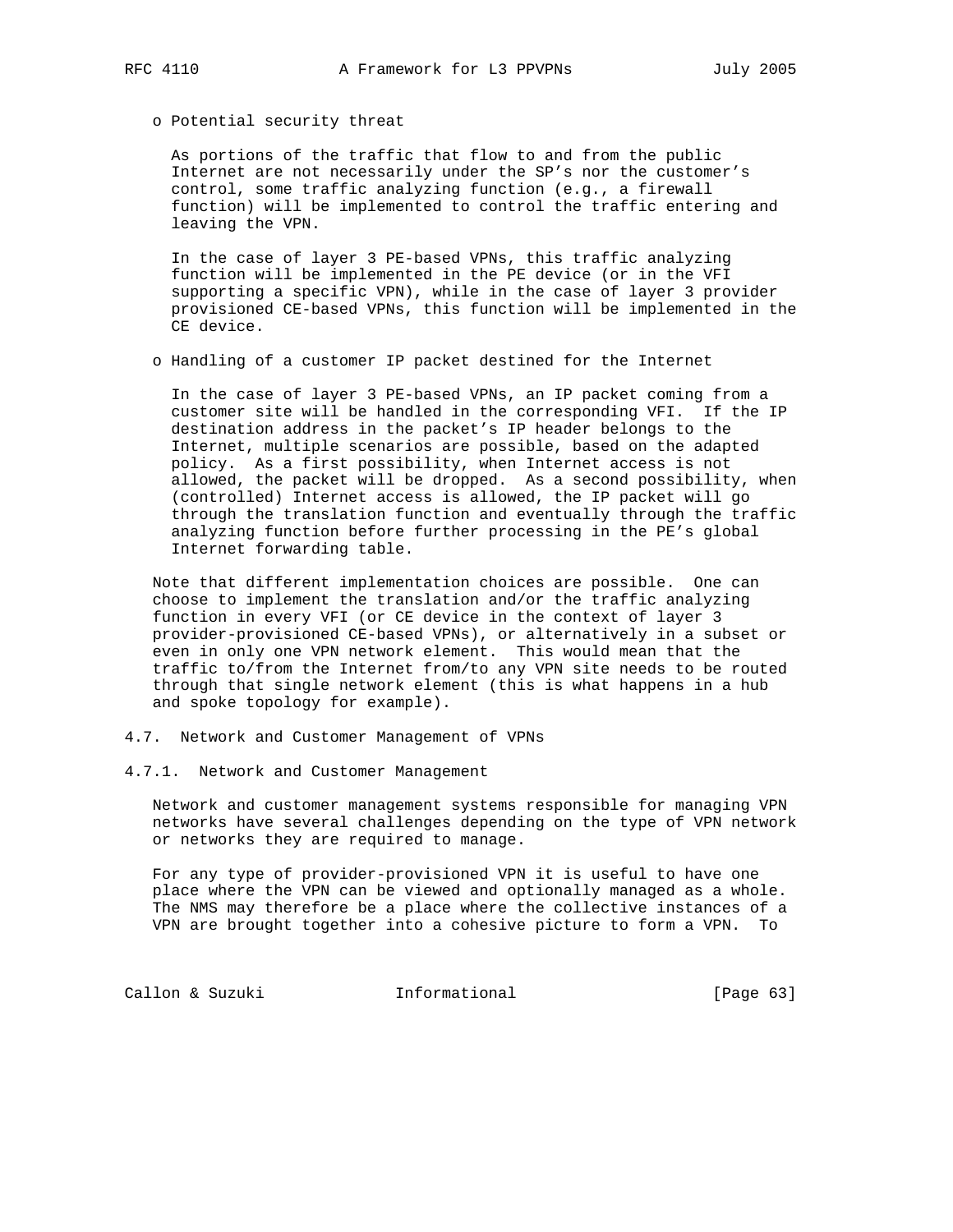be more precise, the instances of a VPN on their own do not form the VPN; rather, the collection of disparate VPN sites together forms the VPN. This is important because VPNs are typically configured at the edges of the network (i.e., PEs) either through manual configuration or auto-configuration. This results in no state information being kept in within the "core" of the network. Sometimes little or no information about other PEs is configured at any particular PE.

 Support of any one VPN may span a wide range of network equipment, potentially including equipment from multiple implementors. Allowing a unified network management view of the VPN therefore is simplified through use of standard management interfaces and models. This will also facilitate customer self-managed (monitored) network devices or systems.

 In cases where significant configuration is required whenever a new service is provisioned, it is important for scalability reasons that the NMS provide a largely automated mechanism for this operation. Manual configuration of VPN services (i.e., new sites, or re-provisioning existing ones), could lead to scalability issues, and should be avoided. It is thus important for network operators to maintain visibility of the complete picture of the VPN through the NMS system. This must be achieved using standard protocols such as SNMP, XML, or LDAP. Use of proprietary command-line interfaces has the disadvantage that proprietary interfaces do not lend themselves to standard representations of managed objects.

 To achieve the goals outlined above for network and customer management, device implementors should employ standard management interfaces to expose the information required to manage VPNs. To this end, devices should utilize standards-based mechanisms such as SNMP, XML, or LDAP to achieve this goal.

4.7.2. Segregated Access of VPN Information

 Segregated access of VPNs information is important in that customers sometimes require access to information in several ways. First, it is important for some customers (or operators) to access PEs, CEs or P devices within the context of a particular VPN on a per-VPN-basis in order to access statistics, configuration or status information. This can either be under the guise of general management, operator-initiated provisioning, or SLA verification (SP, customer or operator).

Callon & Suzuki Informational [Page 64]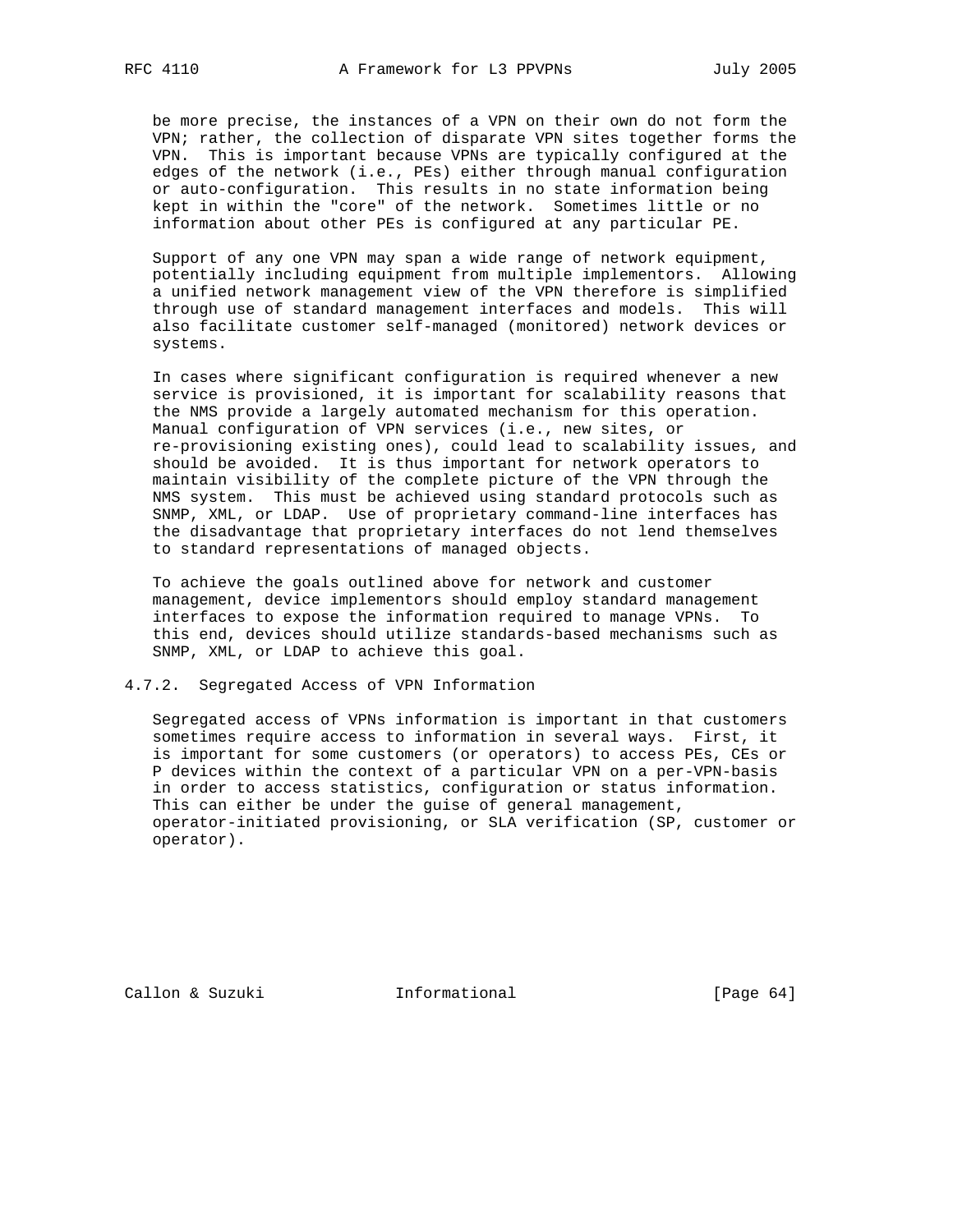Where users outside of the SP have access to information from PE or P devices, managed objects within the managed devices must be accessible on a per-VPN basis in order to provide the customer, the SP or the third party SLA verification agent with a high degree of security and convenience.

 Security may require authentication or encryption of network management commands and information. Information hiding may use encryption or may isolate information through a mechanism that provides per-VPN access. Authentication or encryption of both requests and responses for managed objects within a device may be employed. Examples of how this can be achieved include IPsec tunnels, SNMPv3 encryption for SNMP-based management, or encrypted telnet sessions for CLI-based management.

 In the case of information isolation, any one customer should only be able to view information pertaining to its own VPN or VPNs. Information isolation can also be used to partition the space of managed objects on a device in such a way as to make it more convenient for the SP to manage the device. In certain deployments, it is also important for the SP to have access to information pertaining to all VPNs, thus it may be important for the SP to create virtual VPNs within the management domain which overlap across existing VPNs.

 If the user is allowed to change the configuration of their VPN, then in some cases customers may make unanticipated changes or even mistakes, thereby causing their VPN to mis-behave. This in turn may require an audit trail to allow determination of what went wrong and some way to inform the carrier of the cause.

 The segregation and security access of information on a per-VPN basis is also important when the carrier of carrier's paradigm is employed. In this case it may be desirable for customers (i.e., sub-carriers or VPN wholesalers) to manage and provision services within their VPNs on their respective devices in order to reduce the management overhead cost to the carrier of carrier's SP. In this case, it is important to observe the guidelines detailed above with regard to information hiding, isolation and encryption. It should be noted that there may be many flavors of information hiding and isolation employed by the carrier of carrier's SP. If the carrier of carriers SP does not want to grant the sub-carrier open access to all of the managed objects within their PEs or P routers, it is necessary for devices to provide network operators with secure and scalable per-VPN network management access to their devices. For the reasons outlined above, it therefore is desirable to provide standard mechanisms for achieving these goals.

Callon & Suzuki **Informational** [Page 65]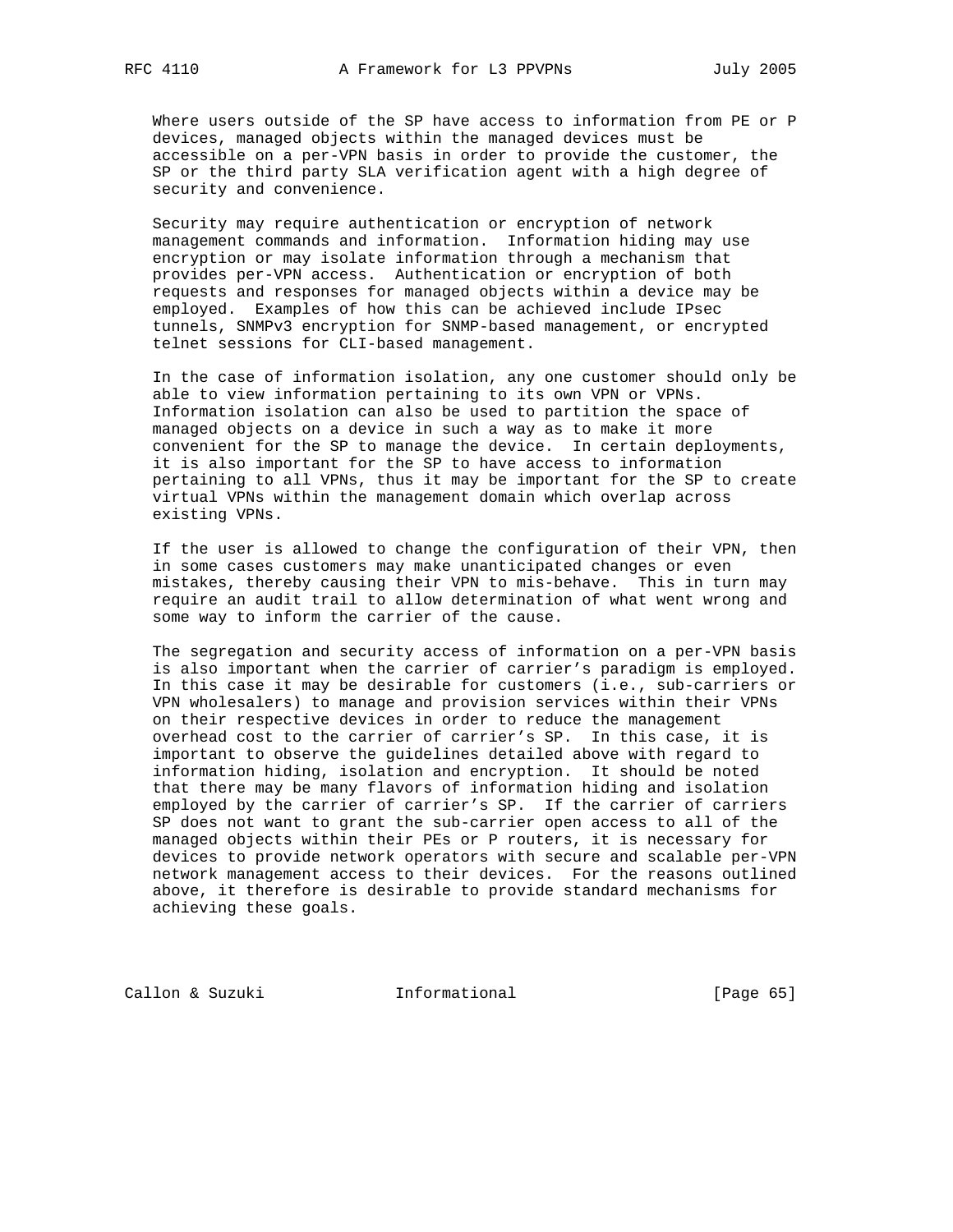# 5. Interworking Interface

 This section describes interworking between different layer 3 VPN approaches. This may occur either within a single SP network, or at an interface between SP networks.

# 5.1. Interworking Function

 Figure 2.5 (see section 2.1.3) illustrates a case where one or more PE devices sits at the logical interface between two different layer 3 VPN approaches. With this approach the interworking function occurs at a PE device which participates in two or more layer 3 VPN approaches. This might be physically located at the boundary between service providers, or might occur at the logical interface between different approaches within a service provider.

 With layer 3 VPNs, the PE devices are in general layer 3 routers, and are able to forward layer 3 packets on behalf of one or more private networks. For example, it may be common for a PE device supporting layer 3 VPNs to contain multiple logical VFIs (sections 1, 2, 3.3.1, 4.4.2) each of which supports forwarding and routing for a private network.

 The PE which implements an interworking function needs to participate in the normal manner in the operation of multiple approaches for supporting layer 3 VPNs. This involves the functions discussed elsewhere in this document, such as VPN establishment and maintenance, VPN tunneling, routing for the VPNs, and QoS maintenance.

 VPN establishment and maintenance information, as well as VPN routing information will need to be passed between VPN approaches. This might involve passing of information between approaches as part of the interworking function. Optionally this might involve manual configuration so that, for example, all of the participants in the VPN on one side of the interworking function considers the PE performing the interworking function to be the point to use to contact a large number of systems (comprising all systems supported by the VPN located on the other side of the interworking function).

#### 5.2. Interworking Interface

 Figure 2.6 (see section 2.1.3) illustrates a case where interworking is performed by use of tunnels between PE devices. In this case each PE device participates in the operation of one layer 3 VPN approach. Interworking between approaches makes use of per-VPN tunnels set up between PE. Each PEs operates as if it is a normal PEs, and considers each tunnel to be associated with a particular VPN.

Callon & Suzuki **Informational** [Page 66]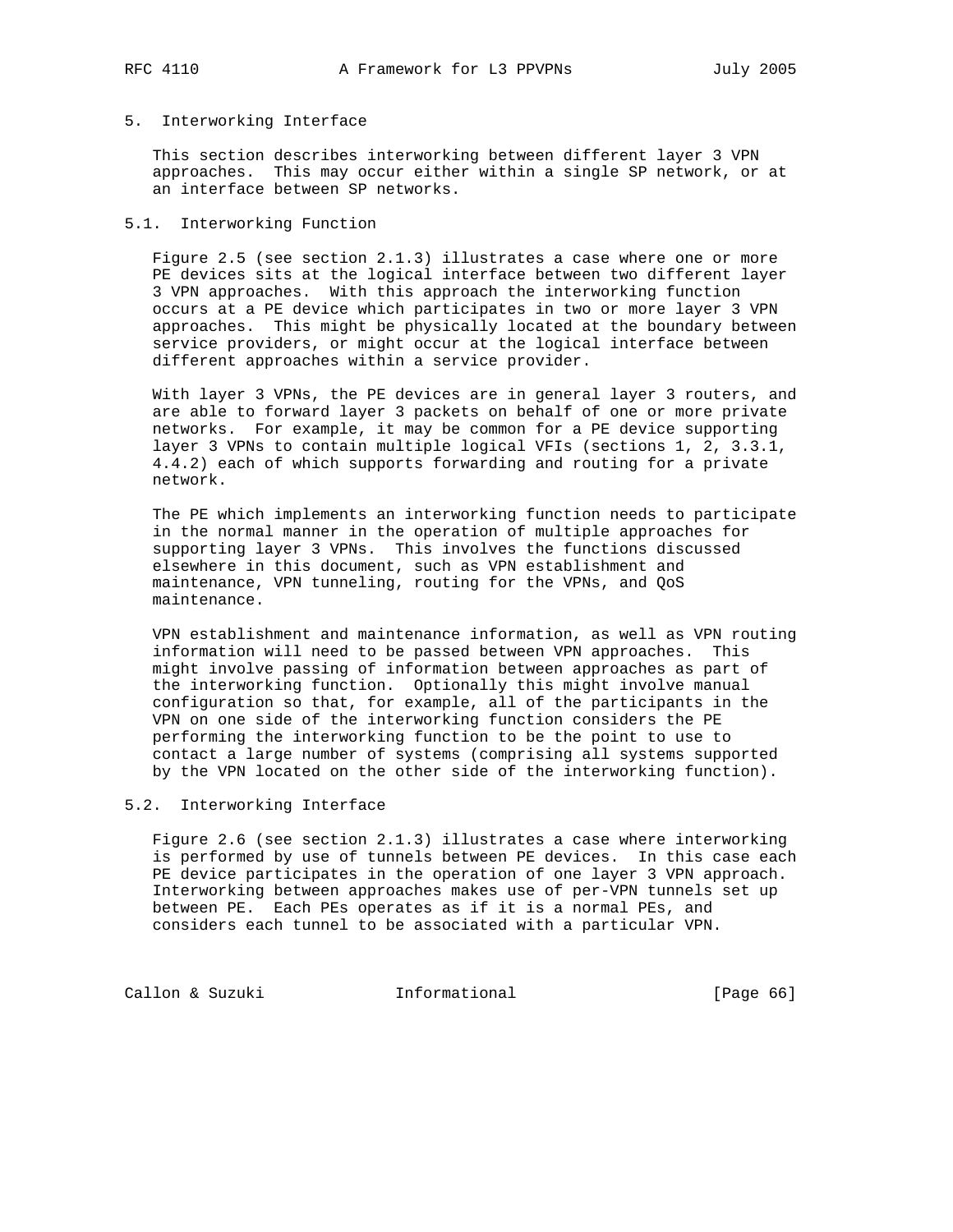Information can then be transmitted over the interworking interface in the same manner that it is transmitted over a CE to PE interface.

 In some cases establishment of the interworking interfaces may require manual configuration, for example to allow each PE to determine which tunnels should be set up, and which private network is associated with each tunnel.

5.2.1. Tunnels at the Interworking Interface

 In order to implement an interworking interface between two SP networks for supporting one or more PPVPN spanning both SP networks, a mechanism for exchanging customer data as well as associated control data (e.g., routing data) should be provided.

 Since PEs of SP networks to be interworked may only communicate over a network cloud, an appropriate tunnel established through the network cloud will be used for exchanging data associated with the PPVPN realized by interworked SP networks.

 In this way, each interworking tunnel is assigned to an associated layer 3 PE-based VPN; in other words, a tunnel is terminated by a VFI (associated with the PPVPN) in a PE device. This scenario results in implementation of traffic isolation for PPVPNs supported by an Interworking Interface and spanning multiple SP networks (in each SP network, there is no restriction in applied technology for providing PPVPN so that both sides may adopt different technologies). The way of the assignment of each tunnel for a PE-based VPN is specific to implementation technology used by the SP network that is inter-connected to the tunnel at the PE device.

 The identifier of layer 3 PE-based VPN at each end is meaningful only in the context of the specific technology of an SP network and need not be understood by another SP network interworking through the tunnel.

 The following tunneling mechanisms may be used at the interworking interface. Available tunneling mechanisms include (but are not limited to): GRE, IP-in-IP, IP over ATM, IP over FR, IPsec, and MPLS.

o GRE

 The tunnels at interworking interface may be provided by GRE [RFC2784] with key and sequence number extensions [RFC2890].

Callon & Suzuki **Informational** [Page 67]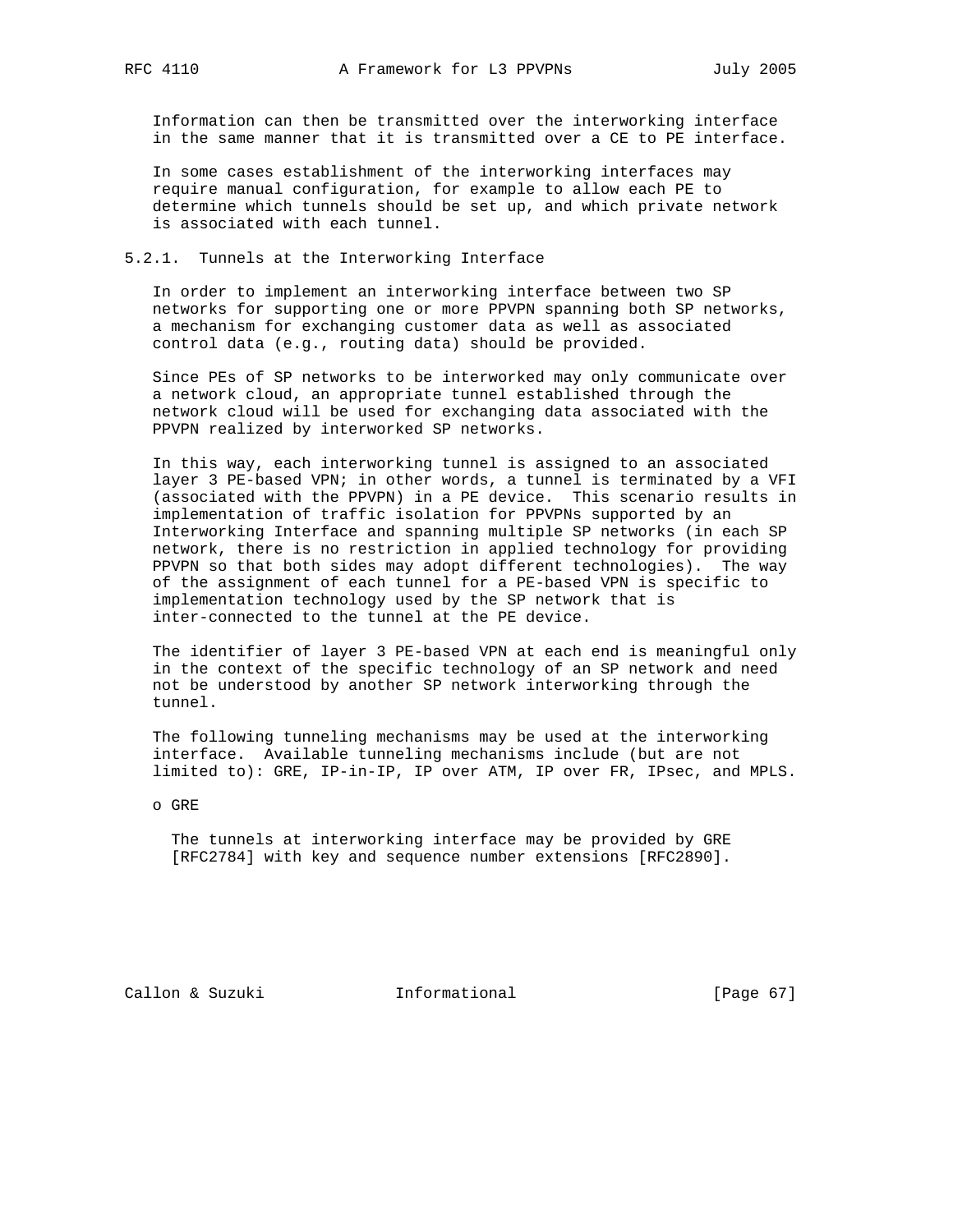o IP-in-IP

 The tunnels at interworking interface may be provided by IP-in-IP [RFC2003] [RFC2473].

o IP over ATM AAL5

 The tunnels at interworking interface may be provided by IP over ATM AAL5 [RFC2684] [RFC2685].

o IP over FR

 The tunnels at interworking interface may be provided by IP over FR.

o IPsec

 The tunnels at interworking interface may be provided by IPsec [RFC2401] [RFC2402].

o MPLS

 The tunnels at interworking interface may be provided by MPLS [RFC3031] [RFC3035].

5.3. Support of Additional Services

 This subsection describes additional usages for supporting QoS/SLA, customer visible routing, and customer visible multicast routing, as services of layer 3 PE-based VPNs spanning multiple SP networks.

o QoS/SLA

 QoS/SLA management mechanisms for GRE, IP-in-IP, IPsec, and MPLS tunnels were discussed in sections 4.3.6 and 4.5. See these sections for details. FR and ATM are capable of QoS guarantee. Thus, QoS/SLA may also be supported at the interworking interface.

o Customer visible routing

 As described in section 3.3, customer visible routing enables the exchange of unicast routing information between customer sites using a routing protocol such as OSPF, IS-IS, RIP, and BGP-4. On the interworking interface, routing packets, such as OSPF packets, are transmitted through a tunnel associated with a layer 3 PE-based VPN in the same manner as that for user data packets within the VPN.

Callon & Suzuki **Informational** [Page 68]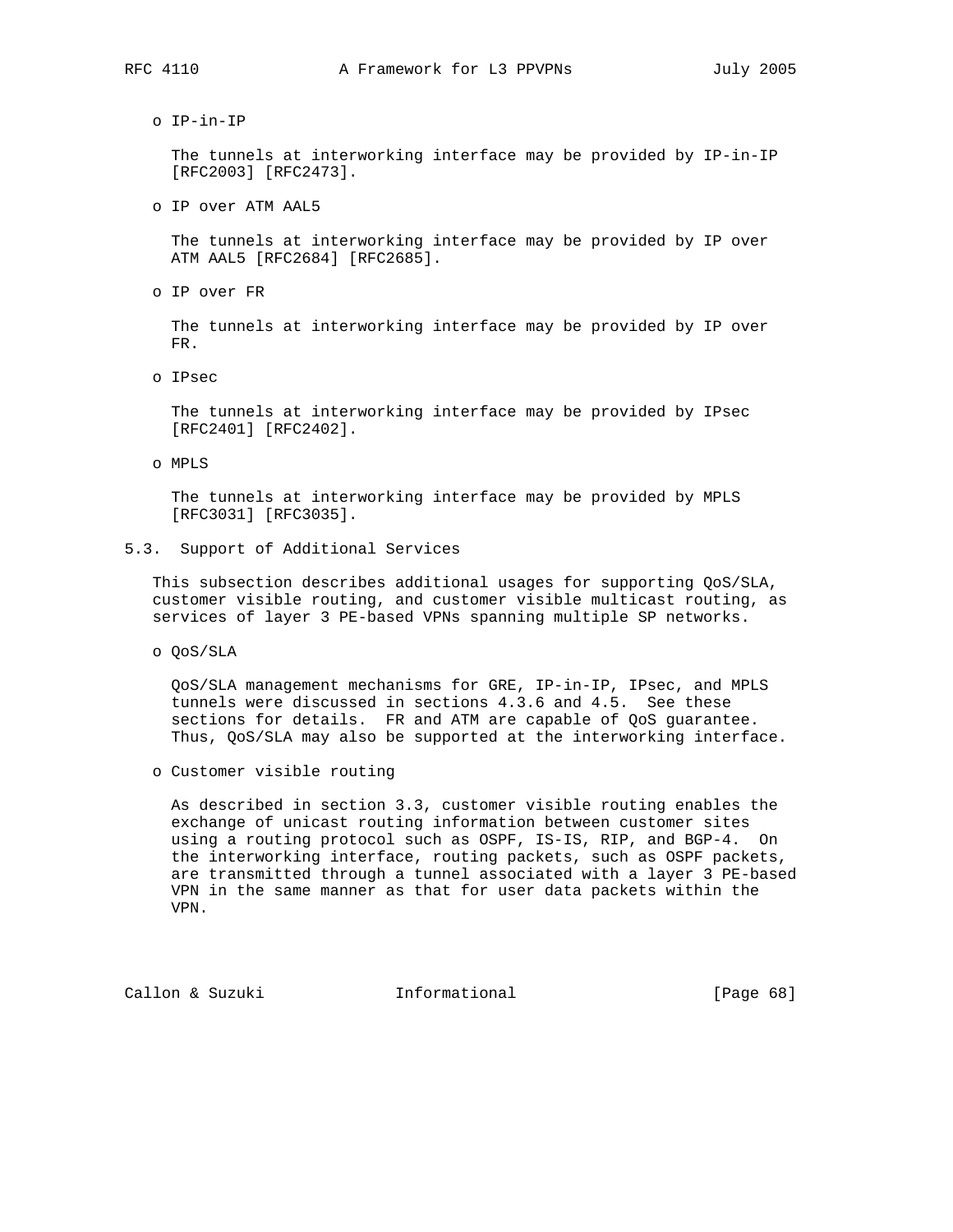o Customer visible multicast routing

 Customer visible multicast routing enables the exchange of multicast routing information between customer sites using a routing protocol such as DVMRP and PIM. On the interworking interface, multicast routing packets are transmitted through a tunnel associated with a layer 3 PE-based VPN in the same manner as that for user data packets within the VPN. This enables a multicast tree construction within the layer 3 PE-based VPN.

#### 5.4. Scalability Discussion

 This subsection discusses scalability aspect of the interworking scenario.

o Number of routing protocol instances

 In the interworking scenario discussed in this section, the number of routing protocol instances and that of layer 3 PE-based VPNs are the same. However, the number of layer 3 PE-based VPNs in a PE device is limited due to resource amount and performance of the PE device. Furthermore, each tunnel is expected to require some bandwidth, but total of the bandwidth is limited by the capacity of a PE device; thus, the number of the tunnels is limited by the capabilities of the PE. This limit is not a critical drawback.

o Performance of packet transmission

 The interworking scenario discussed in this section does not place any additional burden on tunneling technologies used at interworking interface. Since performance of packet transmission depends on a tunneling technology applied, it should be carefully selected when provisioning interworking. For example, IPsec places computational requirements for encryption/decryption.

6. Security Considerations

 Security is one of the key requirements concerning VPNs. In network environments, the term security currently covers many different aspects of which the most important from a networking perspective are shortly discussed hereafter.

 Note that the Provider-Provisioned VPN requirements document explains the different security requirements for Provider-Provisioned VPNs in more detail.

Callon & Suzuki Informational [Page 69]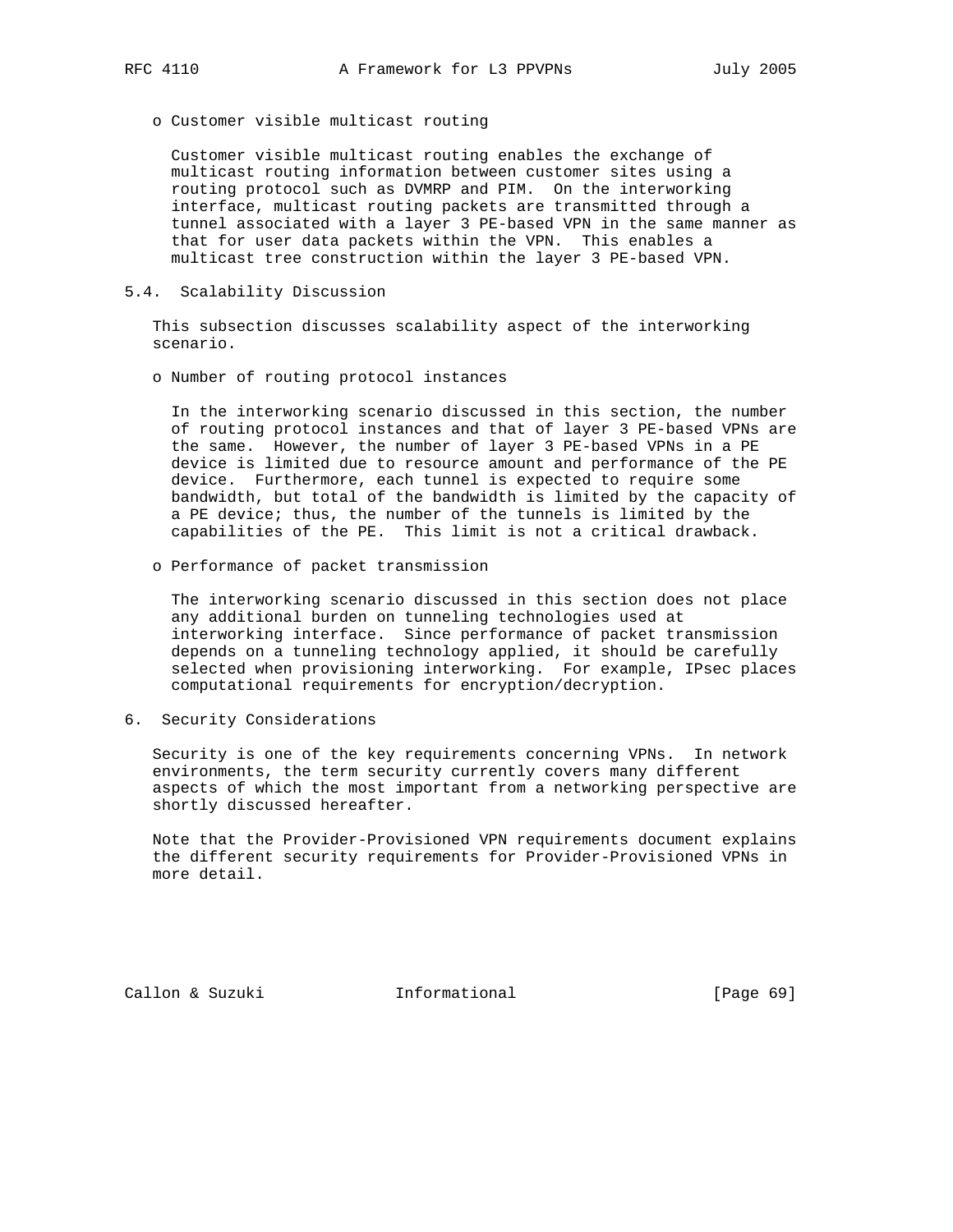#### 6.1. System Security

 Like in every network environment, system security is the most important security aspect that must be enforced. Care must be taken that no unauthorized party can gain access to the network elements that control the VPN functionality (e.g., PE and CE devices).

 As the VPN customers are making use of the shared SP's backbone, the SP must ensure the system security of its network elements and management systems.

# 6.2. Access Control

 When a network or parts of a network are private, one of the requirements is that access to that network (part) must be restricted to a limited number of well-defined customers. To accomplish this requirement, the responsible authority must control every possible access to the network.

 In the context of PE-based VPNs, the access points to a VPN must be limited to the interfaces that are known by the SP.

## 6.3. Endpoint Authentication

 When one receives data from a certain entity, one would like to be sure of the identity of the sending party. One would like to be sure that the sending entity is indeed whom he or she claims to be, and that the sending entity is authorized to reach a particular destination.

 In the context of layer 3 PE-based VPNs, both the data received by the PEs from the customer sites via the SP network and destined for a customer site should be authenticated.

 Note that different methods for authentication exist. In certain circumstances, identifying incoming packets with specific customer interfaces might be sufficient. In other circumstances, (e.g., in temporary access (dial-in) scenarios), a preliminary authentication phase might be requested. For example, when PPP is used. Or alternatively, an authentication process might need to be present in every data packet transmitted (e.g., in remote access via IPsec).

 For layer 3 PE-based VPNs, VPN traffic is tunneled from PE to PE and the VPN tunnel endpoint will check the origin of the transmitted packet. When MPLS is used for VPN tunneling, the tunnel endpoint

Callon & Suzuki **Informational** [Page 70]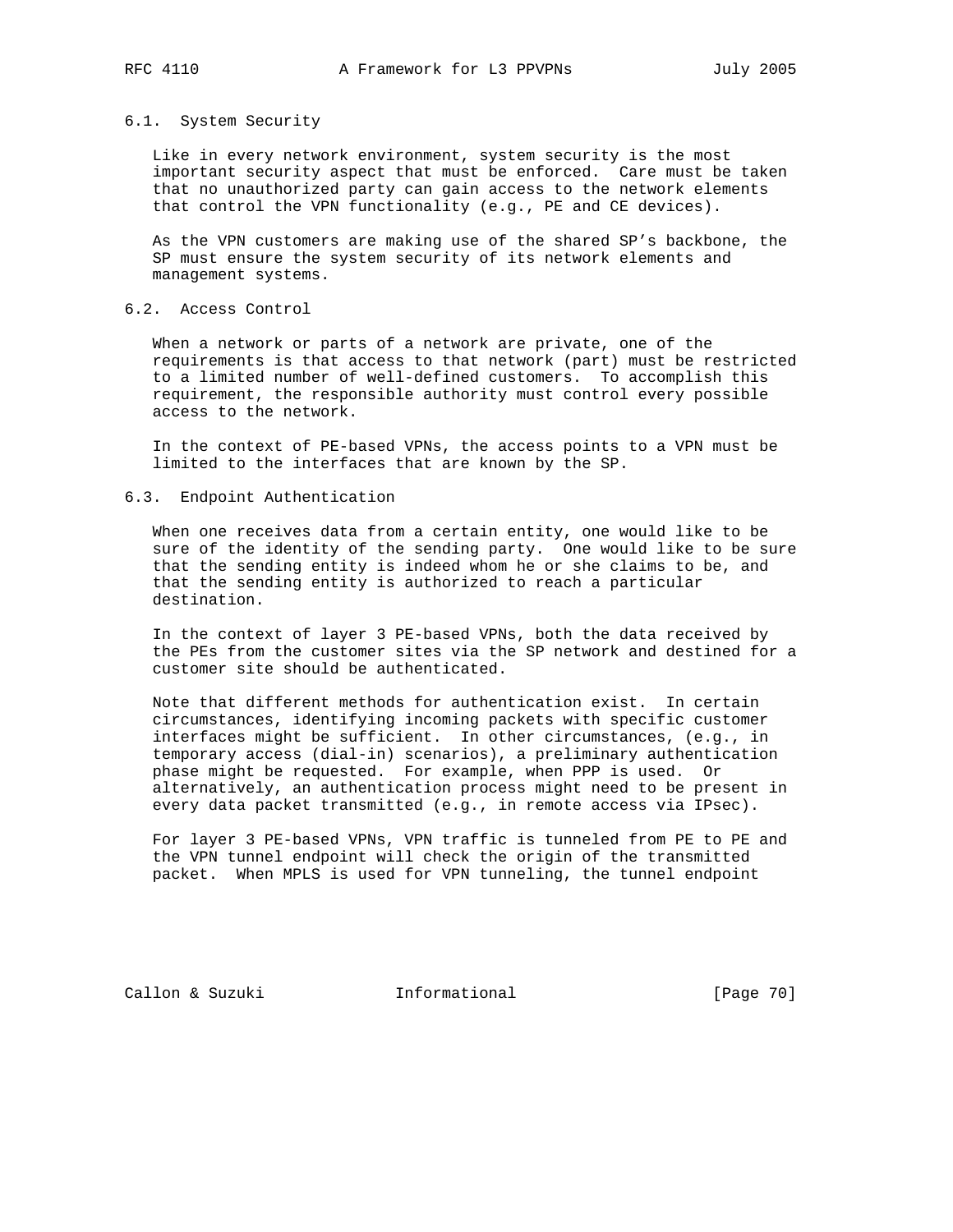checks whether the correct labels are used. When IPsec is used for VPN tunneling, the tunnel endpoint can make use of the IPsec authentication mechanisms.

 In the context of layer 3 provider-provisioned CE-based VPNs, the endpoint authentication is enforced by the CE devices.

## 6.4. Data Integrity

 When information is exchanged over a certain part of a network, one would like to be sure that the information that is received by the receiving party of the exchange is identical to the information that was sent by the sending party of the exchange.

 In the context of layer 3 PE-based VPNs, the SP assures the data integrity by ensuring the system security of every network element. Alternatively, explicit mechanisms may be implemented in the used tunneling technique (e.g., IPsec).

 In the context of layer 3 provider-provisioned CE-based VPNs, the underlying network that will tunnel the encapsulated packets will not always be of a trusted nature, and the CE devices that are responsible for the tunneling will also ensure the data integrity, e.g., by making use of the IPsec architecture.

## 6.5. Confidentiality

 One would like that the information that is being sent from one party to another is not received and not readable by other parties. With traffic flow confidentiality one would like that even the characteristics of the information sent is hidden from third parties. Data privacy is the confidentiality of the user data.

 In the context of PPVPNs, confidentiality is often seen as the basic service offered, as the functionalities of a private network are offered over a shared infrastructure.

 In the context of layer 3 PE-based VPNs, as the SP network (and more precisely the PE devices) participates in the routing and forwarding of the customer VPN data, it is the SP's responsibility to ensure confidentiality. The technique used in PE-based VPN solutions is the ensuring of PE to PE data separation. By implementing VFI's in the PE devices and by tunneling VPN packets through the shared network infrastructure between PE devices, the VPN data is always kept in a separate context and thus separated from the other data.

Callon & Suzuki **Informational** [Page 71]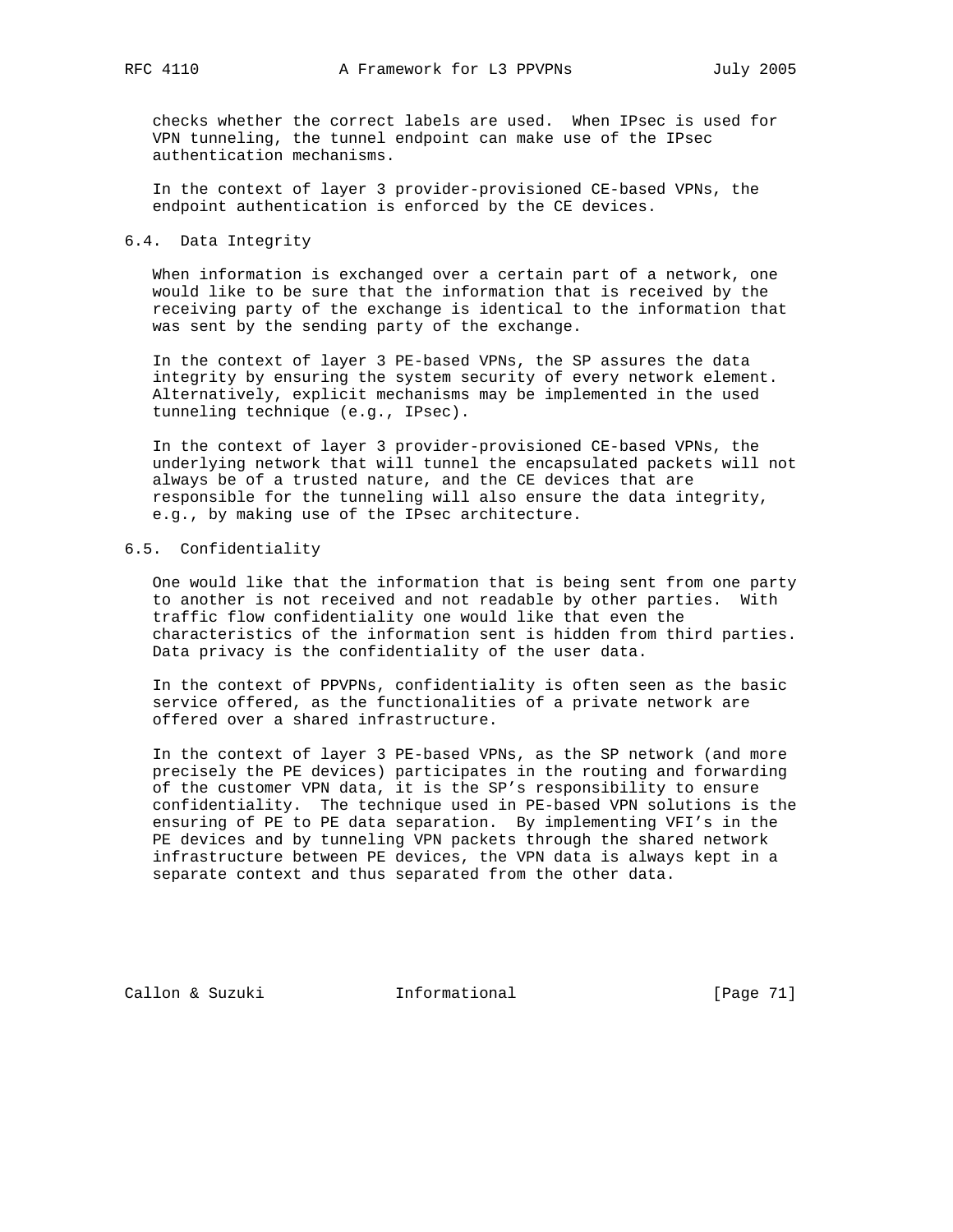In some situations, this data separation might not be sufficient. Circumstances where the VPN tunnel traverses other than only trusted and SP controlled network parts require stronger confidentiality measures such as cryptographic data encryption. This is the case in certain inter-SP VPN scenarios or when the considered SP is on itself a client of a third party network provider.

 For layer 3 provider-provisioned CE-based VPNs, the SP network does not bare responsibility for confidentiality assurance, as the SP just offers IP connectivity. The confidentiality will then be enforced at the CE and will lie in the tunneling (data separation) or in the cryptographic encryption (e.g., using IPsec) by the CE device.

 Note that for very sensitive user data (e.g., used in banking operations) the VPN customer may not outsource his data privacy enforcement to a trusted SP. In those situations, PE-to-PE confidentiality will not be sufficient and end-to-end cryptographic encryption will be implemented by the VPN customer on its own private equipment (e.g., using CE-based VPN technologies or cryptographic encryption over the provided VPN connectivity).

6.6. User Data and Control Data

 An important remark is the fact that both the user data and the VPN control data must be protected.

 Previous subsections were focused on the protection of the user data, but all the control data (e.g., used to set up the VPN tunnels, used to configure the VFI's or the CE devices (in the context of layer 3 provider-provisioned CE-based VPNs)) will also be secured by the SP to prevent deliberate misconfiguration of provider-provisioned VPNs.

# 6.7. Security Considerations for Inter-SP VPNs

In certain scenarios, a single VPN will need to cross multiple SPs.

 The fact that the edge-to-edge part of the data path does not fall under the control of the same entity can have security implications, for example with regards to endpoint authentication.

 Another point is that the SPs involved must closely interact to avoid conflicting configuration information on VPN network elements (such as VFIs, PEs, CE devices) connected to the different SPs.

Callon & Suzuki **Informational** [Page 72]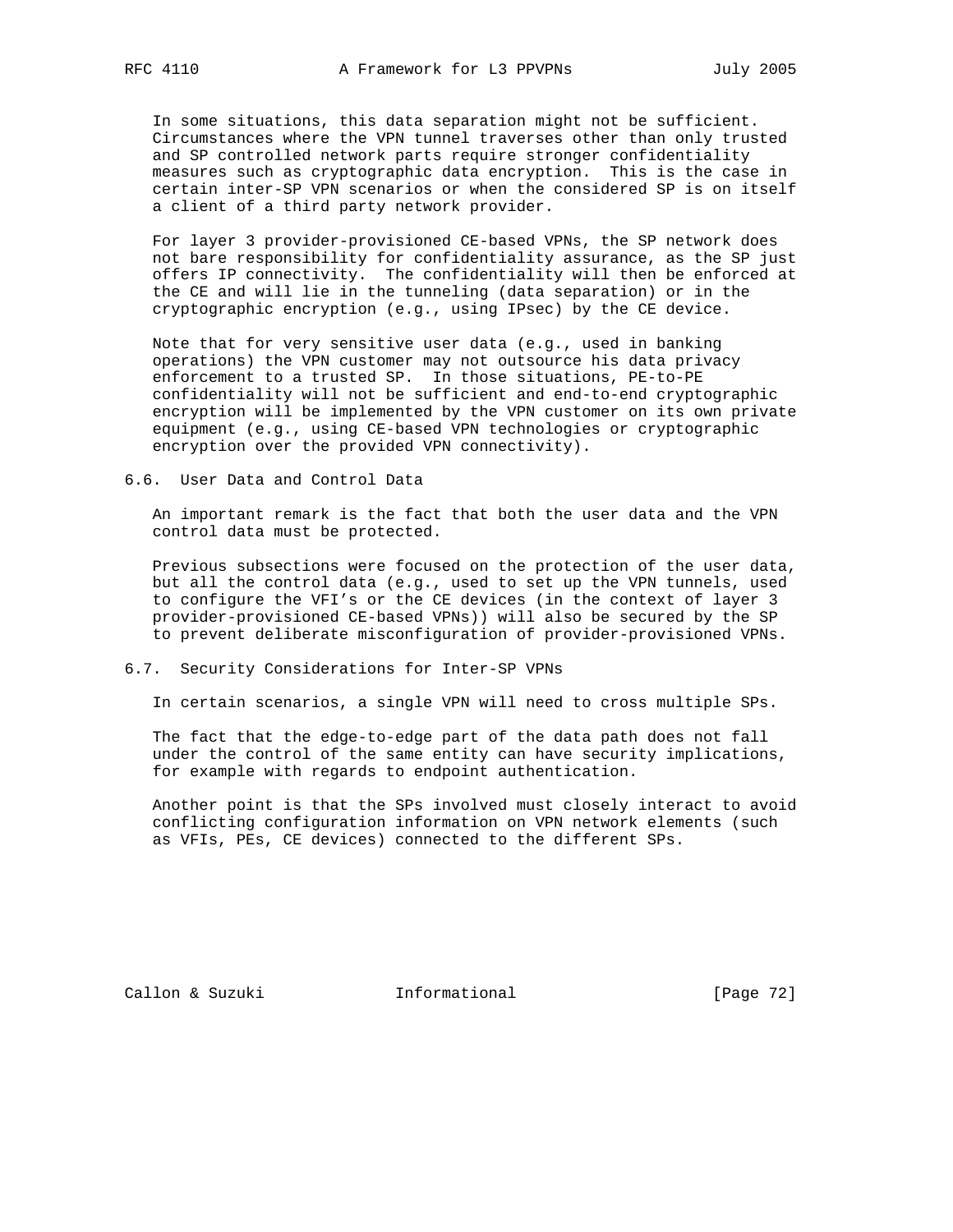Appendix A: Optimizations for Tunnel Forwarding

## A.1. Header Lookups in the VFIs

 If layer 3 PE-based VPNs are implemented in the most straightforward manner, then it may be necessary for PE devices to perform multiple header lookups in order to forward a single data packet. This section discusses an example of how multiple lookups might be needed with the most straightforward implementation. Optimizations which might optionally be used to reduce the number of lookups are discussed in the following sections.

 As an example, in many cases a tunnel may be set up between VFIs within PEs for support of a given VPN. When a packet arrives at the egress PE, the PE may need to do a lookup on the outer header to determine which VFI the packet belongs to. The PE may then need to do a second lookup on the packet that was encapsulated across the VPN tunnel, using the forwarding table specific to that VPN, before forwarding the packet.

 For scaling reasons it may be desired in some cases to set up VPN tunnels, and then multiplex multiple VPN-specific tunnels within the VPN tunnels.

 This implies that in the most straightforward implementation three header lookups might be necessary in a single PE device: One lookup may identify that this is the end of the VPN tunnel (implying the need to strip off the associated header). A second lookup may identify that this is the end of the VPN-specific tunnel. This lookup will result in stripping off the second encapsulating header, and will identify the VFI context for the final lookup. The last lookup will make use of the IP address space associated with the VPN, and will result in the packet being forwarded to the correct CE within the correct VPN.

A.2. Penultimate Hop Popping for MPLS

 Penultimate hop popping is an optimization which is described in the MPLS architecture document [RFC3031].

 Consider the egress node of any MPLS LSP. The node looks at the label, and discovers that it is the last node. It then strips off the label header, and looks at the next header in the packet (which may be an IP header, or which may have another MPLS header in the case that hierarchical nesting of LSPs is used). For the last node on the LSP, the outer MPLS header doesn't actually convey any useful information (except for one situation discussed below).

Callon & Suzuki **Informational** [Page 73]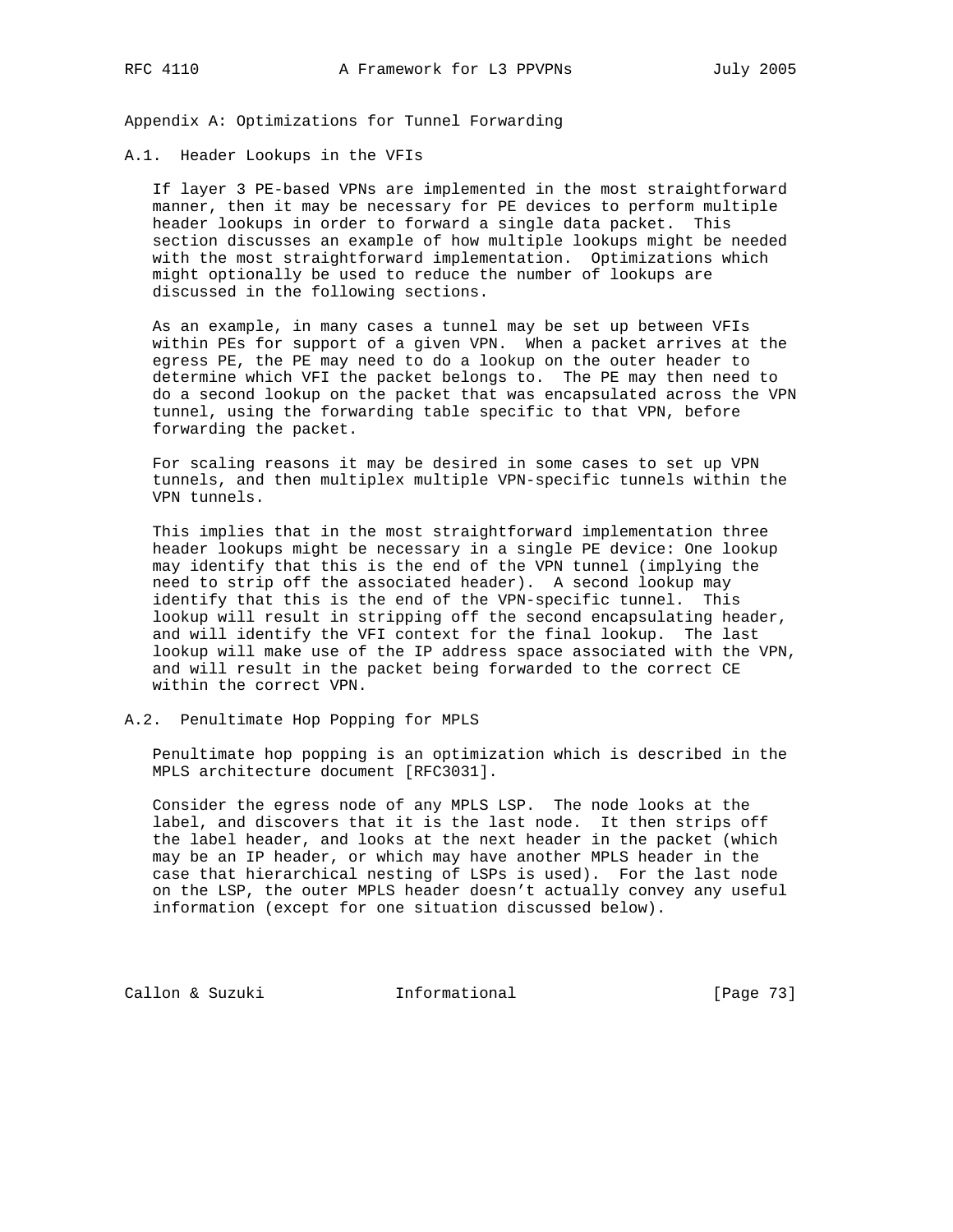For this reason, the MPLS standards allow the egress node to request that the penultimate node strip the MPLS header. If requested, this implies that the penultimate node does not have a valid label for the LSP, and must strip the MPLS header. In this case, the egress node receives the packet with the corresponding MPLS header already stripped, and can forward the packet properly without needing to strip the header for the LSP which ends at that egress node.

 There is one case in which the MPLS header conveys useful information: This is in the case of a VPN-specific LSP terminating at a PE device. In this case, the value of the label tells the PE which LSP the packet is arriving on, which in turn is used to determine which VFI is used for the packet (i.e., which VPN-specific forwarding table needs to be used to forward the packet).

 However, consider the case where multiple VPN-specific LSPs are multiplexed inside one PE-to-PE LSP. Also, let's suppose that in this case the egress PE has chosen all incoming labels (for all LSPs) to be unique in the context of that PE. This implies that the label associated with the PE-to-PE LSP is not needed by the egress node. Rather, it can determine which VFI to use based on the VPN-specific LSP. In this case, the egress PE can request that the penultimate LSR performs penultimate label popping for the PE-to-PE LSP. This eliminates one header lookup in the egress LSR.

 Note that penultimate node label popping is only applicable for VPN standards which use multiple levels of LSPs. Even in this case penultimate node label popping is only done when the egress node specifically requests it from the penultimate node.

## A.3. Demultiplexing to Eliminate the Tunnel Egress VFI Lookup

 Consider a VPN standard which makes use of MPLS as the tunneling mechanism. Any standard for encapsulating VPN traffic inside LSPs needs to specify what degree of granularity is available in terms of the manner in which user data traffic is assigned to LSPs. In other words, for any given LSP, the ingress or egress PE device needs to know which LSPs need to be set up, and the ingress PE needs to know which set of VPN packets are allowed to be mapped to any particular LSP.

 Suppose that a VPN standard allows some flexibility in terms of the mapping of packets to LSPs, and suppose that the standard allows the egress node to determine the granularity. In this case the egress node would need to have some way to indicate the granularity to the ingress node, so that the ingress node will know which packets can be mapped to each LSP.

Callon & Suzuki **Informational** [Page 74]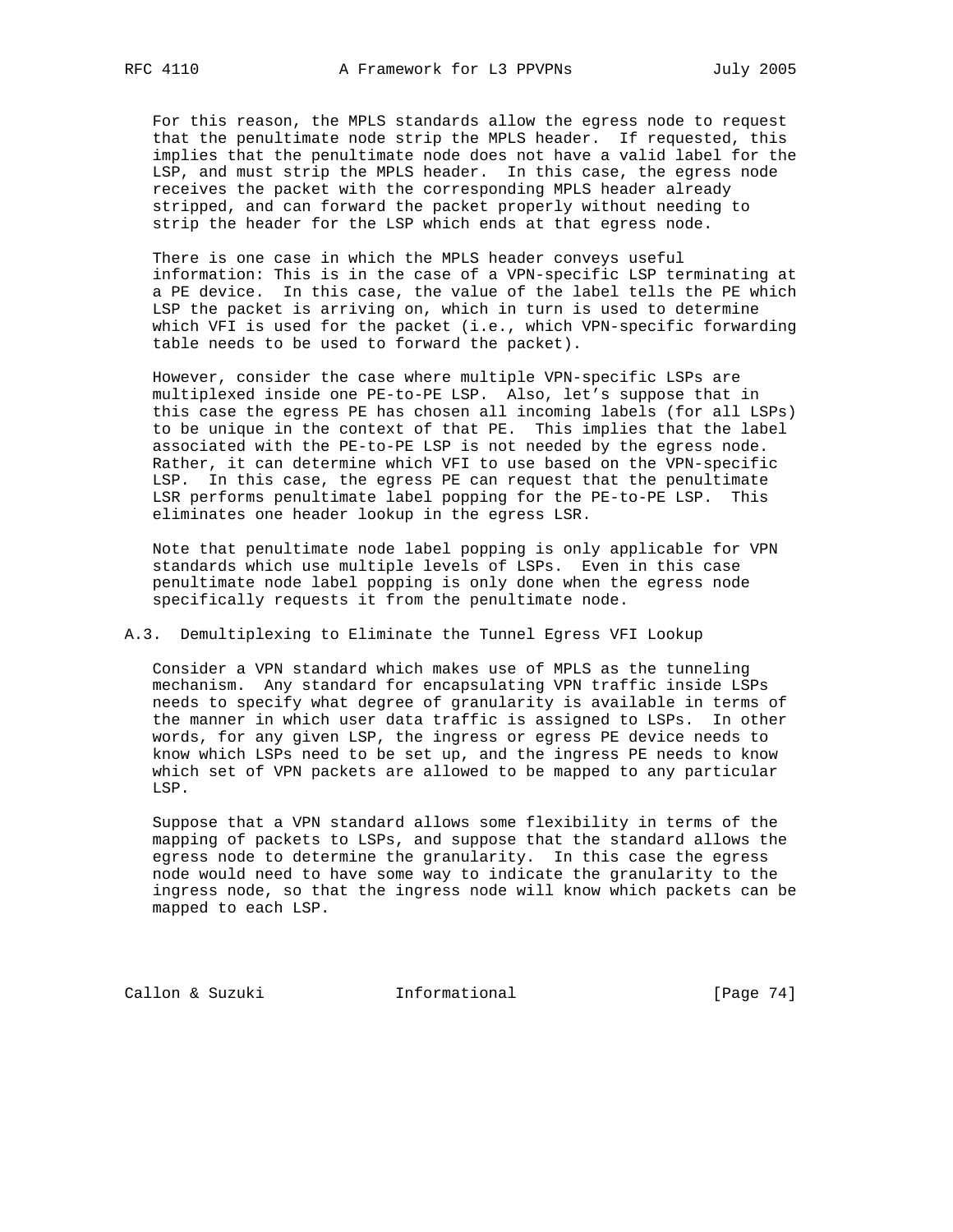In this case, the egress node might decide to have packets mapped to LSPs in a manner which simplifies the header lookup function at the egress node. For example, the egress node could determine which set of packets it will forward to a particular neighbor CE device. The egress node can then specify that the set of IP packets which are to use a particular LSP correspond to that specific set of packets. For packets which arrive on the specified LSP, the egress node does not need to do a header lookup on the VPN's customer address space: It can just pop the MPLS header and forward the packet to the appropriate CE device. If all LSPs are set up accordingly, then the egress node does not need to do any lookup for VPN traffic which arrives on LSPs from other PEs (in other words, the PE device will not need to do a second lookup in its role as an egress node).

 Note that PE devices will most likely also be an ingress routers for traffic going in the other direction. The PE device will need to do an address lookup in the customer network's address space in its role as an ingress node. However, in this direction the PE still needs to do only a single header lookup.

 When used with MPLS tunnels, this optional optimization reduces the need for header lookups, at the cost of possibly increasing the number of label values which need to be assigned (since one label would need to be assigned for each next-hop CE device, rather than just one label for every VFI).

 The same approach is also possible when other encapsulations are used, such as GRE [RFC2784] [RFC2890], IP-in-IP [RFC2003] [RFC2473], or IPsec [RFC2401] [RFC2402]. This requires that distinct values are used for the multiplexing field in the tunneling protocol. See section 4.3.2 for detail.

Acknowledgments

 This document is output of the framework document design team of the PPVPN WG. The members of the design team are listed in the "contributors" and "author's addresses" sections below.

 However, sources of this document are based on various inputs from colleagues of authors and contributors. We would like to thank Junichi Sumimoto, Kosei Suzuki, Hiroshi Kurakami, Takafumi Hamano, Naoto Makinae, Kenichi Kitami, Rajesh Balay, Anoop Ghanwani, Harpreet Chadha, Samir Jain, Lianghwa Jou, Vijay Srinivasan, and Abbie Matthews.

 We would also like to thank Yakov Rekhter, Scott Bradner, Dave McDysan, Marco Carugi, Pascal Menezes, Thomas Nadeau, and Alex Zinin for their valuable comments and suggestions.

Callon & Suzuki **Informational** [Page 75]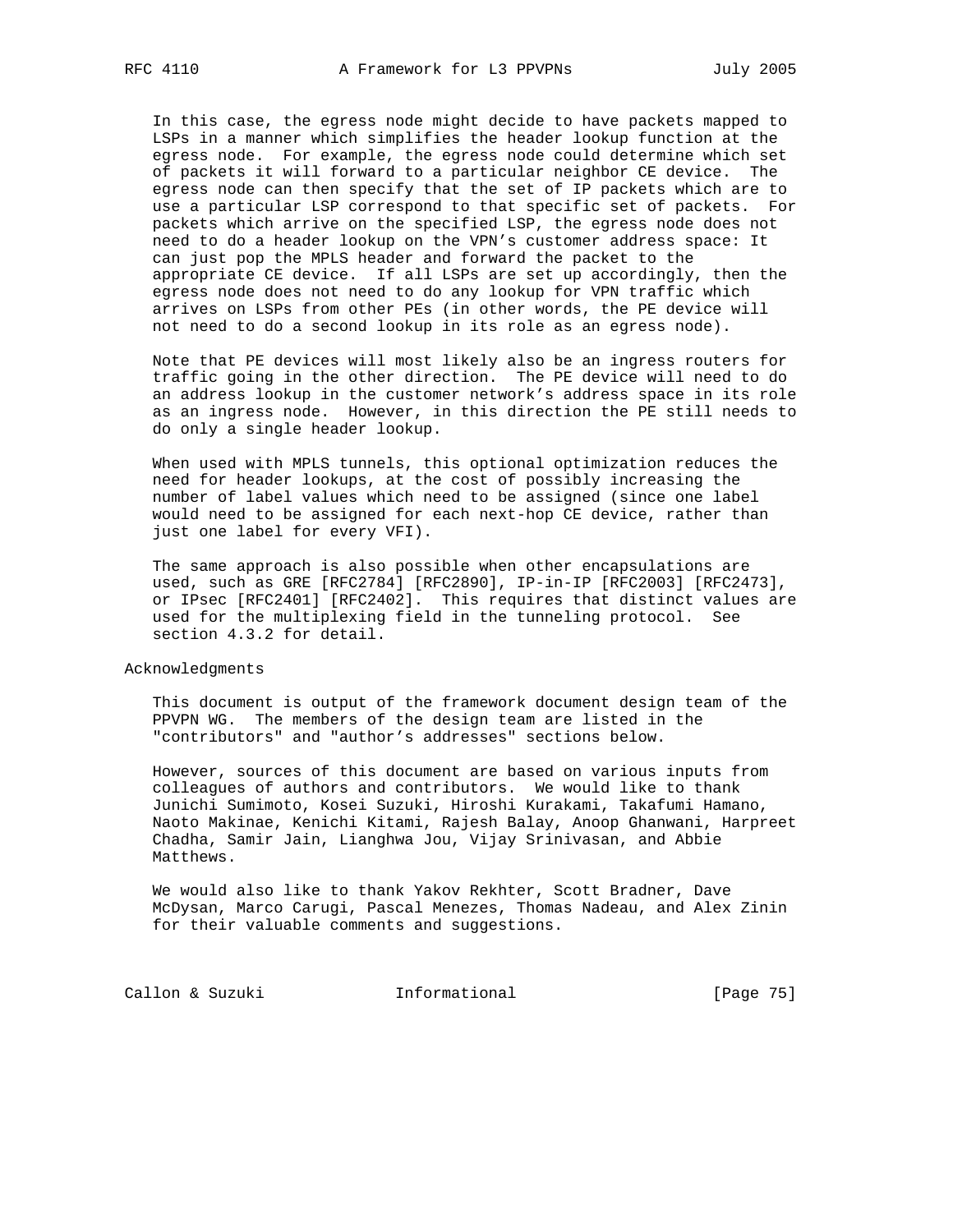Normative References

- [PPVPN-REQ] Nagarajan, A., Ed., "Generic Requirements for Provider Provisioned Virtual Private Networks (PPVPN)", RFC 3809, June 2004.
- [L3VPN-REQ] Carugi, M., Ed. and D. McDysan, Ed., "Service Requirements for Layer 3 Provider Provisioned Virtual Private Networks (PPVPNs)", RFC 4031, April 2005.

## Informative References

- [BGP-COM] Sangli, S., et al., "BGP Extended Communities Attribute", Work In Progress, February 2005.
- [MPLS-DIFF-TE] Le Faucheur, F., Ed., "Protocol extensions for support of Differentiated-Service-aware MPLS Traffic Engineering", Work In Progress, December 2004.
- [VPN-2547BIS] Rosen, E., et al., "BGP/MPLS VPNs", Work In Progress.
- [VPN-BGP-OSPF] Rosen, E., et al., "OSPF as the Provider/Customer Edge Protocol for BGP/MPLS IP VPNs", Work In Progress, May 2005.
- [VPN-CE] De Clercq, J., et al., "An Architecture for Provider Provisioned CE-based Virtual Private Networks using IPsec", Work In Progress.
- [VPN-DISC] Ould-Brahim, H., et al., "Using BGP as an Auto- Discovery Mechanism for Layer-3 and Layer-2 VPNs," Work In Progress.
- [VPN-L2] Andersson, L. and E. Rosen, Eds., "Framework for Layer 2 Virtual Private Networks (L2VPNs)", Work In Progress.
- [VPN-VR] Knight, P., et al., "Network based IP VPN Architecture Using Virtual Routers", Work In Progress, July 2002.
- [RFC1195] Callon, R., "Use of OSI IS-IS for Routing in TCP/IP and Dual Environments", RFC 1195, December 1990.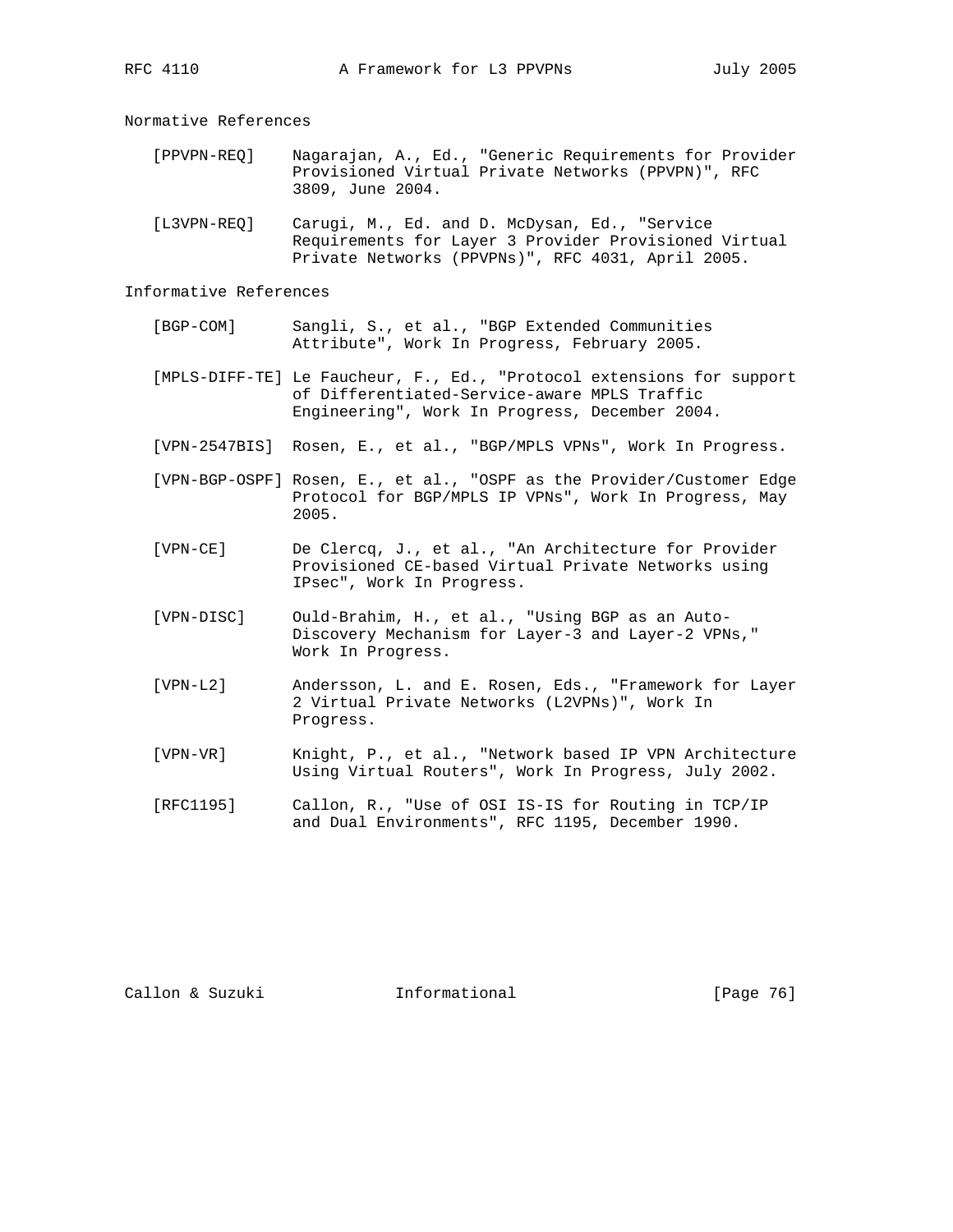- [RFC1771] Rekhter, Y. and T. Li, "A Border Gateway Protocol 4 (BGP-4)", RFC 1771, March 1995.
- [RFC1918] Rekhter, Y., Moskowitz, B., Karrenberg, D., de Groot, G., and E. Lear, "Address Allocation for Private Internets", BCP 5, RFC 1918, February 1996.
- [RFC1966] Bates, T., "BGP Route Reflection: An alternative to full mesh IBGP", RFC 1966, June 1996.
- [RFC1997] Chandra, R., Traina, P., and T. Li, "BGP Communities Attribute", RFC 1997, February 2001.
- [RFC2003] Perkins, C., "IP Encapsulation within IP", RFC 2003, October 1996.
- [RFC2205] Braden, R., Zhang, L., Berson, S., Herzog, S., and S. Jamin, "Resource ReSerVation Protocol (RSVP) -- Version 1 Functional Specification", RFC 2205, September 1997.
- [RFC2208] Mankin, A., Ed., Baker, F., Braden, B., Bradner, S., O'Dell, M., Romanow, A., Weinrib, A., and L. Zhang, "Resource ReSerVation Protocol (RSVP) Version 1 Applicability Statement Some Guidelines on Deployment", RFC 2208, September 1997.
- [RFC2210] Wroclawski, J., "The Use of RSVP with IETF Integrated Services", RFC 2210, September 1997.
- [RFC2211] Wroclawski, J., "Specification of the Controlled-Load Network Element Service", RFC 2211, September 1997.
- [RFC2212] Shenker, S., Partridge, C., and R. Guerin, "Specification of Guaranteed Quality of Service", RFC 2212, September 1997.
- [RFC2207] Berger, L. and T. O'Malley, "RSVP Extensions for IPSEC Data Flows", RFC 2207, September 1997.
- [RFC2328] Moy, J., "OSPF Version 2", STD 54, RFC 2328, April 1998.
- [RFC2401] Kent, S. and R. Atkinson, "Security Architecture for the Internet Protocol", RFC 2401, November 1998.
- [RFC2402] Kent, S. and R. Atkinson, "IP Authentication Header", RFC 2402, November 1998.

Callon & Suzuki **Informational** [Page 77]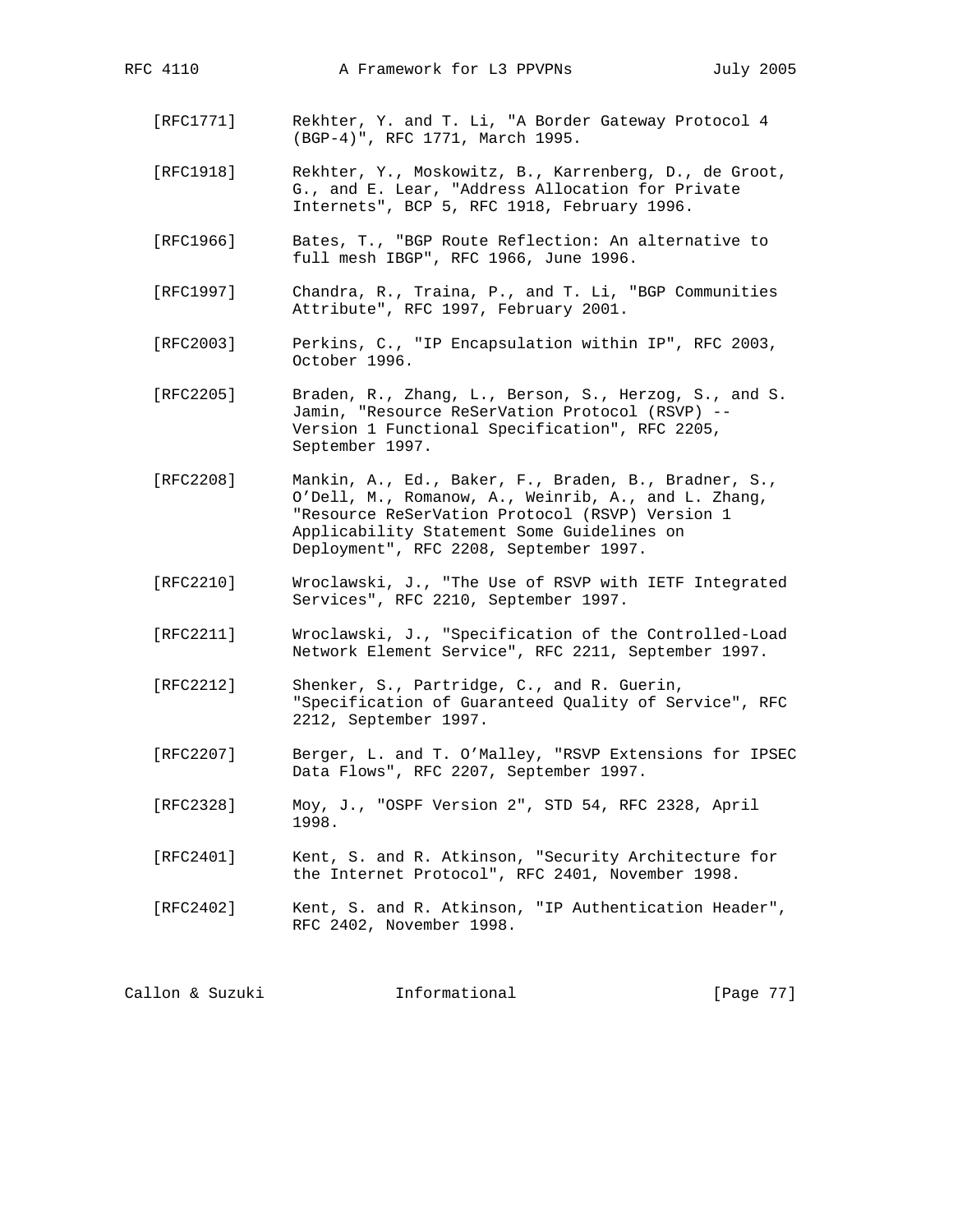- [RFC2406] Kent, S. and R. Atkinson, "IP Encapsulating Security Payload (ESP)", RFC 2406, November 1998.
- [RFC2409] Harkins, D. and D. Carrel, "The Internet Key Exchange (IKE)", RFC 2409, November 1998.
- [RFC2453] Malkin, G., "RIP Version 2", STD 56, RFC 2453, November 1994.
- [RFC2473] Conta, A. and S. Deering, "Generic Packet Tunneling in IPv6 Specification", RFC 2473, December 1998.
- [RFC2474] Nichols, K., Blake, S., Baker, F., and D. Black, "Definition of the Differentiated Services Field (DS Field) in the IPv4 and IPv6 Headers", RFC 2474, December 1998.
- [RFC2475] Blake, S., Black, D., Carlson, M., Davies, E., Wang, Z., and W. Weiss, "An architecture for Differentiated Services", RFC 2475, December 1998.
- [RFC2597] Heinanen, J., Baker, F., Weiss, W., and J. Wroclawski, "Assured Forwarding PHB Group", RFC 2597, June 1999.
- [RFC2661] Townsley, W., Valencia, A., Rubens, A., Pall, G., Zorn, G., and B. Palter, "Layer Two Tunneling Protocol 'L2TP'", RFC 2661, August 1999.
- [RFC2684] Grossman, D. and J. Heinanen, "Multiprotocol Encapsulation Over ATM Adaptation Layer 5", RFC 2684, September 1999.
- [RFC2685] Fox B. and B. Gleeson, "Virtual Private Networks Identifier," RFC 2685, September 1999.
- [RFC2746] Terzis, A., Krawczyk, J., Wroclawski, J., and L. Zhang, "RSVP Operation Over IP Tunnels", RFC 2746, January 2000.
- [RFC2764] Gleeson, B., Lin, A., Heinanen, J., Armitage, G., and A. Malis, "A Framework for IP Based Virtual Private Networks", RFC 2764, February 2000.
- [RFC2784] Farinacci, D., Li, T., Hanks, S., Meyer, D., and P. Traina, "Generic Routing Encapsulation (GRE)", RFC 2784, March 2000.

Callon & Suzuki Informational [Page 78]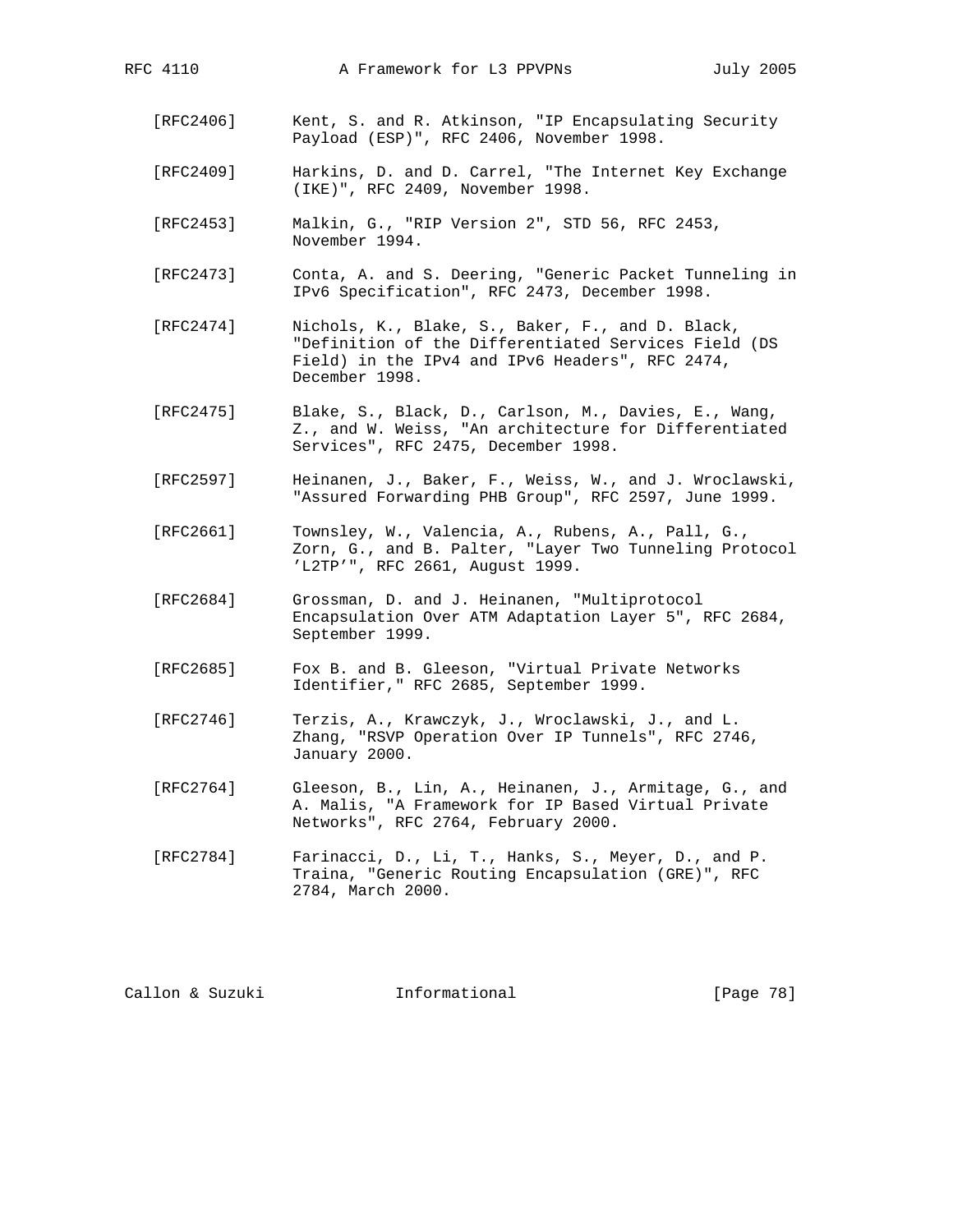- [RFC2890] Dommety, G., "Key and Sequence Number Extensions to GRE", RFC 2890, September 2000.
- [RFC2858] Bates, T., Rekhter, Y., Chandra, R., and D. Katz, "Multiprotocol Extensions for BGP-4", RFC 2858, June 2000.
- [RFC2983] Black, D., "Differentiated Services and Tunnels", RFC 2983, October 2000.
- [RFC3031] Rosen, E., Viswanathan, A., and R. Callon, "Multiprotocol Label Switching Architecture", RFC 3031, January 2001.
- [RFC3032] Rosen E., Tappan, D., Fedorkow, G., Rekhter, Y., Farinacci, D., Li, T., and A. Conta, "MPLS Label Stack Encoding", RFC 3032, January 2001.
- [RFC3035] Davie, B., Lawrence, J., McCloghrie, K., Rosen, E., Swallow, G., Rekhter, Y., and P. Doolan, "MPLS using LDP and ATM VC Switching", RFC 3035, January 2001.
- [RFC3065] Traina, P., McPherson, D., and J. Scudder, "Autonomous System Confederations for BGP", RFC 3065, June 1996.
- [RFC3209] Awduche, D., Berger, L., Gan, D., Li, T., Srinivasan, V., and G. Swallow, "RSVP-TE: Extensions to RSVP for LSP Tunnels", RFC 3209, December 2001.
	- [RFC3246] Davie, B., Charny, A., Bennet, J.C.R., Benson, K., Le Boudec, J.Y., Courtney, W., Davari, S., Firoiu, V., and D. Stiliadis, "An Expedited Forwarding PHB (Per- Hop Behavior)", RFC 3246, March 2002.
	- [RFC3270] Le Faucheur, F., Wu, L., Davie, B., Davari, S., Vaananen, P., Krishnan, R., Cheval, P., and J. Heinanen, "Multi-Protocol Label Switching (MPLS) Support of Differentiated Services", RFC 3270, May 2002.
	- [RFC3377] Hodges, J. and R. Morgan, "Lightweight Directory Access Protocol (v3): Technical Specification", RFC 3377, September 2002.

Callon & Suzuki Informational [Page 79]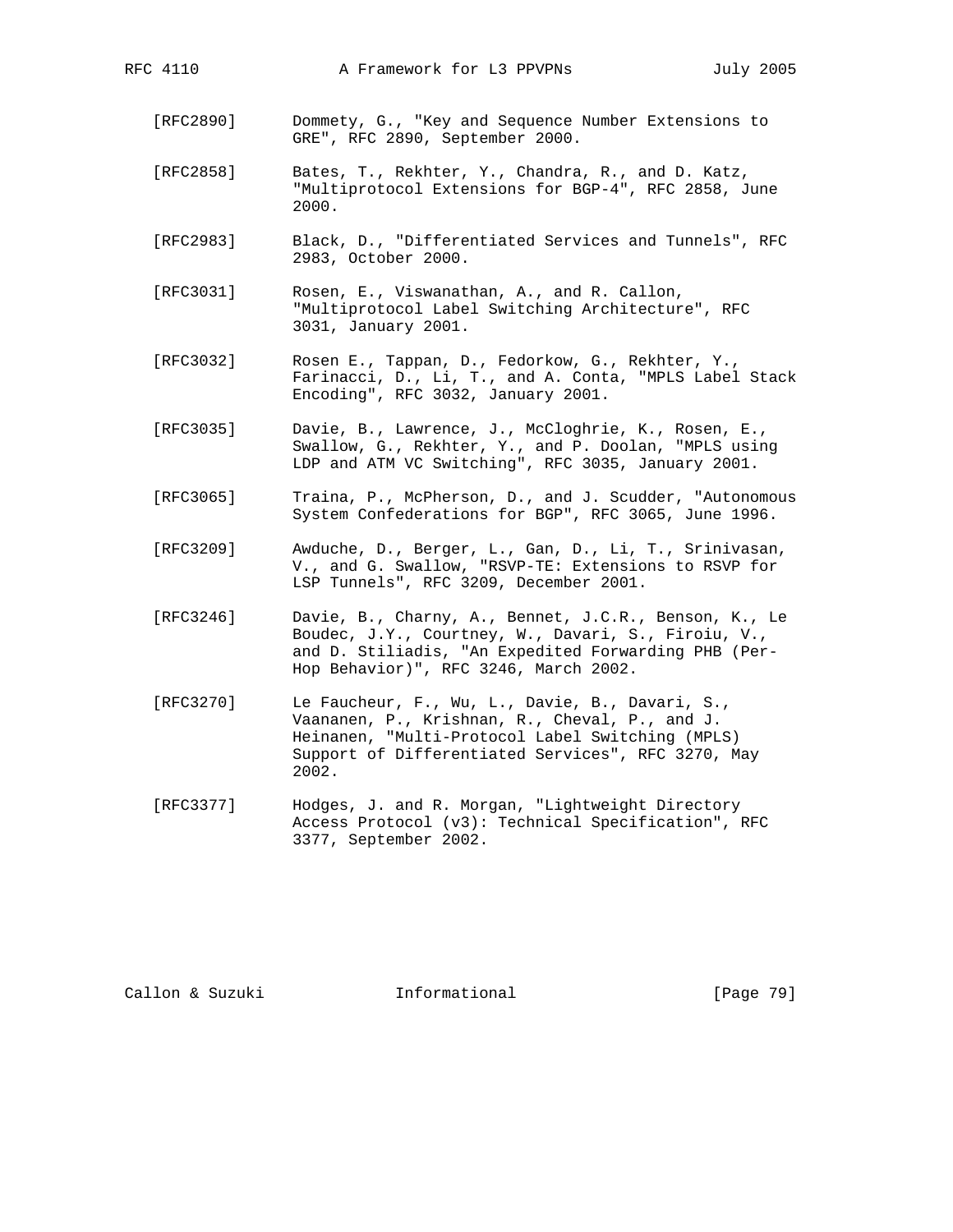Contributors' Addresses Jeremy De Clercq Alcatel Fr. Wellesplein 1, 2018 Antwerpen, Belgium EMail: jeremy.de\_clercq@alcatel.be Bryan Gleeson Nokia 313 Fairchild Drive, Mountain View, CA 94043 USA. EMail: bryan.gleeson@nokia.com Andrew G. Malis Tellabs 90 Rio Robles Drive San Jose, CA 95134 USA EMail: andy.malis@tellabs.com Karthik Muthukrishnan Lucent Technologies 1 Robbins Road Westford, MA 01886, USA EMail: mkarthik@lucent.com Eric C. Rosen Cisco Systems, Inc. 1414 Massachusetts Avenue Boxborough, MA, 01719, USA EMail: erosen@cisco.com Chandru Sargor Redback Networks 300 Holger Way San Jose, CA 95134, USA EMail: apricot+l3vpn@redback.com Callon & Suzuki Informational [Page 80]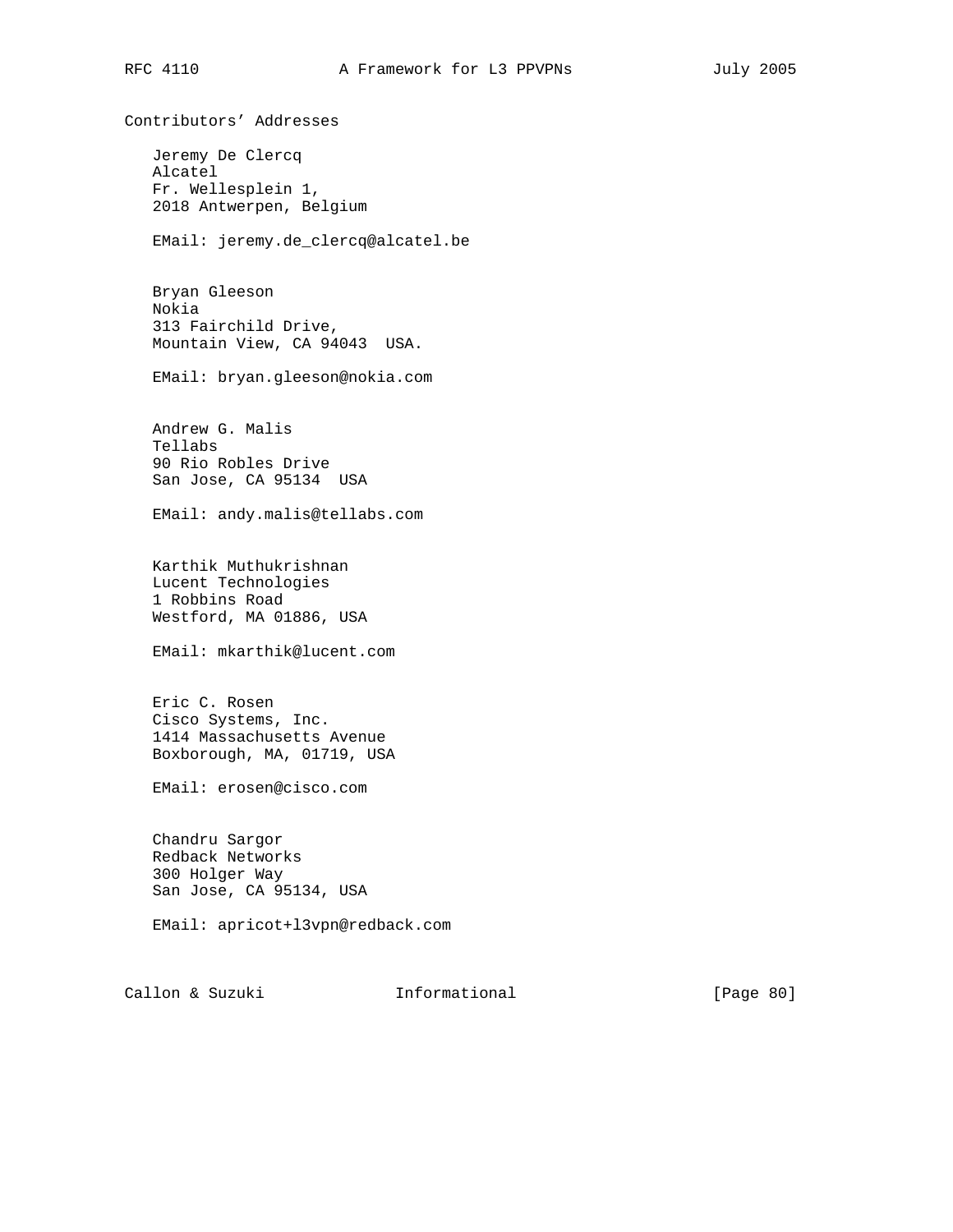Jieyun Jessica Yu University of California, Irvine 5201 California Ave., Suite 150, Irvine, CA, 92697 USA

EMail: jyy@uci.edu

Authors' Addresses

 Ross Callon Juniper Networks 10 Technology Park Drive Westford, MA 01886-3146, USA

EMail: rcallon@juniper.net

 Muneyoshi Suzuki NTT Information Sharing Platform Labs. 3-9-11, Midori-cho, Musashino-shi, Tokyo 180-8585, Japan

EMail: suzuki.muneyoshi@lab.ntt.co.jp